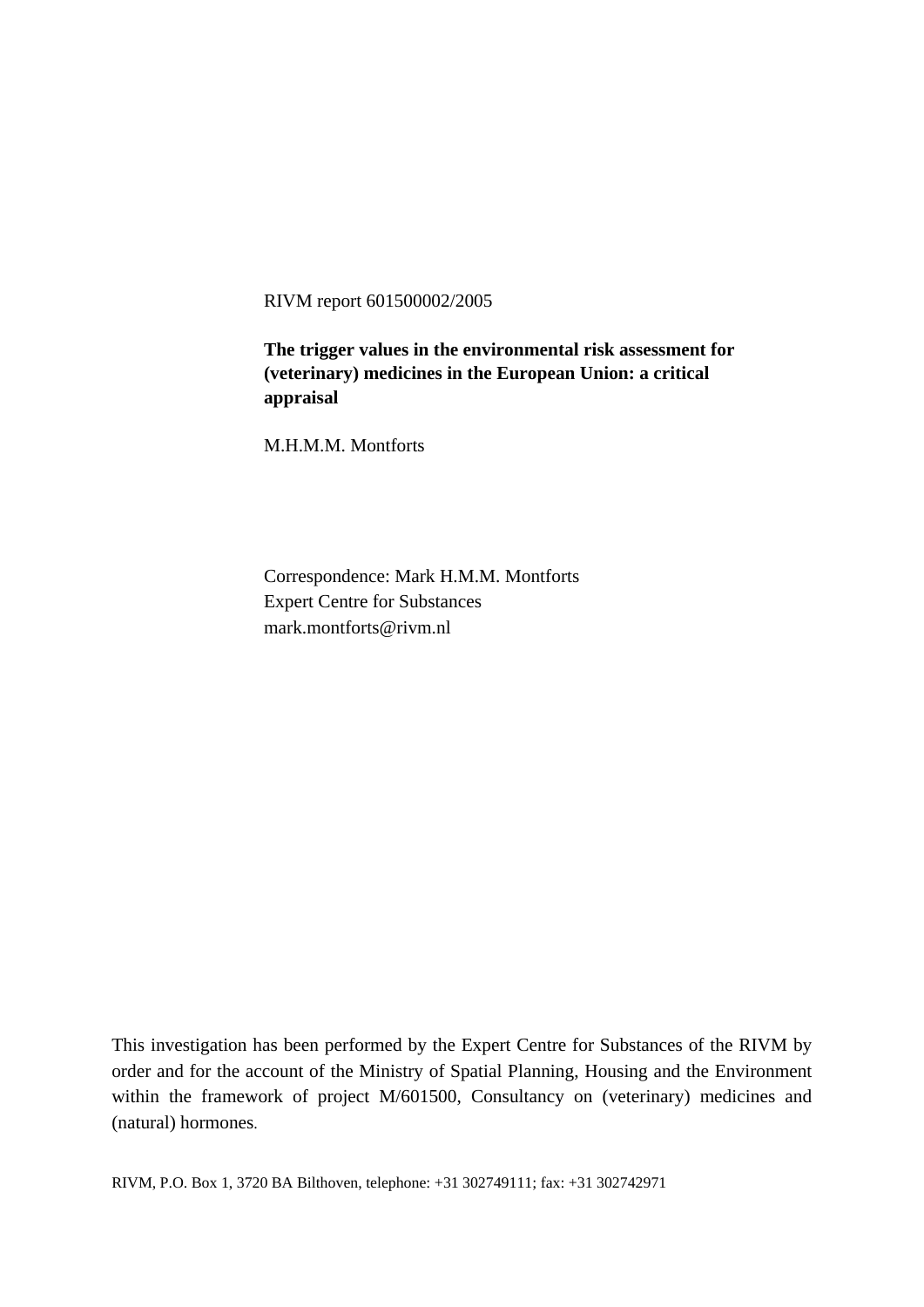## **Het rapport in het kort**

#### **De drempelwaarden in de milieurisicobeoordeling voor (dier)geneesmiddelen in de Europese Unie: een kritische beschouwing**

Een kritische beschouwing van de wetenschappelijke onderbouwing van bestaande drempelwaarden voor blootstelling aan humane geneesmiddelen in water en diergeneesmiddelen in bodem leidt tot de aanbeveling deze waarden te herzien. Het gebruik van drempelwaarden is opgenomen in de (concept) richtsnoeren voor de milieurisicobeoordeling als onderdeel van de Europees geharmoniseerde registratie van (dier)geneesmiddelen. Op basis van het overschrijden van deze drempelwaarden wordt besloten of een risicobeoordeling voor het milieu noodzakelijk is. In de opinie van het Europese Wetenschappelijk Comité voor Toxicologie, Ecotoxicologie en het Milieu is de bestaande waarde voor water (10 ng/l) wetenschappelijk ondeugdelijk. Volgens de Europese Wetenschappelijke Stuurgroep is de bestaande waarde voor bodem (100 µg/kg) evenmin wetenschappelijk onderbouwd. De kritische beschouwing van de gebruikte gegevens en de toegepaste beoordeling, met inachtneming van gegevens uit de openbare literatuur, leidt tot beduidend lagere drempelwaarden van 0,4 ng/L voor water en 1 µg/kg voor bodem.

Trefwoorden: geneesmiddelen, diergeneesmiddelen, milieu, risico, drempelwaarde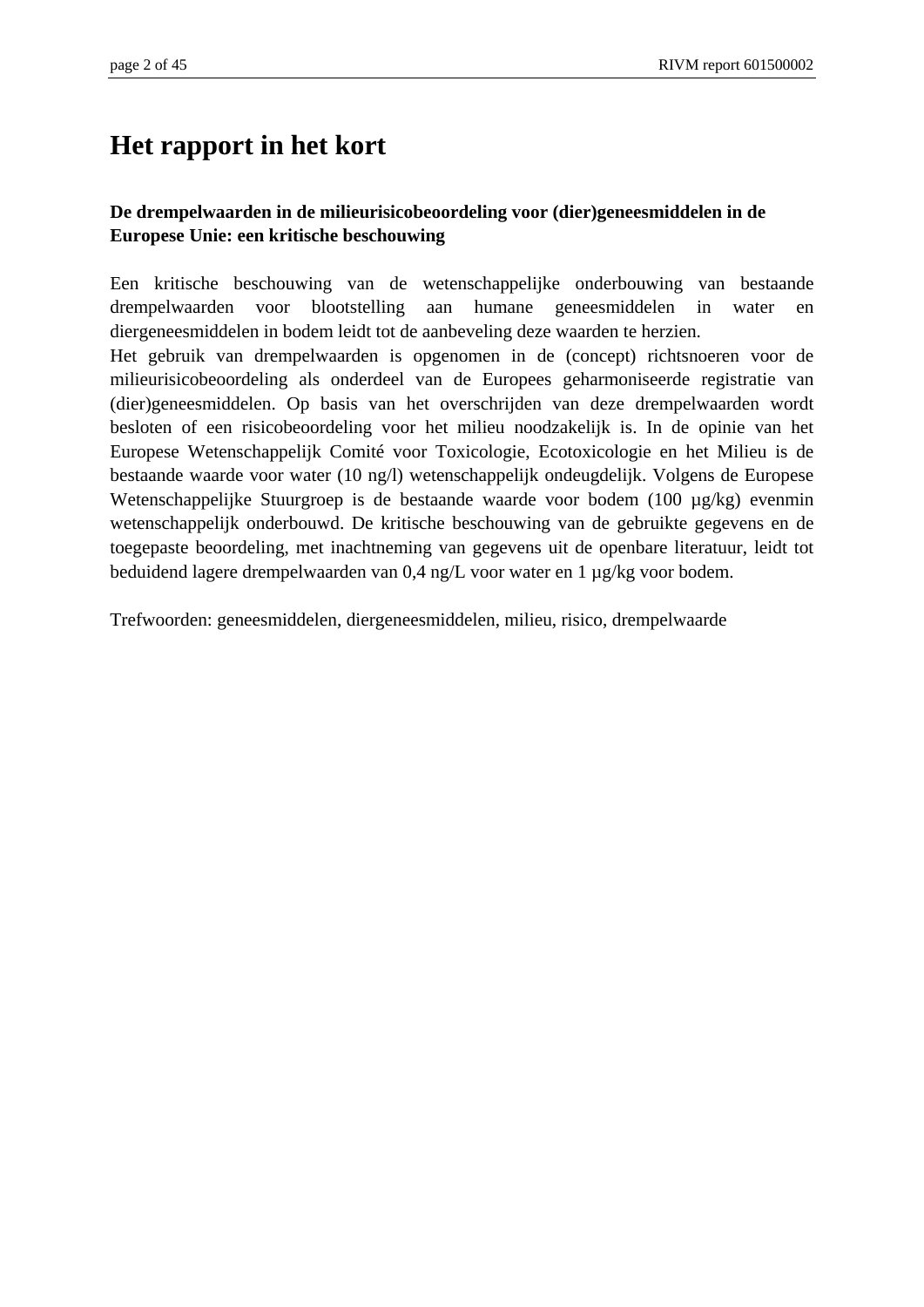## **Abstract**

#### **The trigger values in the environmental risk assessment for (veterinary) medicines in the European Union: a critical appraisal**

A critical appraisal of the data used for the establishment of the trigger values for the exposure of the aquatic environment to human medicines and the terrestrial environment to veterinary medicines leads to the recommendation to change these values.

The (draft) technical guidance documents in support of the European registration procedure for human and veterinary medicines demand no risk assessment for substances with an exposure level below a certain trigger value for water (10 ng/L) and soil (100  $\mu$ g/kg), respectively. However, the EU Scientific Committee on Toxicity, Ecotoxicity and the Environment did not consider the proposed number of the aquatic trigger to be scientifically valid. The EU Scientific Steering Committee also considered the soil trigger value as nonscientific. The critical appraisal of available data and methodology, complemented with readily available public information, leads to considerably lower trigger values of 0.4 ng/L for the water compartment and  $1 \mu g/kg$  for the soil compartment.

Keywords: pharmaceuticals, environmental risk assessment, threshold, trigger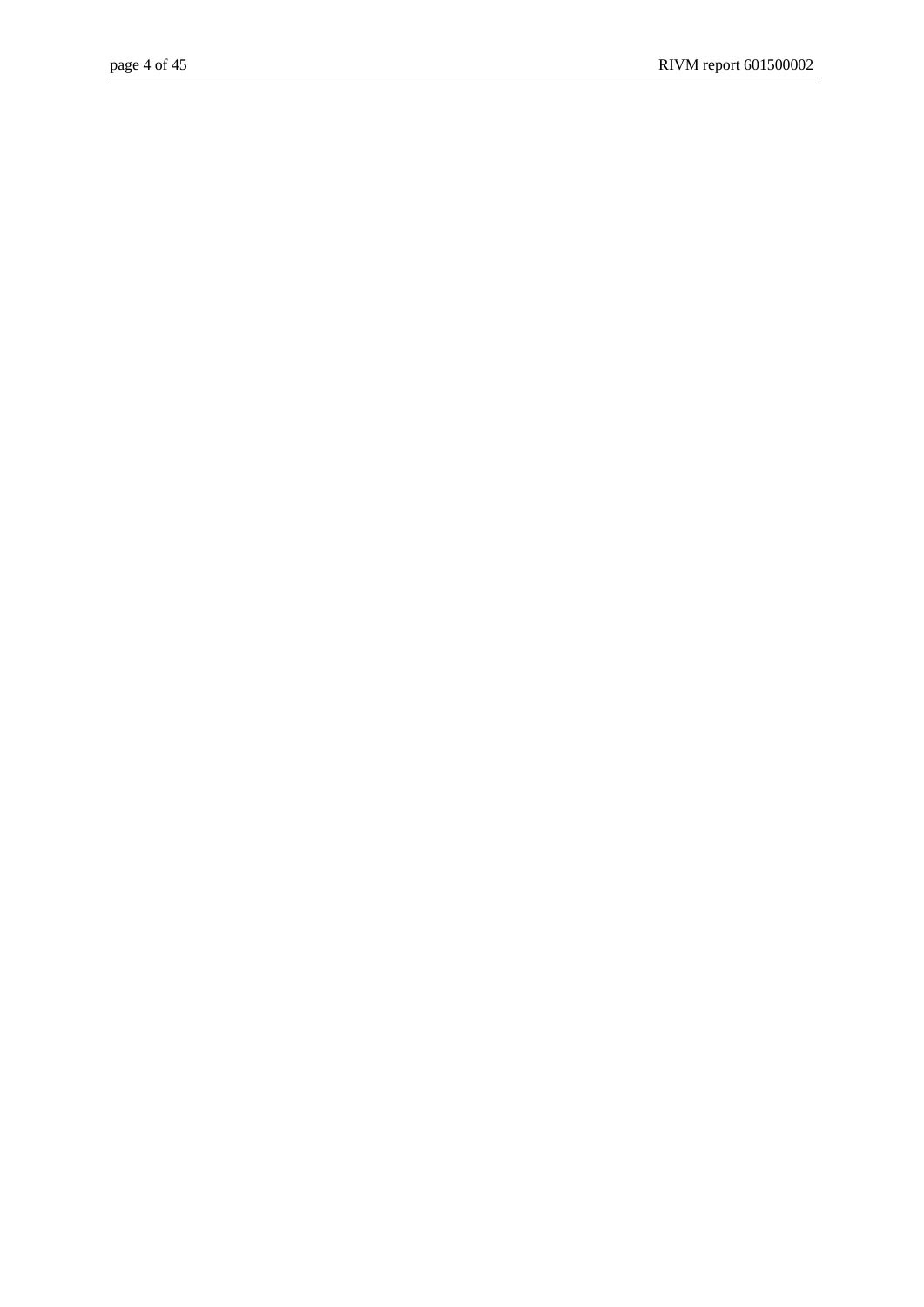# **Contents**

|   | Summary                                                           | $\overline{7}$ |
|---|-------------------------------------------------------------------|----------------|
|   | 1 Introduction                                                    | 9              |
| 2 | The water concentration trigger value                             | 11             |
|   | 2.1 Reflection of the ecosystem and of the substances of interest | 15             |
|   | 2.2 Data selection                                                | 16             |
|   | 2.3 Aquatic effect assessment                                     | 17             |
|   | 2.4 Extending data selections                                     | 19             |
|   | 2.5 The position of the trigger in the risk assessment framework  | 20             |
| 3 | The soil concentration trigger value                              | 21             |
|   | 3.1 Reflection of the ecosystem                                   | 22             |
|   | 3.2 Data selection                                                | 23             |
|   | 3.3 Terrestrial effect assessment: a critical appraisal           | 24             |
|   | 3.3.1 Bioavailability in soil                                     | 24             |
|   | 3.3.2 Functional redundancy                                       | 25             |
|   | 3.3.3 Mitigation by degradation                                   | 26             |
|   | 3.3.4 Conclusions on the safety factors                           | 26             |
|   | 3.4 The position in the risk assessment framework                 | 27             |
|   | 3.4.1 Standardisation to risk model conditions                    | 27             |
|   | 3.4.2 Differentiation between routes of emission                  | 27             |
|   | 3.4.3 Harmonisation between compartments                          | 28             |
|   | 3.5 Conclusions on the scientific evaluation of the dataset       | 28             |
|   | 3.6 Extending data selections and interpretations                 | 28             |
|   | 3.6.1 Data selection                                              | 28             |
|   | 3.6.2 Partitioning calculations                                   | 29             |
|   | 3.6.3 Statistical analysis                                        | 30             |
|   | 3.6.4 The hazard of resistance development                        | 33             |
|   | 4 Extrapolation to other substances                               | 35             |
|   | 5 Conclusions                                                     | 37             |
|   | References                                                        | 39             |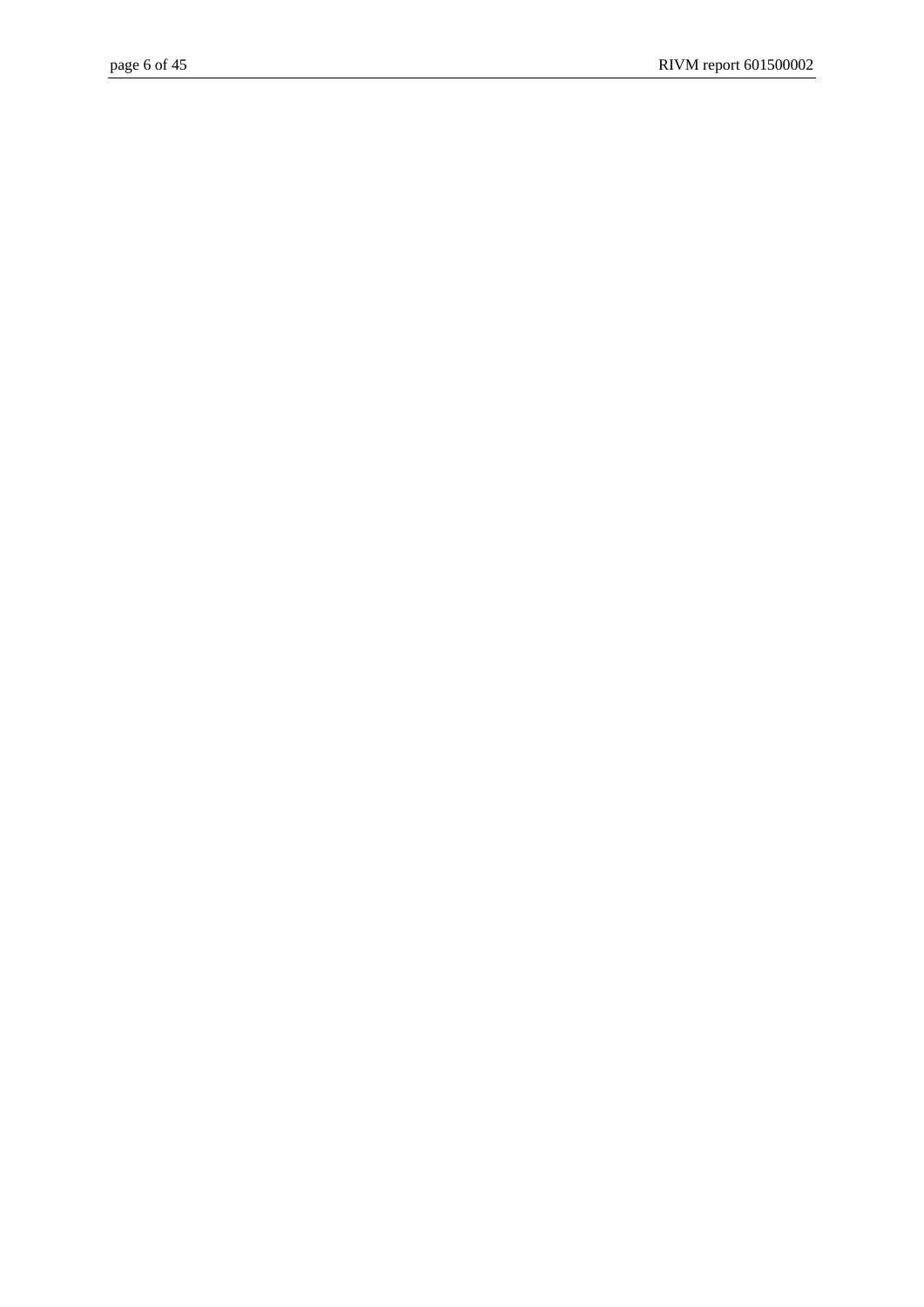## **Summary**

The technical guidance documents that have been developed in support of the registration procedure for medicines foresee no risk-based assessment for substances with a presumed negligible emission and exposure level. However, the EU Scientific Committee on Toxicity, Ecotoxicity and the Environment (CSTEE) opinion on the draft EMEA Guideline for the Environmental Risk Assessment of Human Medicines did not consider the proposed value of the aquatic trigger to be scientifically valid. The EU Scientific Steering Committee also considered the soil trigger value for veterinary medicines as non-scientific. The purpose of this report is to re-evaluate the data that were originally published, including the original assessments made, together with readily available new information, with the objective to set an alternative trigger value, if this is deemed applicable.

A number of conclusions on the original data and arguments to support a concentration trigger were drawn in the present study:

- A. Both original datasets for the aquatic and terrestrial trigger were not very comprehensive in number of substances and types of endpoints. The currently used trigger values for soil and water are not satisfactory and have no scientific basis.
- B. For the water concentration trigger, most importantly, the absence of chronic data in the original data set hampers a scientifically well underpinned trigger. Using readily available information on pharmaceuticals and other biologically active substances, the trigger is proposed at 0.4 ng/L for the water compartment.
- C. For the soil concentration trigger, most importantly, the argumentation on the use of assessment factors did not comply with the EU-guidance given in the frameworks of new and existing substances, pesticides and biocides. It was demonstrated that further considerations of the given arguments for a soil threshold concentration provide strong arguments to set a threshold at no higher than  $1 \mu g/kg$ .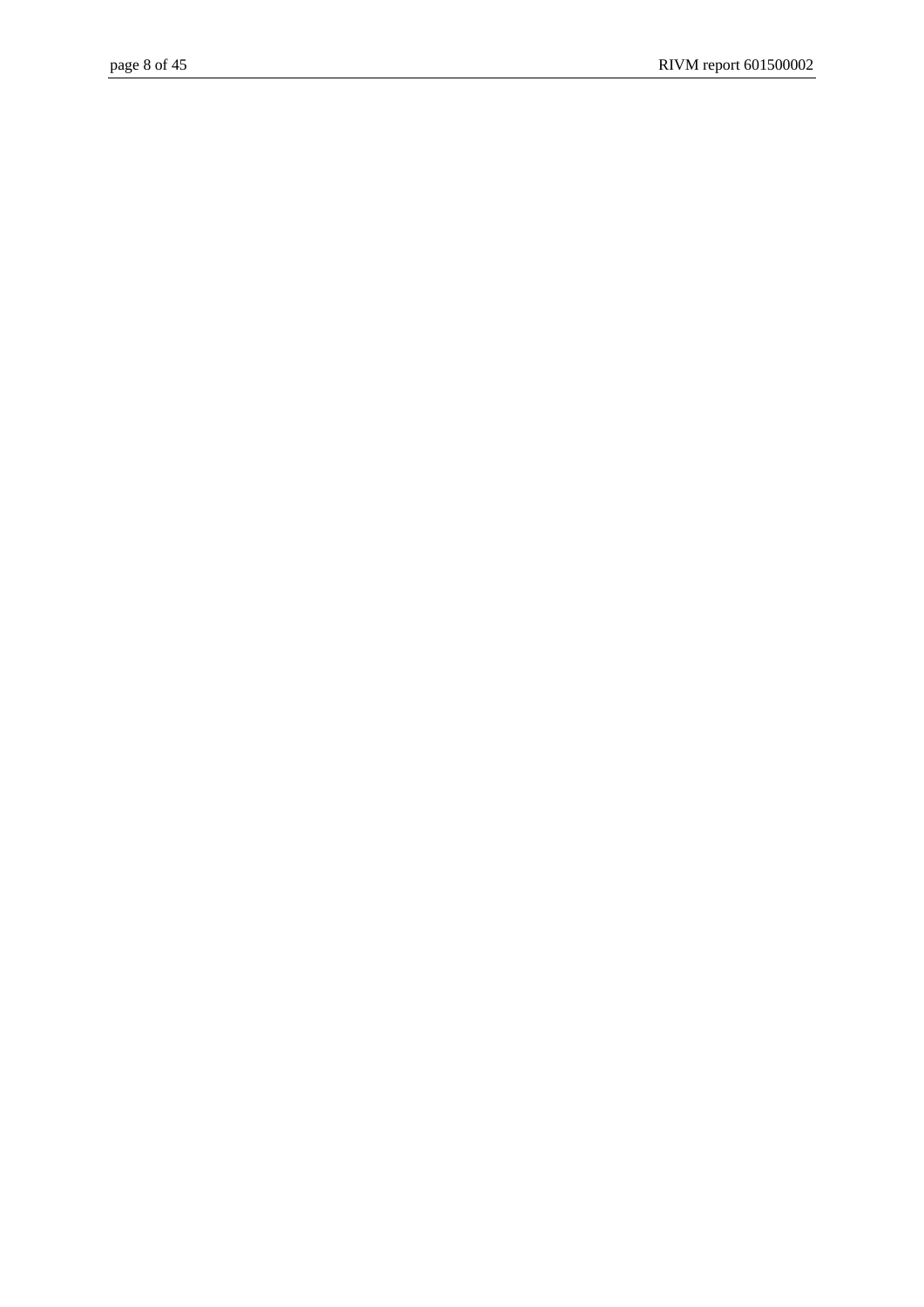# **1 Introduction**

Risk management of pharmaceutical products is one of the tasks of EU governance (Di Fabio, 1994). The EU directives 2001/82/EC and 2001/83/EC, as amended, on the registration of medicinal products, call for an environmental risk assessment (Anonymous, 2001a) (Anonymous, 2001b). It has been considered that the registration process, and the risk models used, should reduce the costs to society in terms of environmental and economic damage, and the assessment process itself should neither hamper product development nor timely action (Cranor, 1997). An exposure trigger that controls the onset of risk assessment can be a powerful tool in realising these objectives. A scientific analysis of data can strengthen the choice of the numerical value. The technical guidance documents that have been developed in support of the registration procedure foresee no risk-based assessment for substances with a presumed negligible emission and exposure level (VICH, 2000; EMEA, 2000; VICH, 2000). Science has been called in to back up the numerical value of the exposure triggers, with a retrospective assessment of a dataset of several drug substances. Concepts and methods developed in ecotoxicology, environmental chemistry and risk assessment were introduced and applied to data which led to the recommendation that the lowest toxicity value in the available dataset should provide an acceptable measure of safety to protect the environment (AHI, 1997) (FDA, 1996).

However, the EU Scientific Committee on Toxicity, Ecotoxicity and the Environment (CSTEE) opinion on the draft EMEA Guideline did not consider the proposed number of the aquatic trigger to be scientifically valid, because examples of pharmaceuticals are available that show higher toxicity (thus lower endpoint values) than used in the FDA dataset (CSTEE, 2001). The EU Scientific Steering Committee considered the use of the soil trigger value as non-scientific (SSC, 2003).

The purpose of this report is to re-evaluate the data that were originally published, including the original assessments, together with new information, with the objective to set an alternative trigger value, if this is deemed applicable.

A concentration trigger decides if a risk assessment is needed. It is an exposure trigger that is based on effect data. Effect data for a given substance can be used to derive a safe exposure level for this substance, provided that several assumptions are made and that necessary conditions have been fulfilled. Some sections below relate to data selection and interpretation, and some relate to the context of the trigger value within the risk assessment scheme:

- Are the data representative for the ecosystem of interest,
- Are the data representative for the substances,

1

- Are the data complete or have other data been neglected or overlooked,
- Have the data been assessed correctly with respect to the risk model<sup>1</sup>,
- Is the trigger value standardised to the conditions specified in the risk model, and

<sup>&</sup>lt;sup>1</sup> The risk model describes the integral process of risk assessment at registration, including the exposure and effect models, the protection goals, and the conventions applied to the data interpretation, the modelling, and the decision making.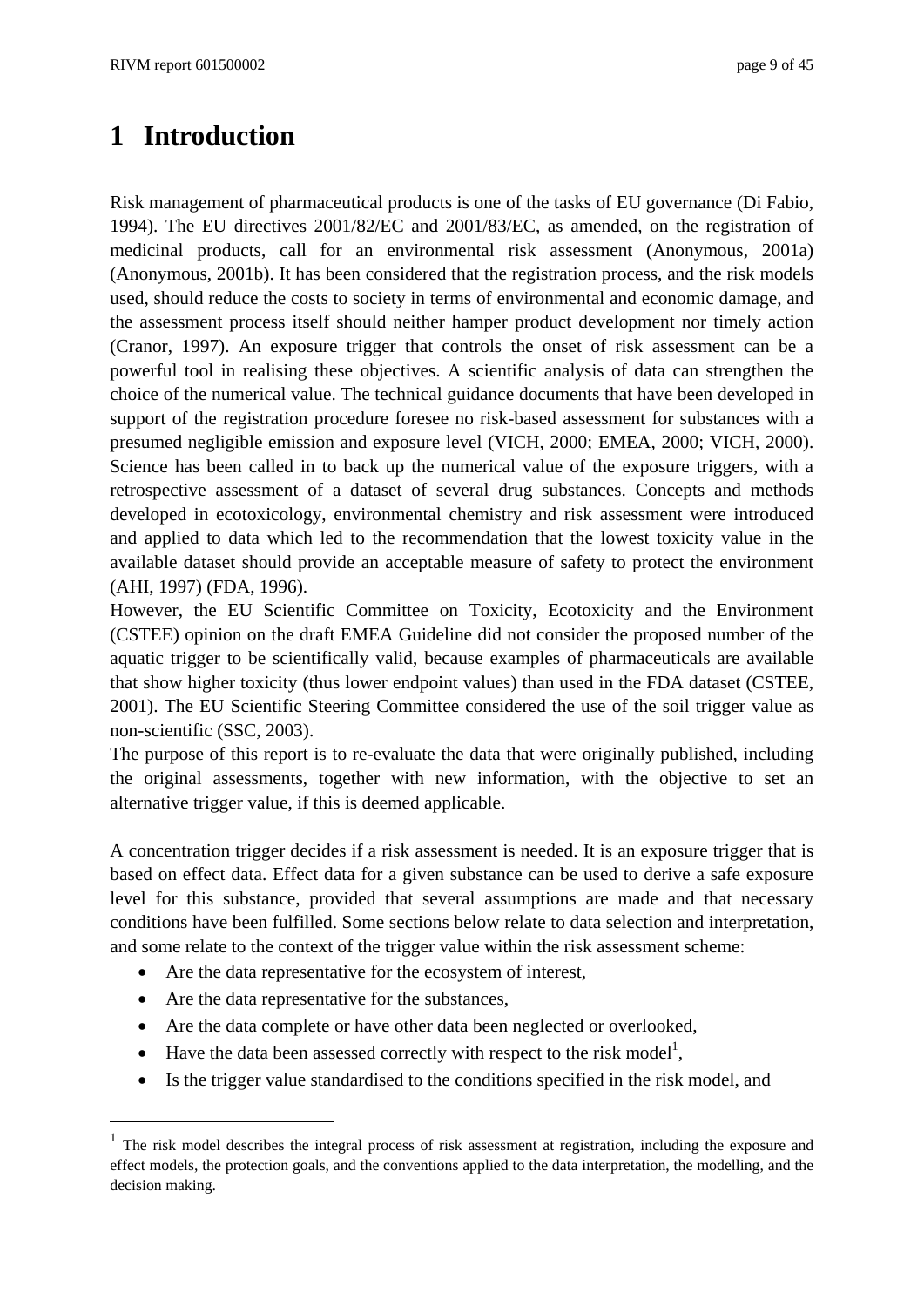• Does the trigger have influence on the assessment of other compartments in the risk assessment scheme?

In the conclusions a proposal for an alternative trigger (if applicable) is made. The case studies of the aquatic and the terrestrial trigger values are treated separately, since the aquatic trigger is used in the technical guidance for human medicines, and the terrestrial trigger in de technical guidance for veterinary medicines.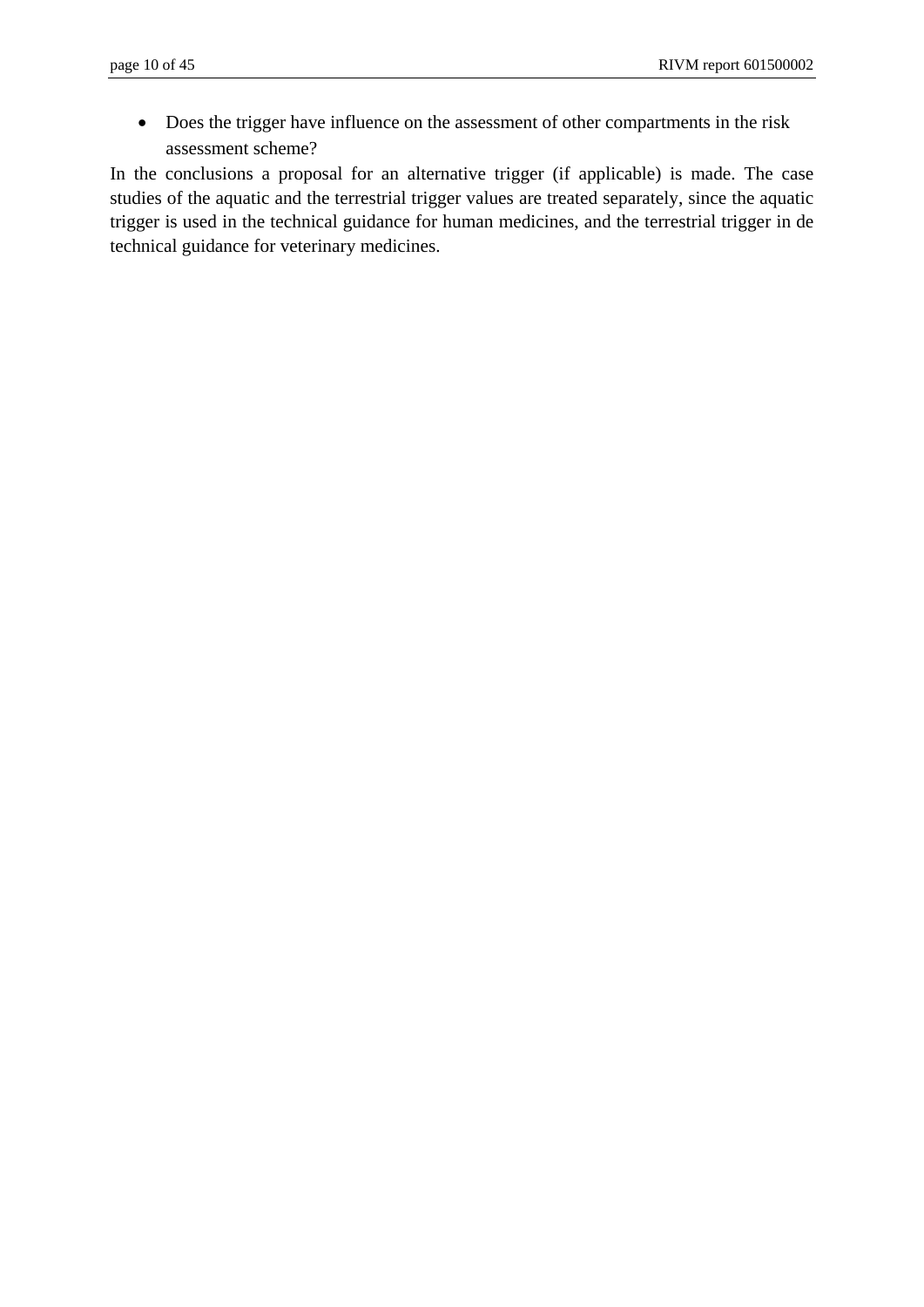# **2 The water concentration trigger value**

The water concentration trigger value was based on a retrospective review of ecotoxicity data submitted in environmental assessment for public display, prepared by the U.S. Food and Drug Authority (FDA) in 1996 (FDA, 1996). The distribution of all results was analysed to reach the conclusion that 1 µg/L represented the lowest concentration where a No Observed Effect Concentration (NOEC) was found (see Table 1). This value was considered suitable by the FDA for triggering further assessment of all (future) pharmaceuticals.

| Substance           | Metabolite  | species        | duration | effect                 | <>        | value | unit |
|---------------------|-------------|----------------|----------|------------------------|-----------|-------|------|
| midazolam           |             | (MGI)          |          | <b>MIC</b>             |           | 20    | ppm  |
| midazolam           |             | Daphnia        | acute    | <b>EC50</b>            |           | 0.2   | ppm  |
| flumazenil          |             | Daphnia        | acute    | <b>EC50</b>            | $\,$      | 500   | ppm  |
| nicotine            |             | D. pulex       | acute    | <b>EC50</b>            |           | 0.2   | ppm  |
| nicotine            |             | D. pulex       | chronic  | LOEC <sub>length</sub> |           | 0.07  | ppm  |
| nicotine            |             | D. magna       | acute    | <b>EC50</b>            |           | 3     | ppm  |
| nicotine            |             | Fathead minnow | acute    | <b>LC50</b>            |           | 20    | ppm  |
| nicotine            |             | Rainbow trout  | acute    | <b>LC50</b>            |           | 7     | ppm  |
| nicotine            |             | Goldfish       | acute    | <b>LC50</b>            |           | 13    | ppm  |
| nicotine            |             | Midges         | acute    | <b>EC50</b>            | $\,$      | 27    | ppm  |
| nicotine            |             | Crayfish       | acute    | <b>LC50</b>            | >         | 38    | ppm  |
| nicotine            |             | Snail          | acute    | <b>LC50</b>            | >         | 38    | ppm  |
| tramadol HCI        |             | (ASRIT)        |          | <b>MIC</b>             | $\, > \,$ | 150   | ppm  |
| tramadol HCI        |             | Daphnia        | acute    | <b>EC50</b>            |           | 73    | ppm  |
| tramadol HCI        |             | Fish           | acute    | <b>LC50</b>            |           | 130   | ppm  |
| tramadol HCI        |             | Worm           | acute    | <b>NOEC</b>            |           | 330   | ppm  |
| unknown 1           |             | (ASRIT)        |          | <b>EC50</b>            | >         | 10    | ppm  |
| unknown 1           |             | Daphnia        | acute    | <b>EC50</b>            |           | 4     | ppm  |
| unknown 1           |             | Bluegill       | acute    | <b>LC50</b>            | >         | 4     | ppm  |
| flosequinan         |             | (MGI)          |          |                        | ≥         | 100   | ppm  |
| flosequinan         | BTS53554    | (MGI)          |          |                        | ≥         | 250   | ppm  |
| perindopil erbumine |             | (MGI)          |          | <b>NOEC</b>            | ≥         | 1000  | ppm  |
| perindopil erbumine |             | Daphnia        | acute    | <b>EC50</b>            | >         | 1000  | ppm  |
| perindopil erbumine |             | Bluegill       | acute    | <b>LC50</b>            | $\,$      | 990   | ppm  |
| dobutamine          |             | (ASRIT)        |          | <b>NOEC</b>            |           | 60    | ppm  |
| spirapril HCI       |             | (MGI)          |          | <b>MIC</b>             | $\,$      | 1000  | ppm  |
| spirapril HCI       |             | Daphnia        | acute    | <b>EC50</b>            | >         | 930   | ppm  |
| spirapril HCI       |             | Bluegill       | acute    | <b>LC50</b>            | $\,$      | 970   | ppm  |
| carvedilol          |             | (ASRIT)        |          | <b>EC50</b>            |           | 98    | ppm  |
| carvedilol          |             | Daphnia        | acute    | <b>EC50</b>            | $\,$      | 3     | ppm  |
| carvedilol          |             | Fish           | acute    | <b>LC50</b>            |           | 1     | ppm  |
| moexipril HCI       | prodrug     | (MGI)          |          |                        | ≥         | 400   | ppm  |
| moexipril HCI       | prodrug     | Daphnia        | acute    | <b>EC50</b>            |           | 800   | ppm  |
| moexipril HCI       | moexiprilat | (MGI)          |          |                        | ≥         | 400   | ppm  |
| moexipril HCI       | moexiprilat | Daphnia        | acute    | <b>EC50</b>            | >         | 1000  | ppm  |
| milrinone lactate   |             | (ASRIT)        |          | <b>MIC</b>             | $\,$      | 220   | ppm  |
| milrinone lactate   |             | Daphnia        | acute    | <b>EC50</b>            |           | 414   | ppm  |
| nisoldipine         |             | (ASRIT)        |          | <b>EC50</b>            | $\,$      | 10000 | ppm  |
| nisoldipine         |             | Daphnia        | acute    | <b>EC50</b>            |           | 33    | ppm  |
| nisoldipine         |             | Fish           | acute    | <b>EC50</b>            |           | 3     | ppm  |

*Table 1. Overview of the FDA dataset (FDA, 1996). For every test only one endpoint is presented.*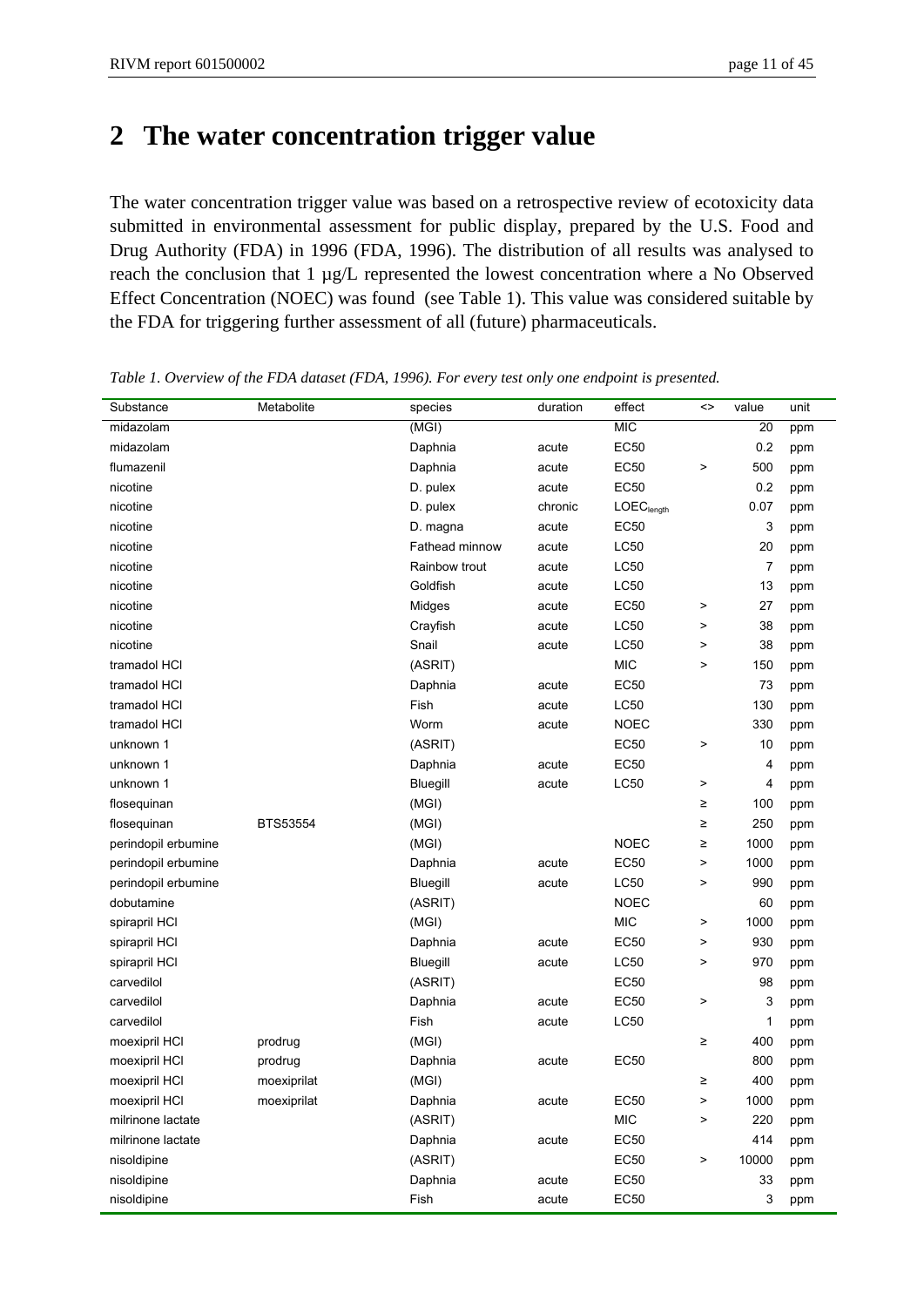| Substance             | Metabolite         | species         | duration         | effect                 | <>        | value                   | unit       |
|-----------------------|--------------------|-----------------|------------------|------------------------|-----------|-------------------------|------------|
| losartan K            |                    | (MGI)           |                  | <b>MIC</b>             | $\, > \,$ | 1000                    | ppm        |
| losartan K            |                    | (ASRIT)         |                  | <b>NOEC</b>            | ≥         | 1000                    | ppm        |
| losartan K            |                    | Daphnia         | acute            | <b>EC50</b>            |           | 331                     | ppm        |
| losartan K            |                    | Rainbow trout   | acute            | <b>LC50</b>            | $\,$      | 929                     | ppm        |
| losartan K            |                    | Fathead minnow  | acute            | <b>LC50</b>            | $\, > \,$ | 1000                    | ppm        |
| losartan K            |                    | green algae     | chronic          | <b>NOEC</b>            |           | 143                     | ppm        |
| losartan K            |                    | bluegreen algae | chronic          | <b>NOEC</b>            |           | 556                     | ppm        |
| unknown 2             |                    | (ASRIT)         |                  | <b>EC50</b>            |           | 885                     | ppm        |
| unknown 2             |                    | Daphnia         | acute            | <b>LC50</b>            |           | 22                      | ppm        |
| unknown 2             |                    | Fathead minnow  | acute            | <b>LC50</b>            |           | 13                      | ppm        |
| unknown 3             |                    | (ASRIT)         |                  | <b>EC50</b>            | ≥         | 1000                    | ppm        |
| unknown 3             |                    | Daphnia         | acute            | <b>EC50</b>            |           | 346                     | ppm        |
| unknown 3             |                    | Fathead minnow  | acute            | <b>LC50</b>            | $\,$      | 1000                    | ppm        |
| unknown 4             |                    | (MGI)           |                  | <b>MIC</b>             | ≥         | 4                       | ppm        |
| unknown 4             |                    | Daphnia         | acute            | <b>EC50</b>            |           | 0.56                    | ppm        |
| paroxetine HCI        |                    | (ASRIT)         |                  | <b>EC50</b>            |           | 25                      | ppm        |
| paroxetine HCl        |                    | Daphnia         | acute            | <b>LC50</b>            |           | 3                       | ppm        |
| paroxetine HCl        |                    | Bluegill        | acute            | <b>LC50</b>            |           | $\overline{\mathbf{c}}$ | ppm        |
| paroxetine HCl        | BR 36610A          | (ASRIT)         |                  | <b>EC50</b>            |           | 80                      | ppm        |
| paroxetine HCl        | BR 36610A          | Daphnia         | acute            | <b>LC50</b>            |           | 35                      | ppm        |
| sumatriptan succinate |                    | (ASRIT)         |                  | <b>EC50</b>            | >         | 720                     | ppm        |
| sumatriptan succinate |                    | Daphnia         | acute            | <b>LC50</b>            |           | 290                     | ppm        |
| unknown 5             |                    | (ASRIT)         |                  | <b>EC50</b>            | $\,$      | 100                     | ppm        |
| unknown 5             |                    | Daphnia         | acute            | <b>EC50</b>            |           | 113                     | ppm        |
| unknown 5             |                    | Rainbow trout   | acute            | <b>LC50</b>            | >         | 100                     | ppm        |
| unknown 5             |                    | green algae     | acute            | <b>NOEC</b>            |           | 11                      | ppm        |
| venlafaxine HCI       |                    | (ASRIT)         |                  | <b>EC50</b>            | >         | 50                      | ppm        |
| nefazodone HCl        |                    | (ASRIT)         |                  | <b>EC50</b>            |           | 348                     | ppm        |
| nefazodone HCI        |                    | Daphnia         |                  | <b>EC50</b>            |           | 7                       | ppm        |
| fluoxetine HCI        |                    | (MGI)           |                  | <b>MIC</b>             | ≥         | 57                      |            |
| fluoxetine HCI        |                    | Daphnia         | acute            | <b>EC50</b>            |           | 0.49                    | ppm<br>ppm |
| fluoxetine HCI        |                    | Rainbow trout   | acute            | <b>LC50</b>            |           | $\overline{\mathbf{c}}$ | ppm        |
| fluoxetine HCI        |                    | green algae     | chronic          | <b>EC50</b>            |           | 0.031                   | ppm        |
| fluoxetine HCI        |                    | green algae     | chronic          | <b>NOEC</b>            |           | 0.001                   | ppm        |
| gabapentin            |                    | (MGI)           |                  | <b>MIC</b>             | >         | 1000                    | ppm        |
| gabapentin            |                    | Daphnia         | acute            | <b>NOEC</b>            |           | 1100                    | ppm        |
| lamotrigine           |                    | (MGI)           |                  | <b>MIC</b>             | $\,$      | 185                     |            |
| lamotrigine           |                    | (ASRIT)         |                  | <b>EC50</b>            | $\,$      | 1000                    | ppm        |
| fluvoxamine maleate   |                    | Bacteria        |                  | <b>MIC</b>             |           | 500                     | ppm        |
| fluvoxamine maleate   |                    | Algae           |                  | <b>NOEC</b>            |           | 31                      | ppm<br>ppm |
| risperidone           |                    | (MGI)           |                  | <b>MIC</b>             | >         | 100                     |            |
| risperidone           |                    | Daphnia         | acute            | <b>EC50</b>            |           | 6                       | ppm        |
|                       |                    |                 |                  |                        |           |                         | ppm        |
| risperidone           |                    | Bluegill        | acute<br>chronic | <b>LC50</b><br>effects |           | 6                       | ppm        |
| risperidone           |                    | green algae     |                  |                        |           | 10                      | ppm        |
| risperidone           |                    | bluegreen algae | chronic          | effects                |           | 100                     | ppm        |
| unknown 6             | prodrug            | (MGI)           |                  | <b>MIC</b>             | $\,$      | 1000                    | ppm        |
| unknown 6             | prodrug            | Daphnia         | acute            | <b>EC50</b>            |           | 170                     | ppm        |
| unknown 6             | active metabolite  | (MGI)           |                  | <b>MIC</b>             | $\,$      | 1000                    | ppm        |
| unknown 6             | active metabolite  | Daphnia         | acute            | <b>EC50</b>            | $\,$      | 39                      | ppm        |
| unknown 6             | further metabolite | (MGI)           |                  | <b>MIC</b>             | >         | 1000                    | ppm        |
| unknown 6             | further metabolite | Daphnia         | acute            | <b>NOEC</b>            |           | 28                      | ppm        |
| thiotepa              |                    | (MGI)           |                  | <b>MIC</b>             | ≥         | 1000                    | ppm        |
| thiotepa              |                    | Daphnia         | acute            | <b>EC50</b>            |           | 546                     | ppm        |
| cladribine            |                    | Daphnia         | acute            | <b>EC50</b>            |           | 233                     | ppm        |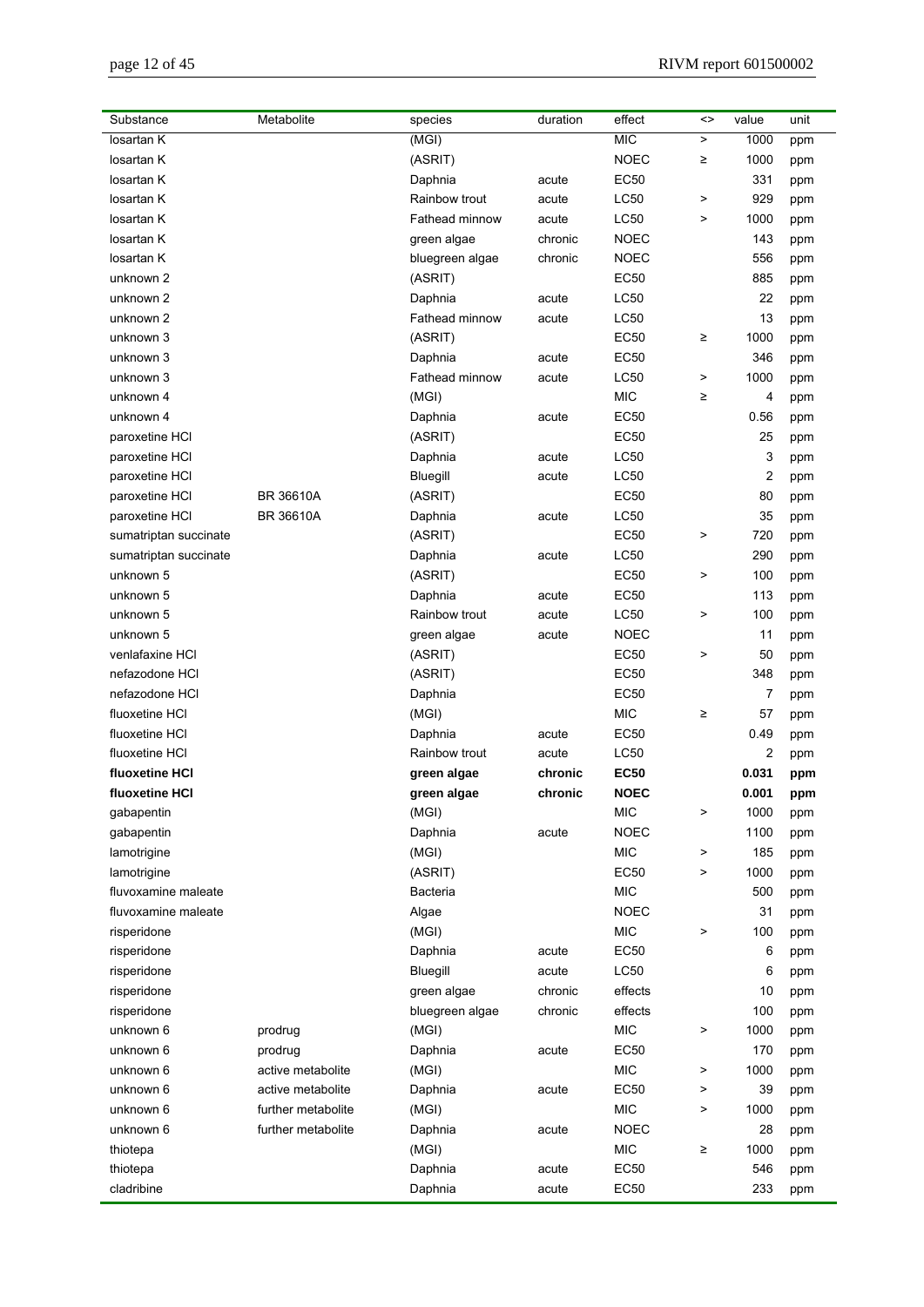| Substance              | Metabolite           | species         | duration | effect      | $\leftrightarrow$ | value | unit       |
|------------------------|----------------------|-----------------|----------|-------------|-------------------|-------|------------|
| paclitaxel             |                      | (ASRIT)         |          | <b>EC50</b> | $\, > \,$         | 1000  | ppm        |
| paclitaxel             |                      | Daphnia         | acute    | <b>EC50</b> | >                 | 0.74  | ppm        |
| vinorelbine tartrate   |                      | (MGI)           |          | <b>MIC</b>  |                   | 1000  | ppm        |
| porfirmer Na           |                      | (MGI)           |          | <b>MIC</b>  | >                 | 1000  | ppm        |
| porfirmer Na           |                      | Daphnia         | acute    | <b>EC50</b> | >                 | 994   | ppm        |
| cetirizine HCI         |                      | (MGI)           |          | <b>MIC</b>  | ≥                 | 60    | ppm        |
| cetirizine HCI         |                      | Daphnia         | acute    | <b>EC50</b> |                   | 330   | ppm        |
| fluticasone propionate |                      | (ASRIT)         |          | <b>EC50</b> | >                 | 1000  | ppm        |
| fluticasone propionate |                      | Daphnia         | acute    | <b>EC50</b> |                   | 0.55  | ppm        |
| fluticasone propionate |                      | Worm            | acute    | <b>LC50</b> | >                 | 1000  | ppm        |
| budesonide             |                      | Daphnia         | acute    | <b>LC50</b> |                   | 20    | ppm        |
| budesonide             |                      | Fish            | acute    | <b>LC50</b> | >                 | 19    | ppm        |
| budesonide             |                      | green algae     | acute    | <b>NOEC</b> |                   | 10    | ppm        |
| salmeterol             |                      | (ASRIT)         |          | <b>EC50</b> |                   | 688   | ppm        |
| salmeterol             |                      | Daphnia         | acute    | <b>EC50</b> |                   | 20    | ppm        |
| ipratropium bromide    |                      | (MGI)           |          | <b>MIC</b>  | >                 | 1000  | ppm        |
| unknown 7              |                      | (MGI)           |          | <b>NOEC</b> | $\geq$            | 90    | ppm        |
| unknown 7              |                      | Daphnia         | acute    | <b>EC50</b> |                   | 56    | ppm        |
| unknown 7              |                      | Fish            | acute    | <b>EC50</b> | >                 | 19    | ppm        |
| iopromide              |                      | (MGI)           |          | <b>MIC</b>  | >                 | 1000  | ppm        |
| iopromide              |                      | Daphnia         | acute    | <b>EC50</b> | >                 | 1016  | ppm        |
| iopromide              |                      | Rainbow trout   | acute    | <b>NOEC</b> | >                 | 962   | ppm        |
| iopromide              |                      | Bluegill        | acute    | <b>LC50</b> | $\,$              | 973   | ppm        |
| iopromide              |                      | green algae     | acute    | NOEC        |                   | 68    | ppm        |
| bicisate diHCl         |                      | (MGI)           |          | <b>MIC</b>  |                   | 1000  | ppm        |
| ranitidine HCI         |                      | (ASRIT)         |          | <b>EC50</b> | >                 | 893   | ppm        |
| ranitidine HCI         |                      | Daphnia         | acute    | <b>EC50</b> |                   | 650   | ppm        |
| omeprazole             |                      | Daphnia         | acute    | <b>LC50</b> |                   | 88    | ppm        |
| ondansetron HCI        |                      | (ASRIT)         |          | <b>EC50</b> | >                 | 802   | ppm        |
| ondansetron HCI        |                      | Daphnia         | acute    | <b>EC50</b> |                   | 28    | ppm        |
| cisapride              |                      | (MGI)           |          | <b>MIC</b>  | $\, > \,$         | 100   | ppm        |
| cisapride              |                      | Daphnia         | acute    | <b>EC50</b> | $\,$              | 1000  | ppm        |
| cisapride              |                      | Bluegill        | acute    | <b>LC50</b> | $\, > \,$         | 1000  | ppm        |
| cisapride              |                      | green algae     | chronic  | effects     |                   | 320   |            |
| cisapride              |                      | bluegreen algae | chronic  | effects     |                   | 100   | ppm<br>ppm |
| cimetidine             |                      | (ASRIT)         |          | <b>EC50</b> | >                 | 1000  | ppm        |
| cimetidine             |                      | Daphnia         | acute    | <b>EC50</b> |                   | 740   | ppm        |
| cimetidine             |                      | Bluegill        | acute    | <b>NOEC</b> |                   | 1000  | ppm        |
| cimetidine             | cimetadine sulfoxide | (ASRIT)         |          | <b>EC50</b> | $\,$              | 1650  | ppm        |
| cimetidine             | cimetadine sulfoxide | Daphnia         | acute    | <b>EC50</b> | >                 | 980   | ppm        |
| aprotinin              |                      | (ASRIT)         |          | <b>NOEC</b> | >                 | 1000  |            |
| aprotinin              |                      | Fish            | acute    | <b>NOEC</b> | >                 | 1000  | ppm        |
| famotidine             |                      |                 |          | <b>NOEC</b> |                   | 68    | ppm        |
| famotidine             |                      | (ASRIT)         |          | LC50        |                   | 398   | ppm        |
| famotidine             |                      | Daphnia         | acute    |             |                   |       | ppm        |
|                        |                      | Fathead minnow  | acute    | <b>LC50</b> | $\,$              | 680   | ppm        |
| lansoprazole           |                      | (MGI)           |          | <b>NOEC</b> | ≥<br>$\mathbf{L}$ | 60    | ppm        |
| lansoprazole           |                      | Daphnia         | acute    | <b>NOEC</b> |                   | 22    | ppm        |
| lansoprazole           |                      | Rainbow trout   | acute    | <b>LC50</b> |                   | 18    | ppm        |
| finasteride            |                      | Microorganisms  |          |             | $\geq$            | 50    | ppm        |
| finasteride            |                      | Daphnia         | acute    | <b>LC50</b> |                   | 21    | ppm        |
| finasteride            |                      | Rainbow trout   | acute    | <b>LC50</b> |                   | 20    | ppm        |
| finasteride            |                      | green algae     | chronic  | <b>NOEC</b> | ≥                 | 49    | ppm        |
| metformin HCI          |                      | (MGI)           |          | <b>MIC</b>  | $\geq$            | 100   | ppm        |
| metformin HCI          |                      | Daphnia         | acute    | <b>EC50</b> |                   | 130   | ppm        |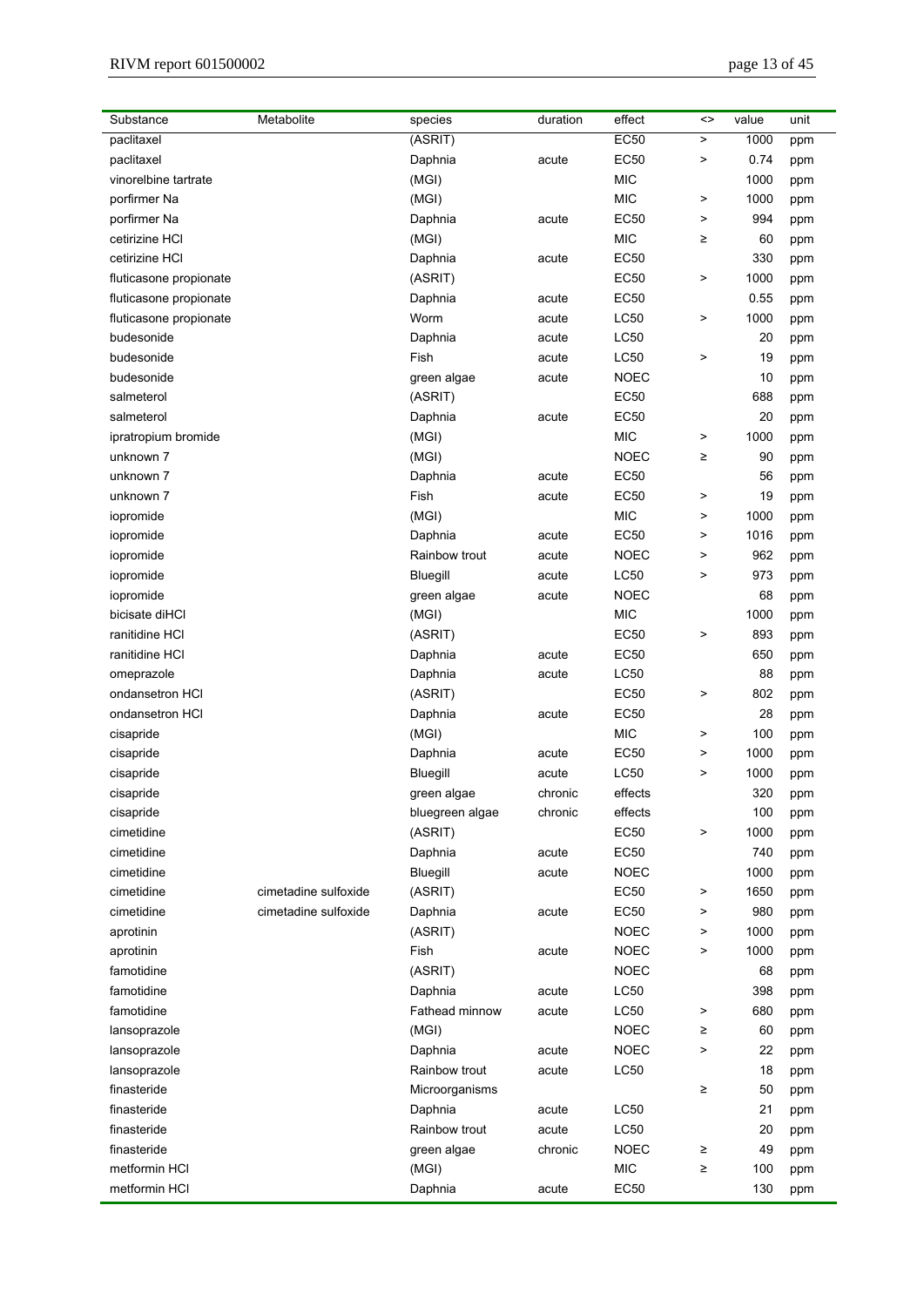| Metabolite<br>Substance          | species         | duration | effect      | <>        | value | unit |
|----------------------------------|-----------------|----------|-------------|-----------|-------|------|
| metformin HCI                    | Bluegill        | acute    | <b>NOEC</b> |           | 982   | ppm  |
| acarbose                         | (MGI)           |          | <b>MIC</b>  | $\, >$    | 1000  | ppm  |
| acarbose                         | Daphnia         | acute    | <b>NOEC</b> | $\,$      | 1000  | ppm  |
| acarbose                         | Fish            | acute    | <b>NOEC</b> | $\,$      | 1000  | ppm  |
| bicalutamide                     | Daphnia         | acute    | <b>EC50</b> | $\,$      | 5     | ppm  |
| bicalutamide                     | Daphnia         | chronic  | <b>NOEC</b> |           | 6     | ppm  |
| bicalutamide                     | green algae     | acute    | <b>NOEC</b> |           | 1     | ppm  |
| bicalutamide                     | bluegreen algae | acute    | <b>NOEC</b> |           | 1     | ppm  |
| alendronate sodium               | (MGI)           |          | <b>MIC</b>  | $\,$      | 100   | ppm  |
| alendronate sodium               | (ASRIT)         |          | <b>NOEC</b> |           | 4320  | ppm  |
| alendronate sodium               | Daphnia         | acute    | <b>LC50</b> |           | 22    | ppm  |
| alendronate sodium               | Rainbow trout   | acute    | <b>LC50</b> | $\, > \,$ | 1000  | ppm  |
| alendronate sodium               | Fathead minnow  | acute    | <b>LC50</b> |           | 1450  | ppm  |
| alendronate sodium               | green algae     | chronic  | <b>NOEC</b> |           | 0.5   | ppm  |
| lomefloxacin                     | Daphnia         | acute    | <b>EC50</b> |           | 130   | ppm  |
| lomefloxacin                     | Rainbow trout   | acute    | <b>LC50</b> |           | 170   | ppm  |
| lomefloxacin                     | green algae     | acute    | <b>NOEC</b> |           | 2     | ppm  |
| unknown 8                        | (MGI)           |          | <b>MIC</b>  | ≥         | 0.28  | ppm  |
| unknown 8                        | (ASRIT)         |          | <b>EC50</b> | $\,$      | 243   | ppm  |
| unknown 8                        | Daphnia         | acute    | <b>LC50</b> |           | 84    | ppm  |
| cefprozil                        | Daphnia         | acute    |             | $\, >$    | 642   | ppm  |
| loracarbef                       | Daphnia         | acute    | <b>EC50</b> | $\,$      | 963   | ppm  |
| loracarbef                       | green algae     | chronic  | <b>NOEC</b> |           | 13    | ppm  |
| azithromycin                     | (MGI)           |          | <b>MIC</b>  | ≥         | 0.4   | ppm  |
| azithromycin                     | (ASRIT)         |          | <b>EC50</b> |           | 269   | ppm  |
| azithromycin                     | Daphnia         | acute    | <b>EC50</b> |           | 120   | ppm  |
| azithromycin                     | Amphipod        | acute    | <b>LC50</b> | $\,$      | 120   | ppm  |
| azithromycin                     | Worm            | acute    | <b>NOEC</b> |           | 1000  | ppm  |
| dirithromycin                    | Daphnia         | acute    | <b>NOEC</b> |           | 48    | ppm  |
| dirithromycin                    | Rainbow trout   | acute    | <b>NOEC</b> |           | 2880  | ppm  |
| dirithromycin                    | green algae     | chronic  | <b>NOEC</b> |           | 0.07  | ppm  |
| tazobacarntarn                   | Microorganism   |          | <b>MIC</b>  | ≥         | 250   | ppm  |
| Na/piperacillin Na<br>ceftibuten | (MGI)           |          | <b>MIC</b>  | ≥         | 0.2   | ppm  |
| ceftibuten                       | Daphnia         | acute    | <b>EC50</b> |           | 600   | ppm  |
| ceftibuten                       | Amphipod        | acute    | <b>LC50</b> | $\,$      | 520   | ppm  |
| foscarnet Na                     | (ASRIT)         |          | <b>EC50</b> | $\,$      | 1000  | ppm  |
| didanosine                       | Daphnia         | acute    | <b>EC50</b> | $\,$      | 1021  | ppm  |
| zalcitabine                      | (MGI)           |          | <b>MIC</b>  | $\,$      | 1000  | ppm  |
| zalcitabine                      | (ASRIT)         |          | <b>EC50</b> | $\,$      | 1000  | ppm  |
| zalcitabine                      | Daphnia         | acute    | <b>EC50</b> | $\,$      | 1790  | ppm  |
| famciclovir                      | (ASRIT)         |          | <b>EC50</b> |           | 1230  | ppm  |
| famciclovir                      | Daphnia         | acute    | <b>LC50</b> |           | 820   | ppm  |
| famciclovir                      | Bluegill        | acute    | <b>LC50</b> | >         | 986   | ppm  |
| stavudine                        | (ASRIT)         |          | <b>EC50</b> | $\,$      | 1000  | ppm  |
| stavudine                        | Daphnia         | acute    | <b>NOEC</b> |           | 980   | ppm  |
| cyclosporine                     | (ASRIT)         |          | <b>EC50</b> | $\,$      | 100   | ppm  |
| cyclosporine                     | (ASRIT)         |          | <b>NOEC</b> |           | 100   | ppm  |
| cyclosporine                     | Daphnia         | acute    | <b>EC50</b> |           | 20    | ppm  |
| cyclosporine                     | Rainbow trout   | acute    | <b>LC50</b> | $\,$      | 100   | ppm  |
| dorzolamide HCI                  | (ASRIT)         |          | <b>MIC</b>  | $\,$      | 800   | ppm  |
| dorzolamide HCI                  | Daphnia         | acute    | <b>EC50</b> |           | 699   | ppm  |
| dorzolamide HCI                  | Fathead minnow  | acute    | <b>LC50</b> | $\,$      | 1000  | ppm  |

MGI = microbial growth inhibition; ASRIT activated sludge respiration inhibition test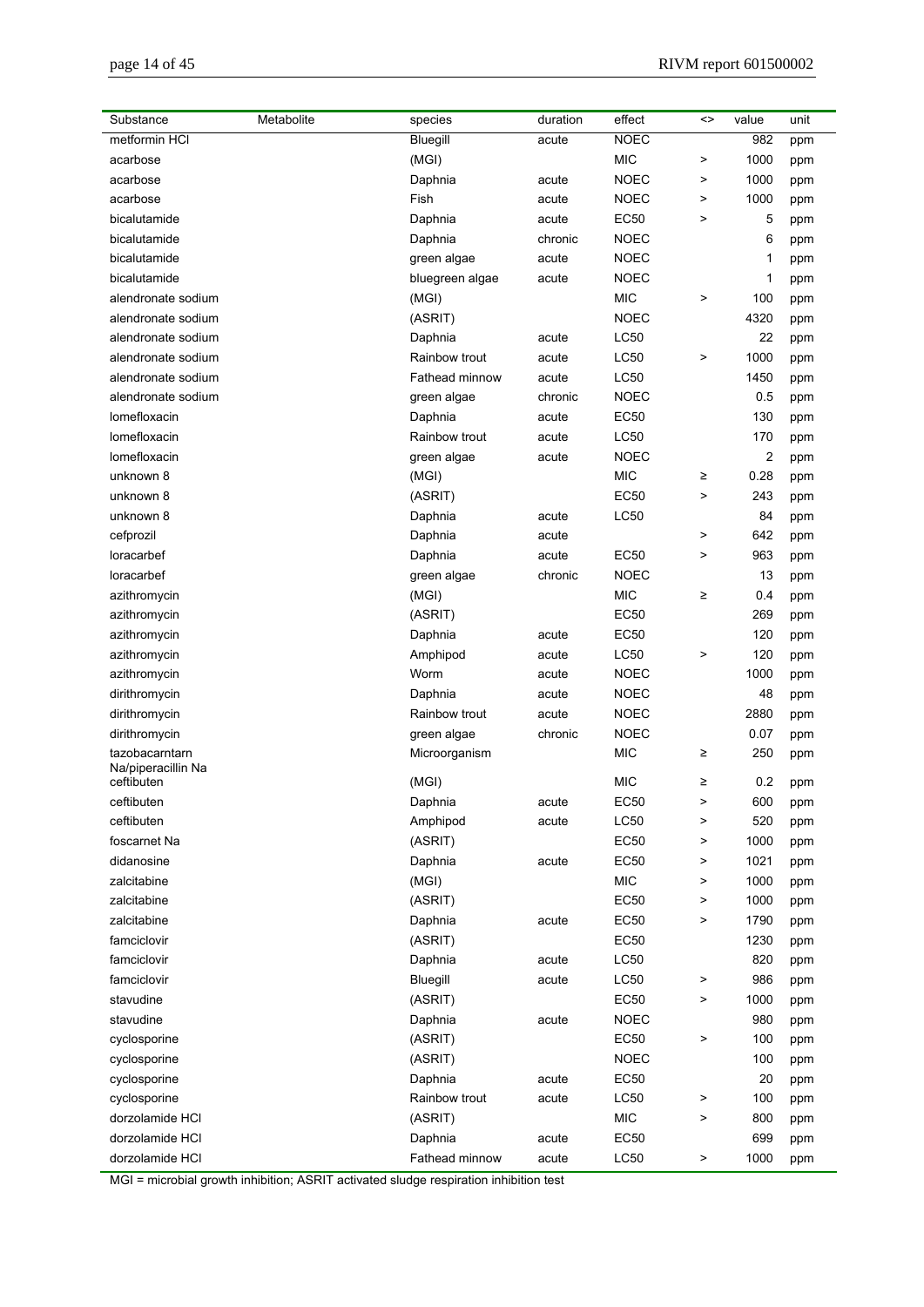For the purpose of the guidance for the environmental risk assessment of the European Medicines Agency (EMEA) this value of 1 µg/L was downsized to 10 ng/L, thus 'taking chronic exposure (a factor of 10) and dilution between sewage treatment discharge and surface water into account (a factor of 10)<sup> $2$ </sup> (EMEA, 1994). The EMEA trigger is hence based on the same dataset, but with some further consideration of the data and the risk model. The dataset and the assessment approach are further discussed below.

### **2.1 Reflection of the ecosystem and of the substances of interest**

Where there is a need to assess the potential impact of substances entering waters, any hazard or risk assessment should ideally be based upon data generated using a range of ecologically relevant species (for example algae, invertebrates and fish). There are also circumstances, however, where the special conditions existing in a particular environment give rise to a reduced or limited species diversity and/or specific stresses such as low or variable salinity. In such circumstances of low species diversity, adverse impacts in individual species can have devastating impacts on the specialized ecosystem. Thus, while high species diversity may lead to a wide sensitivity distribution, but also considerable functional overlap, low species diversity may result in a lower sensitivity distribution but increase the ecosystem function dependency on individual keystone species. In both cases, the effects assessment must use, where possible, data relevant to the environmental compartment that is considered (EC, 2003). The degree to which the range of species in the data set represents the range of taxa in the ecosystem is an important issue that may influence the outcome to a great extent. The relative importance of autotrophic and heterotrophic species, detrivores, producers, and predators should be reflected in the test model selection.

Effect data on micro-organisms, algae, daphnids, fish, and some other invertebrates have been reported (Table 1). Not all species and test durations were identified, stressing that data quality is poor. Two types of tests with micro-organisms are reported: microbial growth inhibition tests and activated sludge respiration inhibition tests. If algae, daphnids and fish have been tested, this gives a base set of information (EC, 2003).

However, the data reported focus on test endpoints that are not the most sensitive regarding the substances under consideration (pharmaceuticals) and regarding the aquatic environment. The major problem is the acute nature of the exposure in the test systems, in combination with the effect endpoints: lethal effects for invertebrates and fish, growth rate for algae. Conceptually, based on the specific mode of actions of pharmaceuticals, i.e. modulation of receptors at sub-toxic levels, a large discrepancy between chronic effects on reproduction or individual growth, and acute effects, i.e. based on mortality or population growth rate, are to be expected. Also it must be considered that exposure will be continuous, not necessarily due to the persistent nature of the substances, but due to the continuous emission.

With respect to the microbial growth inhibition tests, the relation between the Minimum Inhibitory Concentration (MIC) in agar, and the desired level of protection in water, is unclear. Firstly, the MIC is the lowest concentration that completely inhibits the growth and this value contains no information on the dose-response curve. Secondly, complete inhibition may occur at a very different concentration in water than in agar. The bioavailability in agar

1

<sup>2</sup> Personal communication Jan Linders (RIVM), ad-hoc working group member 1994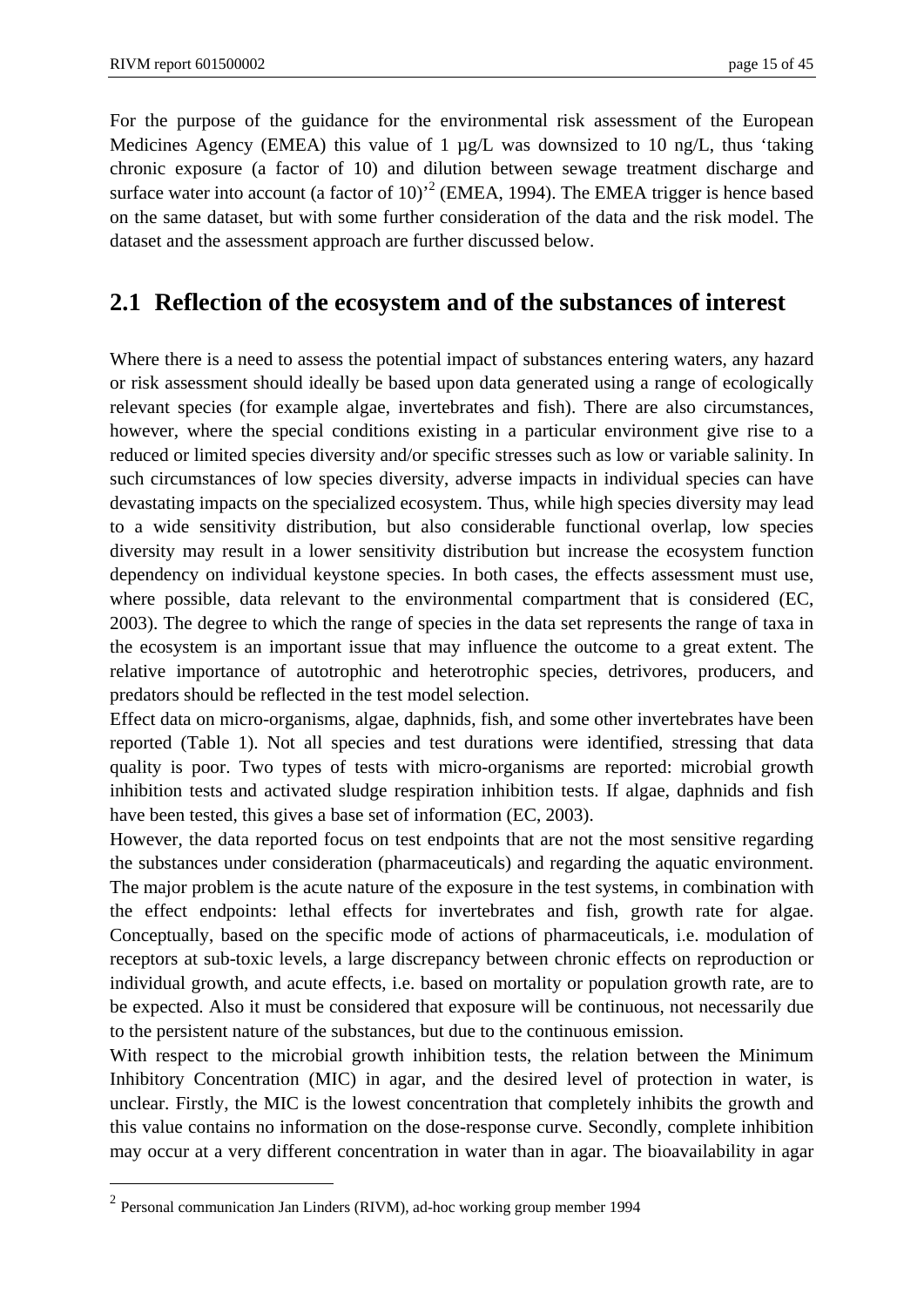plates during MIC studies can be much lower, since growth media contain a higher amount of organic compounds and complexing agents than most porewater (Van Dijck and Van de Voorde, 1976; Lunestad and Goksøyr, 1990; Griebler, 2001). Thirdly, species were not identified, so it is unclear if the reported value relates to a bacterium isolated from waterrelated bacterial communities, or to ascomycetes, moulds or algae. Bacteria communities consist of amongst others gram-negative and gram-positive bacteria, with different sensitivities to contaminants (Rönnpagel et al., 1998). Lack of identification hampers the interpretation of the results.

With respect to the activated sludge respiration inhibition test it should be noted that the test is designed to detect a community level response to a relative straightforward and redundant function of the bacterial community: substrate respiration. Considering the functioning of sewage water treatment plants, this endpoint is very relevant. At the same time it is less discriminative towards the desired protection of freshwater bacterial communities, which is not entirely based on removal of biological oxygen demand.

Also the anticipated mode of action of the substances of interest is to be observed in connection to the effect models employed. For example, substances with a high specificity for (certain) insects should be represented not just by invertebrate crustaceans and fish, but also by aquatic insects. If a specific mode of action is known, this information adds to the interpretation of the relevance of the available data. Missing data on demonstrably insensitive species are not a drawback in those cases. However, the results for these substances do not imply that other substances, targeting other receptors, will not be more potent. Still, the validity of the whole dataset with respect to trigger setting will be discussed separately below.

### **2.2 Data selection**

The data set used for the derivation of the trigger value consists of 199 tests on eight taxonomic/trophic groups with 76 substances (Table 1). The test results originally presented include both acute E(L)C50 values (concentrations that cause (lethal) response in 50% of the individuals, or induce a 50% change in a parameter like growth or mobility) and acute NOEC values (no observed effect concentrations) derived from the same acute test, giving in total 276 'results'. The substances were not tagged by their mode of action and were further treated indifferently. The lowest value was selected without argumentation on the use of, or refraining from, assessment factors.

- There are 14 substances with only one endpoint; nine on bacteria, five on Daphnia.
- Forty-eight substances have been tested on 126 endpoints covering six taxonomic/trophic groups. Excluding the bacteria, for each substance at most two taxa have been tested.
- Two substances have been tested with species representing four trophic levels: bacteria, daphnids, fish and worms in the former case, and bacteria, daphnids, amphipods and worms in the latter case.
- Three substances, including two antibiotics, were tested on algae, daphnids and fish, but notably not on bacteria.

Only a small group of substances had been tested with a representative range of organisms consisting of at least algae, daphnids, and fish, next to bacteria. Including nicotine, an undisputed neurotoxin, only 9 out of 76 substances can be considered relatively well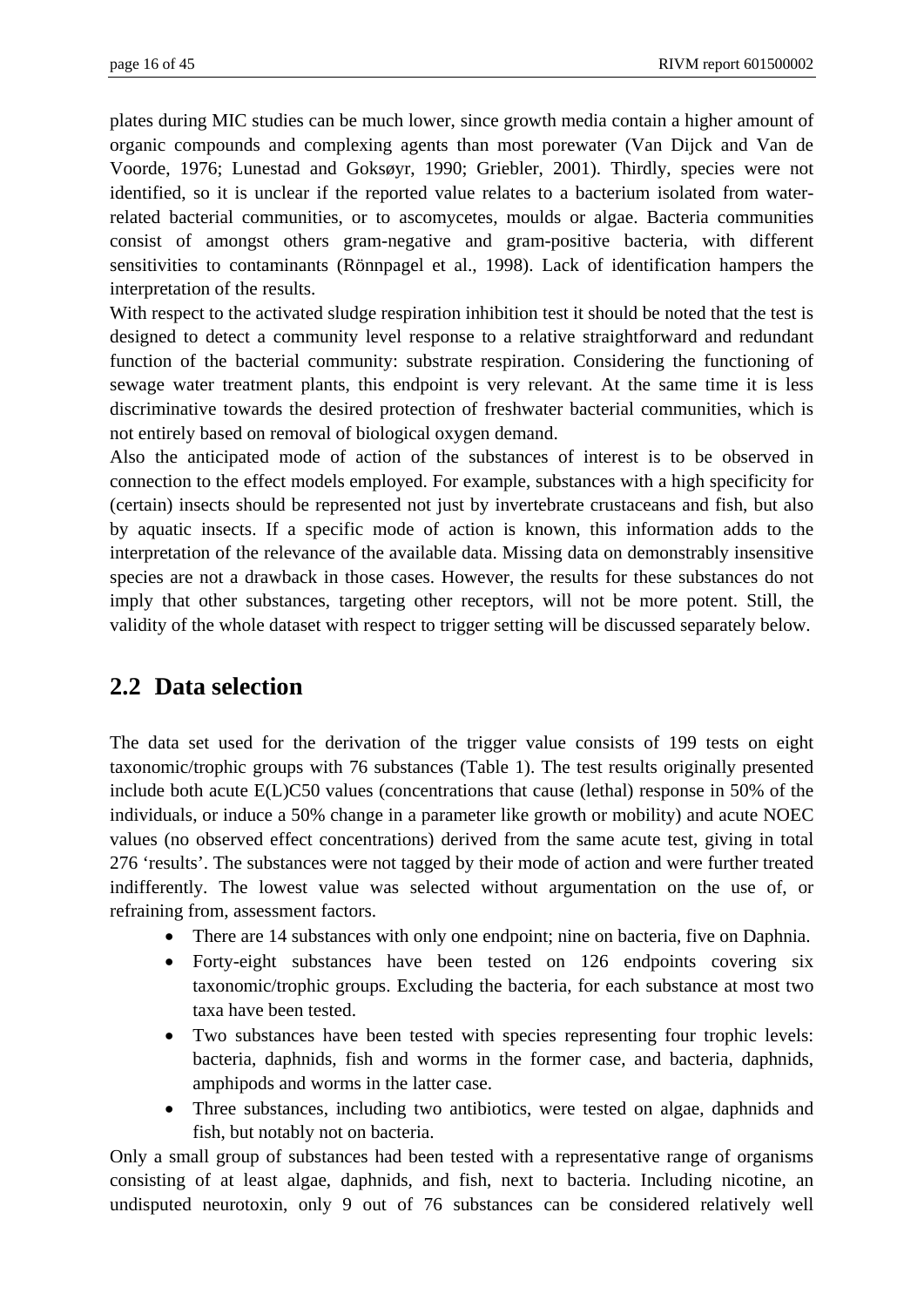characterised with 50 endpoints. However, the only chronic data (algae excluded) are available for nicotine, for which a chronic crustacean LOEC (lowest observed effect concentrations) is available. The reliable and comprehensive information provided in the original data set is presented in Table 2. The data for ioprimide are excluded, since this inert substance caused no effects in the tests. For sake of clarity, the test results of nicotine on snails and midges are omitted, since the results for the daphnids are the most critical.

Still, the general validity of such a small set of data may easily be refuted if new information is generated. Alternative data on drug substances available in public literature had not been included. A critical evaluation of the sensitivity of the selected effect models had not been attempted. The nature of the compounds compared to the possible range of compounds had not been debated. New data may provide information to lower the trigger without changing the original assessment approach. The CSTEE opinion on the draft EMEA Guideline mentioned before considered the proposed number of the aquatic trigger to be scientifically invalid, because examples of pharmaceuticals were already available that showed higher toxicity (thus lower endpoint values) that used in the FDA dataset (CSTEE, 2001).

*Table 2. Condensed presentation of the the FDA dataset in Table 1: the substances tested on (at least) bacteria, algae, daphnids and fish. All results in mg/L.* 

| Substance             | MGI        | <b>ASRIT</b> | blue-green algae | algae        | Daphnid | Daphnid      | Fish  |
|-----------------------|------------|--------------|------------------|--------------|---------|--------------|-------|
|                       | <b>MIC</b> | <b>NOEC</b>  | <b>NOEC</b>      | NOEC         | EC50    | Chronic LOEC | LC50  |
| Losartan K            | >1000      | >1000        | 556              | 143          | 331     |              | >929  |
| Unknown 5             |            | >100         |                  | 11           | 113     |              | >100  |
| <b>Fluoxetine HCI</b> | >57        |              |                  | 0.001        | 0.49    |              | 2     |
|                       |            |              |                  | (EC50 0.031) |         |              |       |
| Risperidone           | >100       |              | 100              | 10           | 6       |              | 6     |
| Cisapride             | >100       |              | 100              | 320          | >1000   |              | >1000 |
| Finasteride           | >50?       |              |                  | >49          | 21      |              | 20    |
| Alendronate sodium    | >100       | 4320         |                  | 0.5          | 22      |              | >1000 |
| <b>Nicotine</b>       |            |              |                  |              | 0.2     | 0.07         | 7     |

MGI = microbial growth inhibition; ASRIT = activated sludge respiration inhibition test

### **2.3 Aquatic effect assessment**

For the aquatic environment, a Predicted No Effect Concentration (PNEC) can be derived that, if not exceeded, ensures an overall protection of the environment (EC, 2003). Certain assumptions are made concerning the aquatic environment which allow an extrapolation to be made from single-species short-term toxicity data to ecosystem effects. It is assumed that:

- ecosystem sensitivity depends on the most sensitive species, and
- protecting ecosystem structure protects community function.

These two assumptions have important consequences. By establishing which species is the most sensitive to the toxic effects of a chemical in the laboratory, extrapolation can subsequently be based on the data from that species. Furthermore, the functioning of any ecosystem in which that species exists is protected provided the structure is not sufficiently distorted as to cause an imbalance. It is generally accepted that protection of the most sensitive species should protect structure, and hence function. For most substances, the pool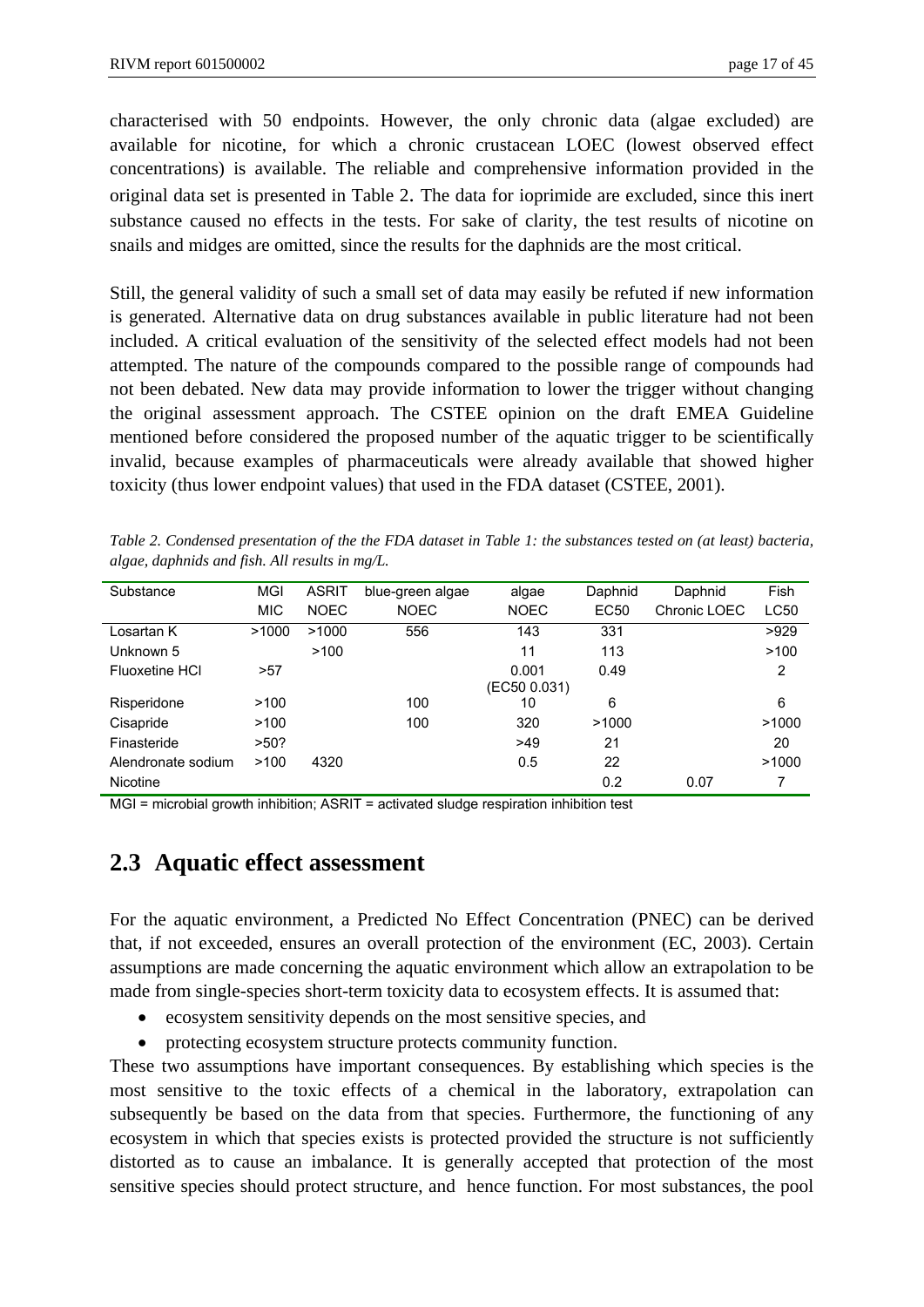of data from which to predict ecosystem effects is very limited as, in general, only short-term toxicity data are available. In these circumstances, it is recognised that, while not having a strong scientific validity, empirically derived assessment factors must be used. In applying such factors, the intention is to predict a concentration below which an unacceptable effect will most likely not occur. It is not intended to be a level below which the chemical is considered to be safe. However, again, it is likely that an unacceptable effect will not occur. In establishing the size of these assessment factors, a number of uncertainties must be addressed to extrapolate from single-species laboratory data to a multi-species ecosystem. These areas have been adequately discussed in the TGD (EC, 2003), and may best be summarised under the following headings:

- intra- and inter-laboratory variation of toxicity data;
- intra- and inter-species variations (biological variance);
- short-term to long-term toxicity extrapolation;
- laboratory data to field impact extrapolation (additive, synergistic and antagonistic effects from the presence of other substances may also play a role here).

The size of the assessment factor depends on the confidence with which a PNECwater can be derived from the available data. This confidence increases if data are available on the toxicity to organisms at a number of trophic levels, taxonomic groups and with lifestyles representing various feeding strategies. Thus lower assessment factors can be used with larger and more relevant datasets than the base-set data (Table 3). If a large data set from long-term tests for different taxonomic groups is available statistical extrapolation methods may be used to derive a PNEC (EC, 2003).

The algal growth inhibition test of the base-set is, in principle, a multigeneration test. However, for the purposes of applying the appropriate assessment factors, the EC50 is treated as a short-term toxicity value. The NOEC from this test may be used as an additional NOEC when other long-term data are available. In general, an algal NOEC should not be used unsupported by long-term NOECs of species of other trophic levels. However, if the shortterm algal toxicity test is the most sensitive of the short-term tests, the NOEC from this test should be supported by the result of a test on a second species of algae. Micro organisms, representing a further trophic level may only be used if non-adapted pure cultures were tested. The investigations with bacteria (e.g. growth tests) are regarded as short-term tests. Additionally, blue-green algae should be counted among the primary producers due to their autotrophic nutrition (EC, 2003).

The reliable and comprehensive information provided in the original data set is presented in Table 2. This table contains the lowest data available in the whole FDA dataset. Using the effect assessment approach as consolidated in the Technical Guidance Documents for new and existing substances and biocides in the EU (EC, 2003), the lowest PNEC would be for fluoxetine HCl at  $0.031/1000 = 0.031 \mu g/L$  (note that the lowest value is for algae and that fluoxetine is a serotonin uptake inhibitor).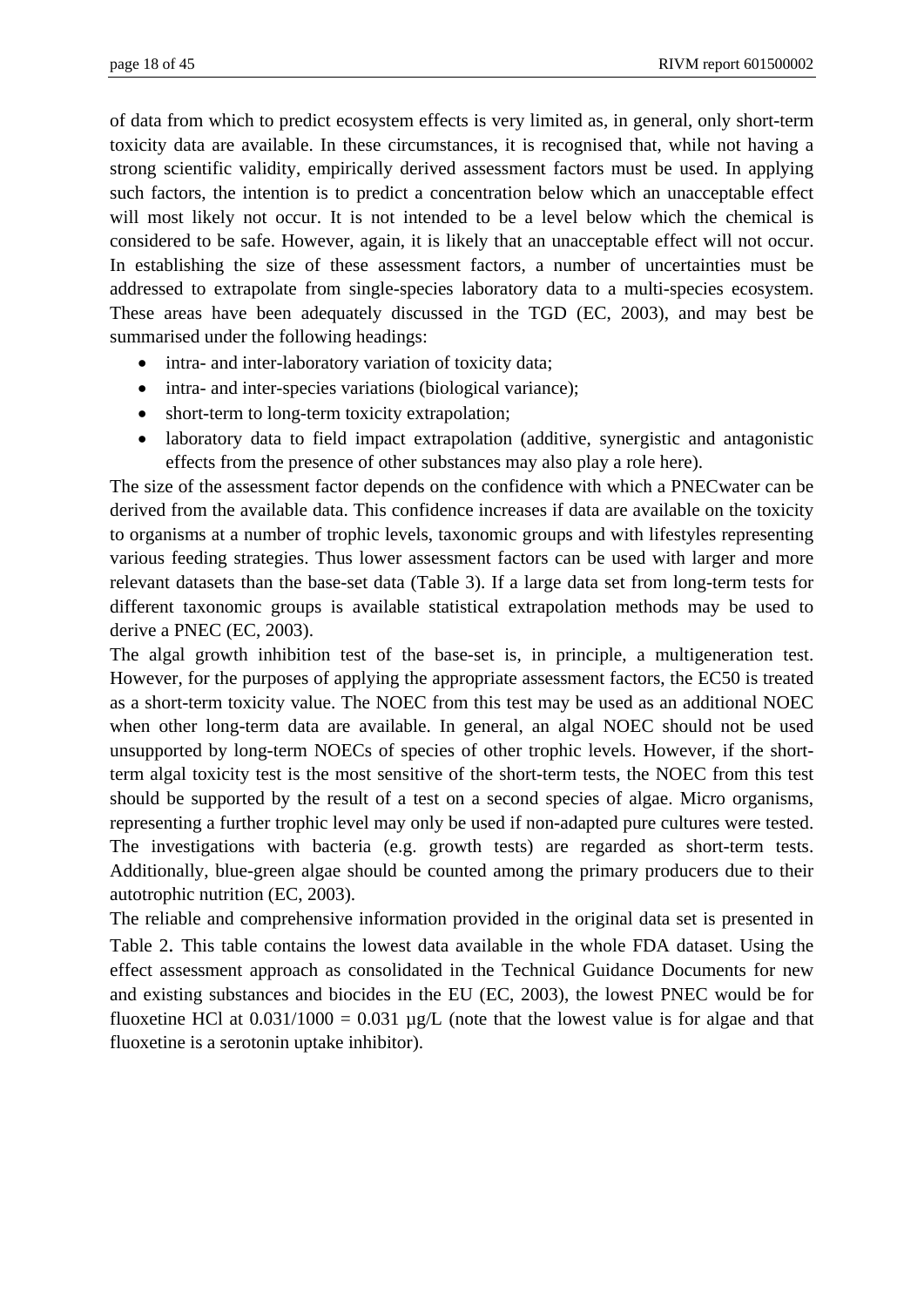| Table 3. EU TGD table 16 on assessment factors to derive a PNEC from a small dataset. Footnotes in the table |  |
|--------------------------------------------------------------------------------------------------------------|--|
| have not been copied here.                                                                                   |  |

| Available data                                                                                                      | Assessment factor                                           |
|---------------------------------------------------------------------------------------------------------------------|-------------------------------------------------------------|
| At least one short-term L(E)C50 from each of three trophic levels of the base-<br>set (fish, Daphnia and algae)     | 1000a                                                       |
| One long-term NOEC (either fish or Daphnia)                                                                         | 100 <sup>b</sup>                                            |
| Two long-term NOECs from species representing two trophic levels (fish and/or<br>Daphnia and/or algae)              | 50 <sup>°</sup>                                             |
| Long-term NOECs from at least three species (normally fish, Daphnia and<br>algae) representing three trophic levels | 10d                                                         |
| Species sensitivity distribution (SSD) method                                                                       | $5-1$<br>(to be fully justified case by case) <sup>e)</sup> |
| Field data or model ecosystems                                                                                      | Reviewed on a case by case basis <sup>f)</sup>              |

### **2.4 Extending data selections**

Some data on pharmaceuticals are (and were) readily available. The EC50 for ivermectin on *Daphnia magna* is 25 ng/L (Halley et al., 1989). Webb (2001) reports a previously published NOEC for ethynil estradiol in fish of 1 ng/L. Fong (1998) found that 20% of male mussels responded with spawning within one hour at a concentration of 0.017 mg/L fluoxetine (0.02 mg/l as fluoxetine HCl), with an acute NOEC at 0.004 mg/L as fluoxetine HCl. When exposed to fluvoxamine, this rate of 20% was found at  $0.04 \mu g/L$ , with an acute NOEC at  $0.004 \mu g/L$ .

Considering the microbial growth inhibition tests, data from other publications are available in various antibiotics. The reported MIC values range from 0.03 to 500 mg/L. See Table 4 and Table 8 below for information. A test on growth inhibition of *Nitrosomonas europaea* yielded EC50 values ranging from 16  $\mu$ g/l to >100 mg/l; using the pour plate method the EC50 values for four selected antibiotics ranged from 0.002 to 0.460 mg/l (Halling-Sørensen, 2001).

Invertebrates (*C. dubia*, *D. magna* and *H. azteca*) were exposed to atenolol, metoprolol, nadolol and propranolol, and average 48h LC50 values ranged from 0.85-29.8 mg/L. Reproduction of *H. azteca* after a 27 days exposure was impacted at sublethal levels of propranolol with a NOEC of 0.001 and a LOEC of 0.1 mg/L. *C. dubia* reproduction NOEC and LOEC were 0.125 and 0.250 mg/L (Huggett et al., 2002). The acute-to-chronic ratios (ACR) for these compounds is at least 850.

ACR were calculated by Webb (2001): clofibrate 1428 in *D. magna*, etidronic acid 44 in *D. magna*; nicotine 43 in *D. pulex*, and the metabolite salicilic acid 6 in *D. magna*. The ACR for endocrine disrupting agents may be orders of magnitude: for diethylstilbestrol and ethnyl estradiol in *D. magna* 17.6 and 570, but in fish the ACR for ethinyl estradiol is 800,000. These limited data substantiate rather than refute the hypothesis that applying assessment factors on acute data will not be protective for pharmaceuticals. Ferrari et al. (2004) recently reached the same conclusion based on similar data.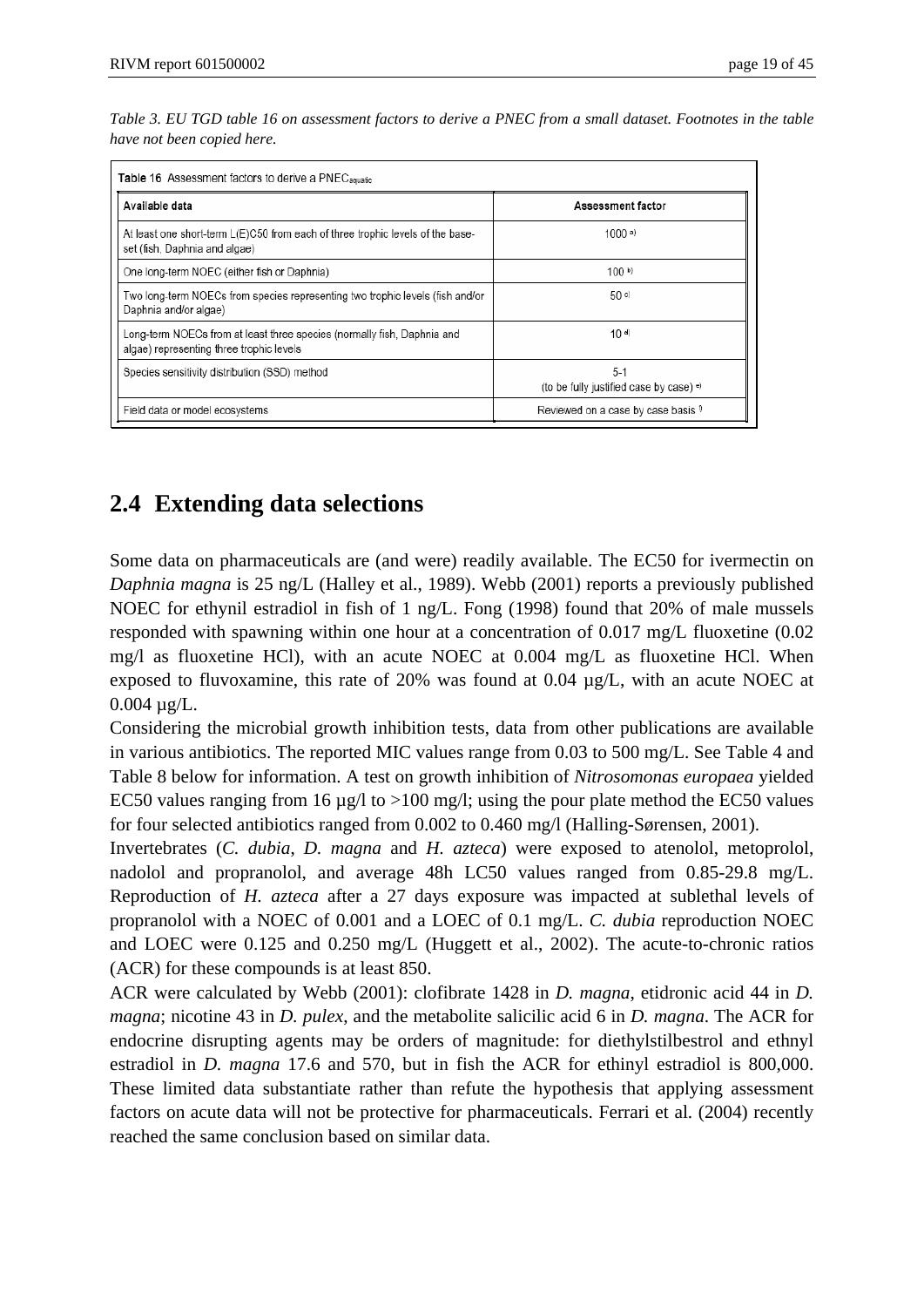This short overview of newer data leads to the following conclusions:

- acute data are not useful for risk assessment or trigger setting of pharmaceuticals;
- the pharmacological mode of action in mammals may not be the same in different environmental receptors;
- examples of lower endpoint values are available, and at least two registered pharmaceuticals have chronic or acute NOEC values at the level of 1 and 4 ng/L, respectively.

Trigger values would have to be set in the range of 1 to 0.04 ng/L depending on the evaluation of the specificity and conclusiveness of the available data. However, this level of detail is not further investigated at this stage.

### **2.5 The position of the trigger in the risk assessment framework**

Does the context of the risk assessment framework call for further considerations of the applicability of the water trigger value? It is important to note that the water trigger decides on the further assessment of the risk to soil, surface water, sediment, and also groundwater. The environmental compartments soil, water, groundwater, air, and sediment are connected and substances may be transported between compartments. The trigger value in water should protect sediment and soil as well. Thus, next to the applicability of the range of test systems vis-à-vis the aquatic ecosystem, exposure and protection of the sediment and soil compartment should be considered.

In the event the exposure of the water phase and sediment phase are treated separately in the exposure assessment, it may be worthwhile to consider the effects on the sediment phase, using sediment spiked test systems. For example, early first instar larvae of *Chironomus* sp. are predominantly planktonic and generally confined to the surface layer, but only in contrast to the three later instar larvae that live in deeper sediment and feed on sediment particles). Therefore, it maybe reasonable to assess exposure of this particular first instar organism on the basis of initial concentrations in the water column. For real sediment-dwelling organisms, however, the exposure situation is more complicated as also noted by Streloke and Köpp (1995). They state that for persistent substances with high adsorptive potential, exposure and effects depend on the logKow value of the substances, on one hand and, on the feeding behaviour of the benthic organisms on the other hand. The OPPTS (Office of Prevention Pesticides and Toxic Substances, U.S. EPA) has drafted general criteria that trigger sediment testing, that take into account the environmental chemistry and the toxicity properties of the pesticides as follows: solubility  $\leq 0.1$  mg/L, Koc > 50,000 L/kg, Kd  $\geq 1000$ , DT50  $\geq 10$  days, or the concentration in the pore water is equivalent to concentrations known to be toxic in the water column (ECOFRAM, 1999). For those substances where these triggers apply, the information derived from water spiked test systems (commonly without sediments) is useless. A surface water trigger thus cannot function as a prioritisation tool for sediment risk. The same argument is valid for soil and the terrestrial ecosystem.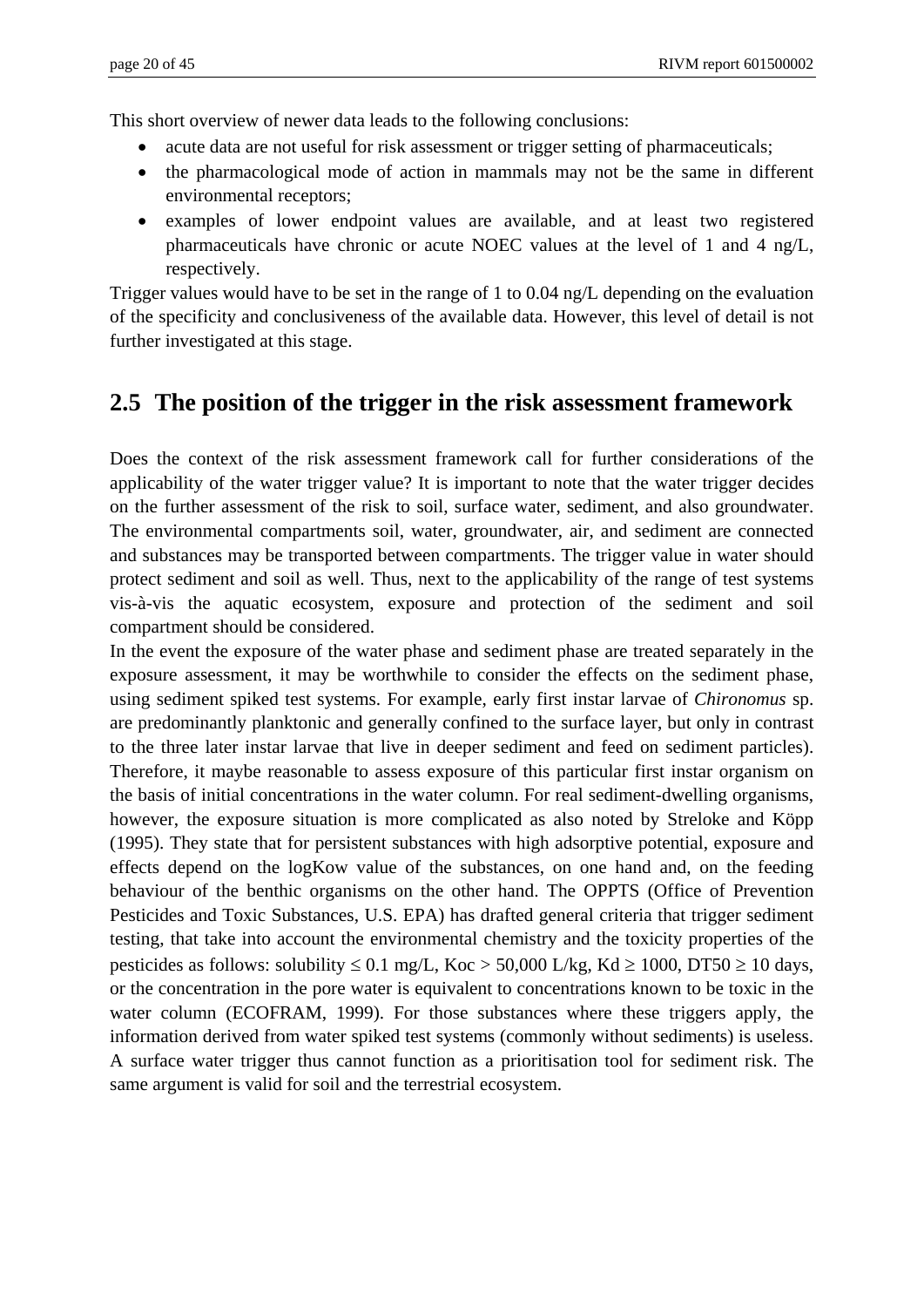# **3 The soil concentration trigger value**

The soil concentration trigger value was based on a retrospective review of ecotoxicity data submitted to the US FDA from 1973 to 1997 (Table 4). Concepts and methods developed in ecotoxicology, environmental chemistry and risk assessment were introduced and applied to data which lead to the recommendation that the lowest toxicity value (100 µg/kg) in the available dataset should provide an acceptable measure of safety to protect the environment (AHI, 1997).

| Name of Drug  | Molar mass | Class of Drug           | Earthworm | Microbe MIC  | <b>Plant NOEC</b> | PNEC**         |
|---------------|------------|-------------------------|-----------|--------------|-------------------|----------------|
|               |            | NOEC (ppb)<br>(agar) or |           | (ppb)        | (ppb)             |                |
|               |            |                         |           | NOEC (soil)  |                   |                |
|               |            |                         |           | (ppb)        |                   |                |
| Sarafloxacin  | 385        | Antibacterial           | 1,000,000 | 30           | 1,300             | 3              |
| Sarafloxacin  | 385        | Antibacterial           |           | 300,000 with |                   |                |
|               |            |                         |           | sediments    |                   |                |
| Tilmicosin    | 869        | Antibacterial           | 918,000   |              | 100,000           | 1000           |
| Ceftiofur     | 546        | Antibacterial           |           | 250          |                   | 2.5            |
| Florfenicol   | 358        | Antibacterial           |           | 400          |                   | 4              |
| Pirlimycin    | 465        | Antibacterial           | 1,000,000 | 130          | 400               | 13             |
| Lincomycin    | 461        | Antibacterial           | 1,000,000 | 780          |                   | 7.8            |
| Tiamulin      | 610        | Antibacterial           |           | 500,000      |                   | 5000           |
| Apramycin     | 785        | Antibacterial           | 100,000   | 100          | 160,000           | 10             |
| Semduramicin  | 894        | Anticoccidial           |           | 100,000      | 310               | 3.1            |
| Maduramicin   | 934        | Anticoccidial           |           | 250          | 100               | 1              |
| Halofuginone  | 496        | Anticoccidial           |           | 200,000      | 24,000            | 240            |
| Salinomycin   | 773        | Anticoccidial,          |           | 780          | 400               | 4              |
|               |            | Perf.enhancer           |           |              |                   |                |
| Narasin       | 765        | Anticoccidial           | 500       | 100          | 150               | 10             |
| Oxfendazole   | 315        | Antiparasitic           | 971,000   | 9,000        | 900               | 90             |
| Fenbendazole  | 299        | Antiparasitic           | 56,000    | 1,000,000    | 36,000            | 3600           |
| Ivermectin    | 861        | Antiparasitic           | 12,000    |              | 560               | 5.6            |
| Doramectin    | 899        | Antiparasitic           | 2,000     | 40,000       | 1,600             | 160            |
| Eprinomectin  | 913        | Anthelmintic            | 295,000   | 1,000,000    |                   | 2950           |
| Clorsulon     | 381        | Antiparasitic           |           | 2,000        |                   | 20             |
| Efrotomycin   | 1145       | Perf.enhancer           | 1,000,000 | 20,000       | 400               | 40             |
| Morantel      | 370        | Perf.enhancer           |           | 50,000       |                   | 500            |
| Virginiamycin | 535-823    | Perf.enhancer           |           | 10,000       |                   | 100            |
| Lasalocid     | 613        | Perf.enhancer           |           | 200          | 2,000             | $\overline{2}$ |
| Monensin      | 693        | Perf.enhancer           | 10,000    |              | 150               | 1.5            |
| Laidlomycin   | 792        | Perf.enhancer           |           | 400          | 160               | 1.6            |
| Bacitracin    | 1421       | Perf.enhancer           |           | 10,000       |                   | 100            |
| Melengestrol  | 397        | Perf.enhancer           | 1,800     |              | 2,000             | 18             |
| Acetate       |            |                         |           |              |                   |                |
| DrugA         | 1000*      | Anticoccidial           | 900,000   | 10,000       | 10,000            | 1000           |
| <b>DrugB</b>  | 1000*      | Antibacterial           |           | 1,000        | 130               | 1.3            |
| <b>DrugC</b>  | 1000*      | Perf.enhancer           | 8,110     | 64,000       | 7,500             | 750            |

*Table 4. Tabulation of the Lowest Environmental Assessment Endpoints from Environmental Assessment Reports Submitted to the US FDA/CVM from 1973 to 1997 (AHI, 1997). Units were originally presented as ppb.* 

\* estimate

\*\* calculated in this report only, based on assessment factors according to (EC, 2003) and accepting the MIC as a relevant value. Values in bold were used for the derivation of the PNEC.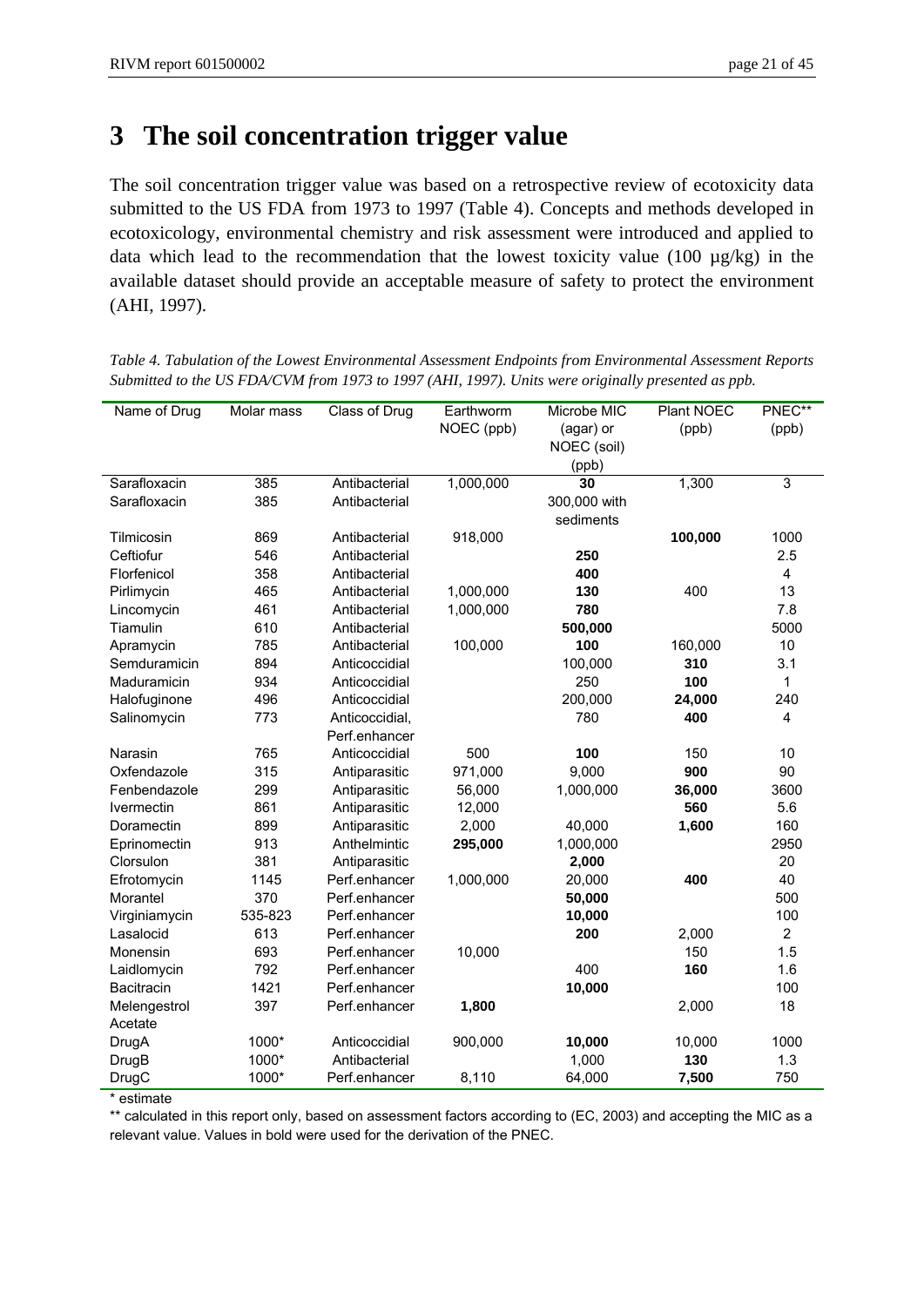### **3.1 Reflection of the ecosystem**

The degree to which the data set represents the ecosystem is an important issue that may influence the outcome of the trigger assessment to a great extent. The relative importance of autotrophic and heterotrophic species, detrivores, producers, and predators should be reflected in the dataset. However, the studies reported focus on endpoints that are not the most sensitive regarding population growth: chronic effects on micro-organisms, but mostly tested in agar; sub-acute effects on Oligochaeta (*Eisenia* sp.) in artificial soil, but not on reproduction; and long-term effects on plants, tested in quartz sand (Table 4).

With respect to the **micro organisms**, the relation between the Minimum Inhibitory Concentration (MIC) in agar, and the desired level of protection in soil, is unclear. Firstly, the MIC is the lowest concentration that completely inhibits the growth and this value contains no information on the dose-response curve. Secondly, complete inhibition may occur at a very different concentration in soil than in agar. The bioavailability in agar plates during MIC studies can be much lower than in soils, since growth media contain a higher amount of organic compounds and complexing agents than most pore water (Van Dijck and Van de Voorde, 1976; Lunestad and Goksøyr, 1990; Griebler, 2001). Thirdly, species were not identified in Table 4, so it is unclear if the lowest value relates to a bacterium isolated from soil-related bacterial communities, or to ascomycetes, moulds or algae, as explained in AHI (1997). Soil bacteria communities consist of a/o. gram-negative and gram-positive bacteria, with different sensitivities to contaminants (Rönnpagel et al., 1998). Fourthly, there are indications that the nitrifying organisms that can be cultured may not be representative of natural populations. Studies using 16S rDNA profiles have shown that *Nitrosomonas europaea*, which is readily isolated from most soils by classical methods, is not dominant before enrichment due to the high NH4+ concentration classically used to isolate nitrifying bacteria (Hiorns et al., 1995). This does not compromise the suitability of *N. europaea* as a model species, but does emphasise the gap between effect model results and impacts on ecosystem functioning in the field.

The acute toxicity testing on **earthworms** did not take reproduction into account. The consequences can be illustrated with the data on Oramec R  $(0.08\%$  ivermectin w/v) on earthworms (Gunn and Sadd, 1994). An  $EC_{50}$  (acute) of 15.8 mg/kg was accompanied by a NOEC at 2 mg/kg because 27% reduction in fecundity (note that the hatching of the cocoons was not investigated), found in the next lower dose, was statistically not significant. This result is not satisfying and with log-logistic regression analysis, the  $EC_{10}$  would be 0.5 mg/kg, 30 times below the  $EC_{50}$  based on acute effects (Laskowski, 1995; Van der Hoeven et al., 1997). The assessment based on acute data would be underprotective for fecundity, because the assessment factors (AF) on acute and reproduction endpoints differ only a factor of 10 (EC, 2003).

**Plants** are tested on germination and growth, which can be considered as relevant endpoints provided they were determined in soil. Phytotoxicity of antibiotics differs between species (Jjemba, 2002). However, it is unclear what species of monocotyles and/or dicotyles were tested and whether leguminose species were included.

Effects of antibiotics in soil on **worms** or on **insects** are not expected at the low levels already toxic to bacteria. Effects on soil-dwelling *Collembola* and *Enchytraeids*, on the leaf-dwelling *Orius* spp. (a bug), and on larvae of the white-fringed beetle (*Graphognathus* spp*.*) were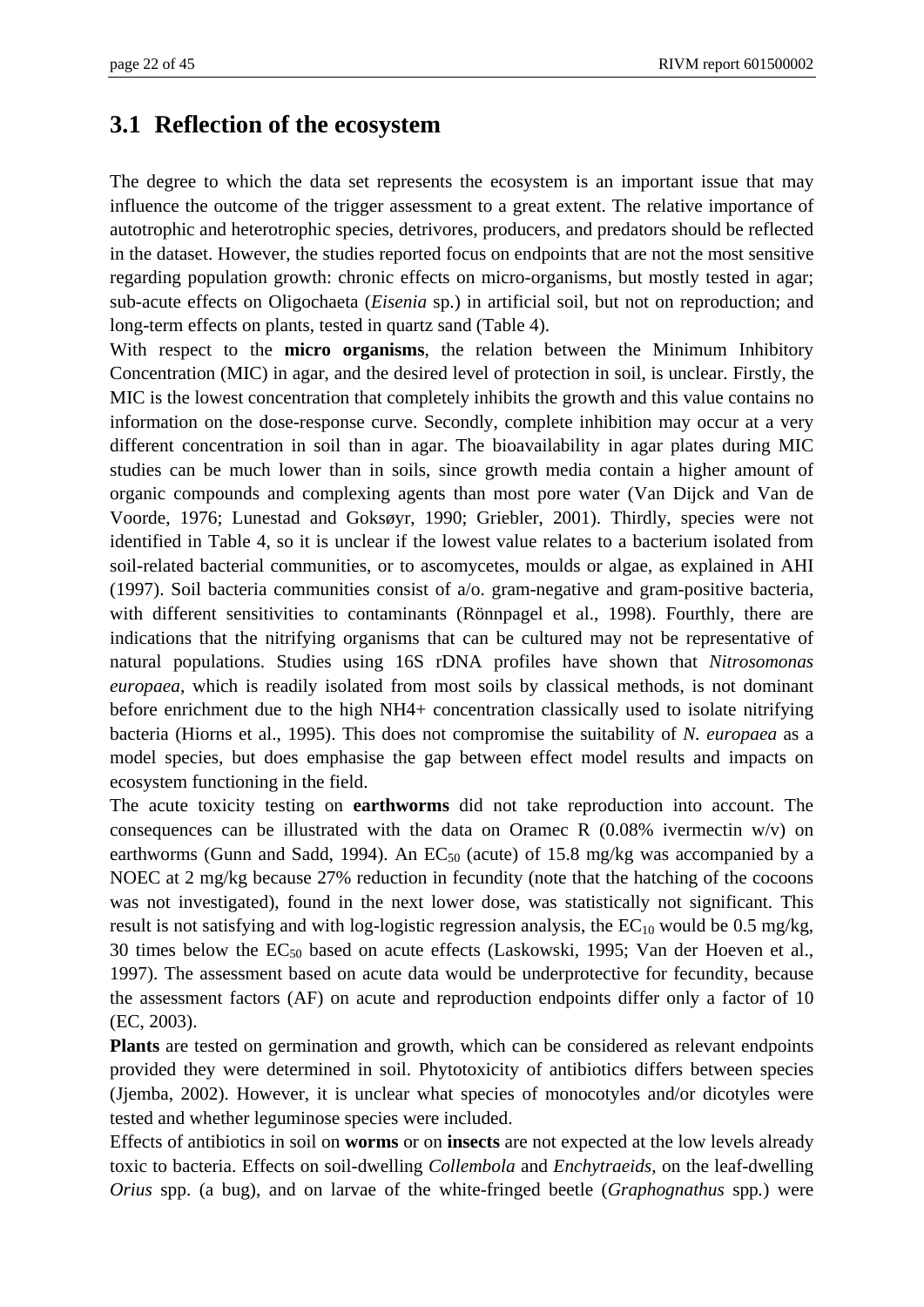found in the range of 70-500 mg/kg substrate (soil or artificial food). The effects were probably due to interference with gut microflora (Bass and Barnes, 1969; Baguer et al., 2000; Arijs et al., 2002; Jensen et al., 2003). Toxicity of anthelmintics and antiparasitics on these groups might be quite the opposite.

In conclusion, the terrestrial ecosystem was not investigated in great detail, both with respect to the representation of test species and with respect to the selection of testing conditions and endpoints.

### **3.2 Data selection**

The data set used for the trigger value presented in Table 4 consists of 64 test results on three taxonomic/trophic groups with 30 substances: three are anonymous (anticoccidial, antibacterial, and a performance enhancer), one hormone, 18 antibiotics/coccidiostats, three anthelmintics, three anthelmintics/antiparasitics, and one antiparasitic.

For ten substances data are presented on three taxonomic/trophic groups; for seven substances one value is available. The reliable and comprehensive information provided in the original data set is presented in Table 5. The general validity of such a small set of data may easily be refuted if new information is generated.

Alternative data on drug substances available in public literature have not been included. A critical evaluation of the sensitivity of the selected effect models has not been attempted. Not all information that was available was presented, since only the lowest of the available endpoints were listed, and species names and test conditions were not identified. This may hamper further interpretation of the results.

| Name of Drug | Molar mass | Class of Drug | Earthworm  | Microbe MIC  | <b>Plant NOEC</b> | PNEC** |
|--------------|------------|---------------|------------|--------------|-------------------|--------|
|              |            |               | NOEC (ppb) | (agar) or    | (ppb)             | (ppb)  |
|              |            |               |            | NOEC (soil)  |                   |        |
|              |            |               |            | (ppb)        |                   |        |
| Sarafloxacin | 385        | Antibacterial | 1,000,000  | 30           | 1.300             | 3      |
| Sarafloxacin | 385        | Antibacterial |            | 300,000 with |                   |        |
|              |            |               |            | sediments    |                   |        |
| Pirlimycin   | 465        | Antibacterial | 1,000,000  | 130          | 400               | 13     |
| Apramycin    | 785        | Antibacterial | 100.000    | 100          | 160.000           | 10     |
| Narasin      | 765        | Anticoccidial | 500        | 100          | 150               | 10     |
| Oxfendazole  | 315        | Antiparasitic | 971.000    | 9.000        | 900               | 90     |
| Fenbendazole | 299        | Antiparasitic | 56,000     | 1,000,000    | 36,000            | 3600   |
| Doramectin   | 899        | Antiparasitic | 2.000      | 40.000       | 1.600             | 160    |
| Efrotomycin  | 1145       | Perf.enhancer | 1,000,000  | 20,000       | 400               | 40     |
| DrugA        | 1000*      | Anticoccidial | 900.000    | 10,000       | 10.000            | 1000   |
| DrugC        | 1000*      | Perf.enhancer | 8,110      | 64.000       | 7,500             | 750    |

*Table 5. Condensed presentation of the AHI dataset in Table 4: the 10 substances tested on bacteria, earthworms and plants.* 

\* estimate

\*\* calculated in this report only, based on assessment factors according to (EC, 2003) and accepting the MIC as a relevant value. Values in bold were used for the derivation of the PNEC.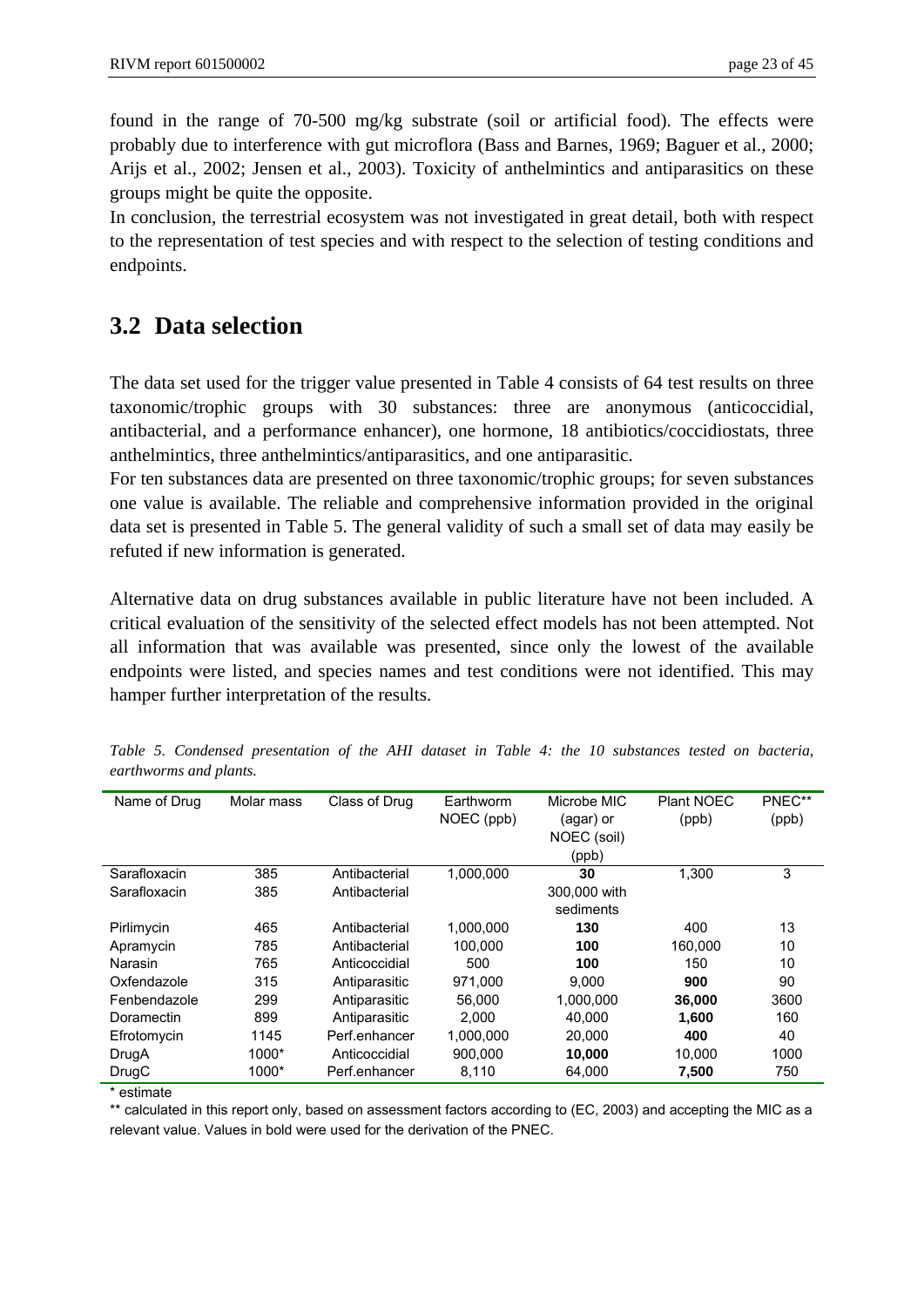#### **3.3 Terrestrial effect assessment: a critical appraisal**

Three arguments were presented in the original assessment to justify the redundancy of assessment factors: the (low) bio-availability of substances in the presence of soil; the functional redundancy of microbes in soil; and the influence of degradation in soil (AHI, 1997). These arguments will be discussed to a greater extent below.

#### **3.3.1 Bioavailability in soil**

It was stated in the original assessment that due to sorption of the substances to soil matrix the availability will be reduced and thus the toxicity would be reduced compared to tests performed in quartz sand or agar. Binding of complex molecules to soil depends on many factors, thus the partitioning of medicines cannot be generalised, although soil toxicity of several organic pollutants to earthworms has been correlated to pore water concentrations (Van Gestel and Ma, 1990; Tolls, 2001). An effect like mutagenesis is not necessarily diminished by sorption and, even though the contribution of this particular effect to reproduction and population growth rate is limited, it indicates that sorption and bioavailability are not mutual exclusive phenomena (Würgler and Kramers, 1992; Fretwurst and Ahlf, 1996). The argumentation on bioavailability provided in the original assessment is not used in a proper way to eliminate an assessment factor (AF). The AF intends to cover the uncertainty in the sensitivity of species, endpoints and exposure times, not the uncertainty in exposure concentrations. The latter uncertainty should be accounted for in the harmonisation between exposure calculations and effect assessment. The example of sarafloxacin in the original assessment is used here to demonstrate the effect of sorption. The EU-approach is followed as a model for calculation of concentrations in pore water (EC, 2003). The pore water concentration, representing the available fraction, depends on the concentration in the soil and the capacity of the substance to adsorb to the organic material in the soil.

$$
PECporewater = \frac{PECsoil \cdot RHOsoil}{K_{soil-water} \cdot 1000}
$$

$$
K_{\text{soil-water}} = Fair_{\text{soil}} \cdot K_{\text{air-water}} + Fwater_{\text{soil}} + Fsolid_{\text{soil}} \cdot \frac{Foc_{\text{soil}} \cdot Koc}{1000} \cdot RHO \cdot RHO
$$

Default settings and input parameters for this model are explained in *Table 6*. The reported logKoc of sarafloxacin amounts to 6 L/kg. This sorption coefficient is in agreement with logKoc reported for related fluoroquinolones (Nowara et al., 1997). Assuming that no sarafloxacin partitions into air (Fair<sub>soil</sub>\*K<sub>air-water</sub> = 0), K<sub>soil-water</sub> equals 30000 and the relation between soil and porewater is described by:

$$
PEC\nperwater = 0.000057 \, \text{P}\text{F}\text{C}\text{soil}
$$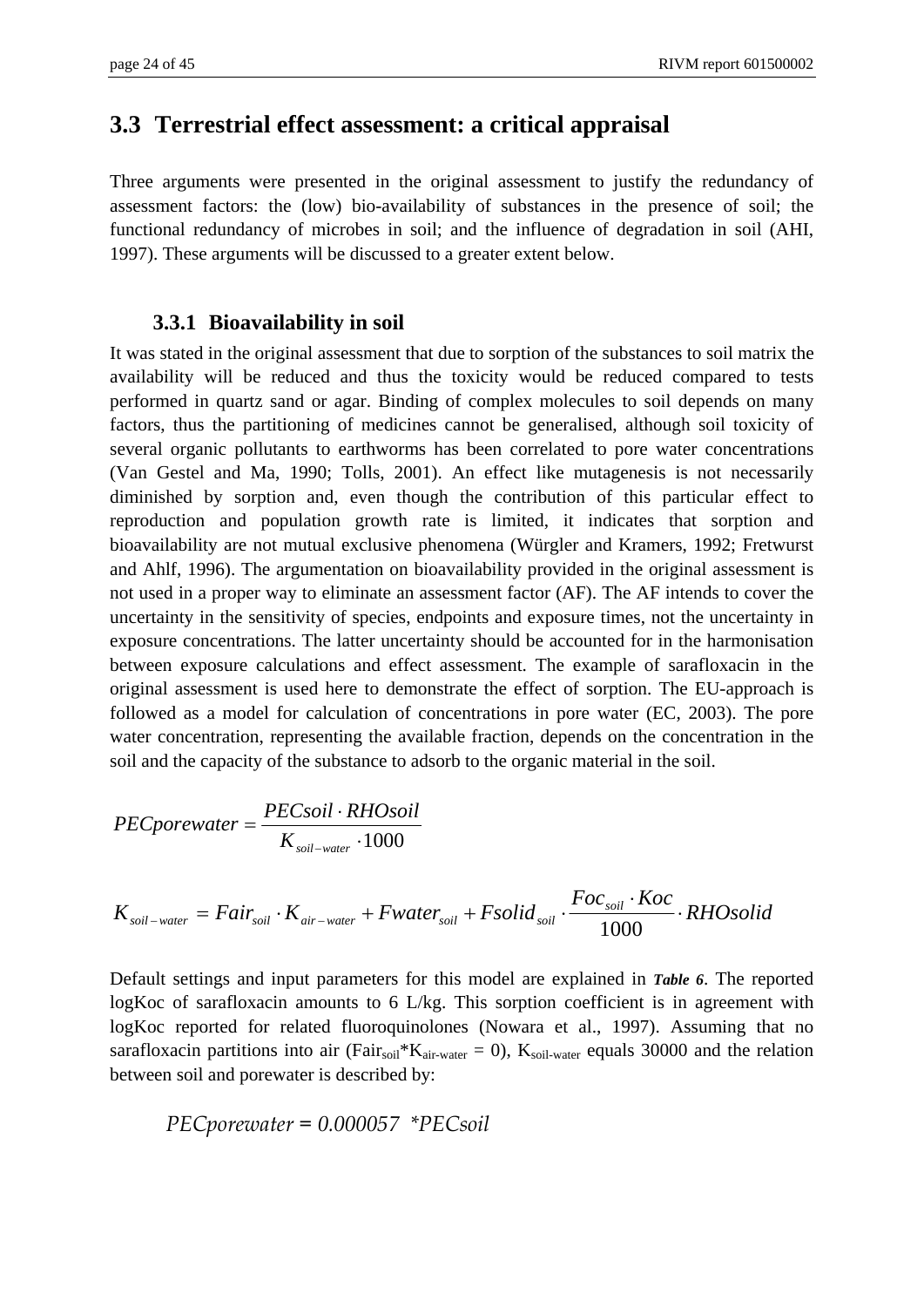| Symbol                    | Parameter                                              | Unit                                      | Default value |
|---------------------------|--------------------------------------------------------|-------------------------------------------|---------------|
| Input                     |                                                        |                                           |               |
| PECsoil                   | concentration of chemical [c] in the soil              | $[mg_c \, kg_{sol}]$                      |               |
| RHOsoil                   | wet bulk density of soil                               | [kg m <sup>-3</sup> ]                     | 1700          |
| <b>RHOsolid</b>           | density of soil solids                                 | $[kg.m^3]$                                | 2500          |
| Fair <sub>soil</sub>      | fraction air in soil                                   | $\text{[m}^3 \text{.m}^3$                 | 0.2           |
| Fwater <sub>soil</sub>    | fraction water in soil                                 | $\left[\text{m}^3 \text{ m}^3\right]$     | 0.2           |
| $F$ solid $_{\text{sol}}$ | fraction solids in soil                                | $[m^3.m^3]$                               | 0.6           |
| Foc <sub>soil</sub>       | fraction organic carbon in soil (w/dw)                 | [kg kg $^1$ ]                             | 0.02          |
| Koc                       | partition coefficient organic carbon - water           | [dm <sup>3</sup> .kg <sup>-1</sup> ]      |               |
| <b>VP</b>                 | vapour pressure                                        | [Pa]                                      |               |
| <b>MOLW</b>               | molar mass                                             | $\left[\text{q} \ldots \text{mol}\right]$ |               |
| SOL                       | water solubility                                       | [mg.l <sup>-1</sup> ]                     |               |
| TEMP                      | temperature at air-water interface                     | [K]                                       | 285           |
| R                         | gas constant                                           | $[Pa. M3 mol-1 K-1]$                      | 8.314         |
| Intermediate results      |                                                        |                                           |               |
| $K_{\text{soil-water}}$   | partition coefficient solids and water in soil $(v/v)$ | $\lceil m^3 \rceil$                       |               |
| $Kp_{\text{soil}}$        | partition coefficient solids and water in soil (v/w)   | [dm <sup>3</sup> .kg <sup>-1</sup> ]      |               |
| $K_{\text{air-water}}$    | partition coefficient air and water in soil            | $\text{[m}^3 \text{.m}^3$                 |               |
| Output                    |                                                        |                                           |               |
| PECporewater              | predicted concentration in porewater                   | $[mg_c.l^1]$                              |               |

*Table 6. Input and output parameters for the equilibrium partitioning model.* 

The reported MIC<sub>agar</sub> was 30  $\mu$ g/L. If the concentration in porewater equals 30  $\mu$ g/L, MIC<sub>soil</sub> equals 530 mg/kg. In the original assessment no attention was paid to the differences in volume fractions of solids, air, water, or binding places in soil compared to agar. The reported  $MIC<sub>agar</sub> was 30 µg/L, the reported NOEC<sub>soil</sub> (with unknown organic carbon content) was 300$ mg/kg, and here the newly calculated  $MIC<sub>soil</sub>$  equals 530 mg/kg. Taking into account that a MIC is expected at higher concentrations than the NOEC, and that most soil bacteria are not freely dispersed but associated with particulate matter, just like the compound, the difference between the agar result and soil result is not inconsistent with the partitioning theory (Griebler, 2001). the result of MIC 30 µg/L in agar is not refuted by the test result with soil, and this MIC value remains the lowest representative endpoint in agar.

One can also assume that compounds that are hydrophilic (weak adsorption), are concentrated in the pore water and may thus be able to exert toxic effects at lower soil concentrations. A discussion on the implications of this argument for highly water-soluble compounds will be continued below.

#### **3.3.2 Functional redundancy**

The ecological concept of functional redundancy was brought forward in the original assessment. This concept states that the loss of a few vulnerable species will not affect system functionality (quoted from Van Straalen and Van Gestel (1993)). This concept was used as an argument for omitting an assessment factor. However, a different reasoning is given elsewhere: though redundant species may not have to be protected, safety factors to extrapolate from tested species to more sensitive – yet not redundant – species are still required (Forbes and Calow, 2002). There are arguments against this application of the concept of functional redundancy:

- Not all microbes in soil are part of the same system: nitrifiers will not replace nitrogen fixers.
- Once redundant species are gone, the system remains more vulnerable to future impacts.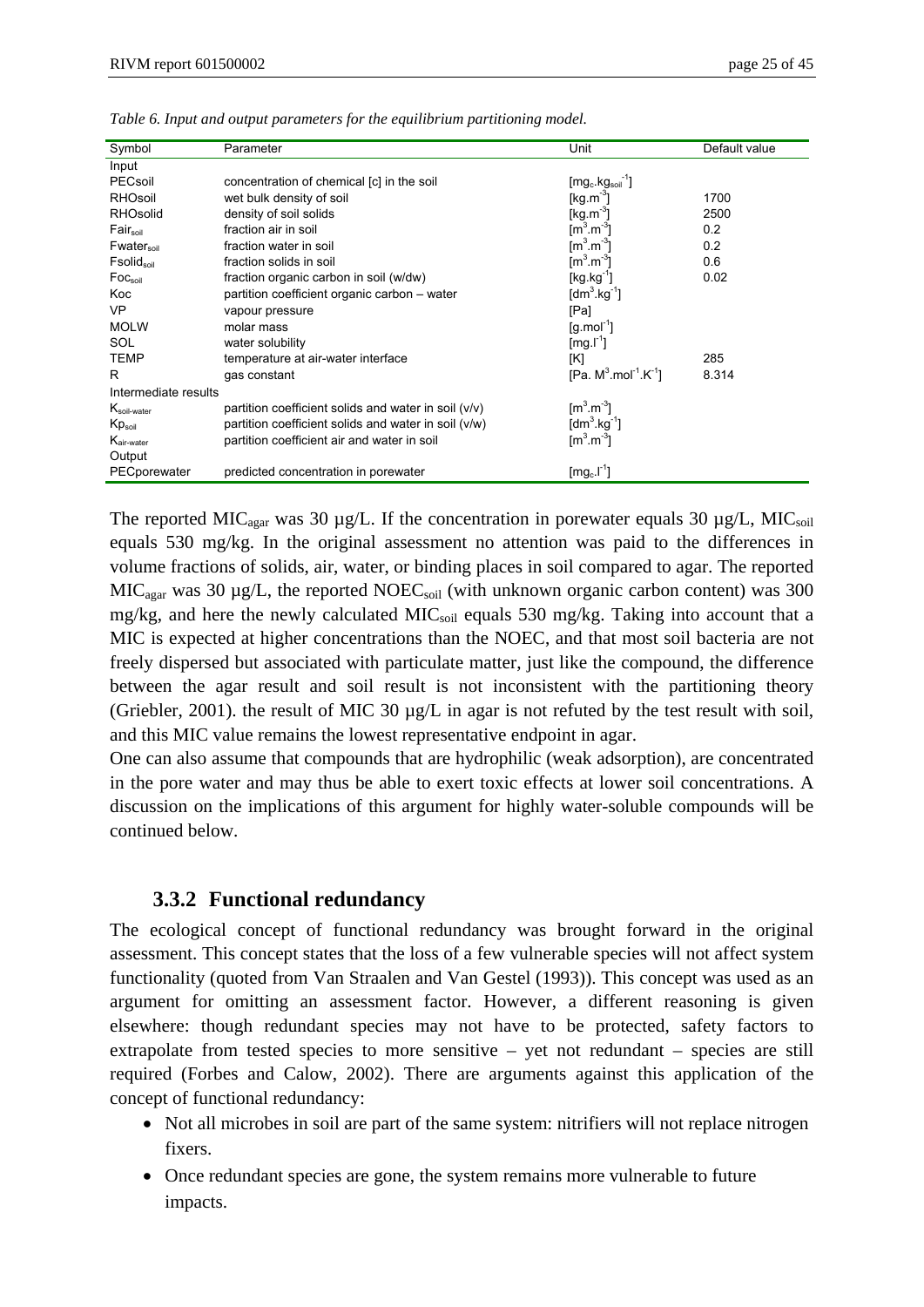• Each species has its own function in the ecosystem and the replacement of microbial species by more resistant ones may have severe ecological consequences (Van Beelen and Doelman, 1997; Van Beelen and Fleuren-Kemilä, 1999).

The original assessment contained predominantly single strain tests. Although it was argued that some species may be lost, the assessment did not indicate how many species exactly would not be protected due to the fact that a safety factor was not applied. This emphasises the insuperability of assessing soil community functionality with endpoints for single strains, a problem that was also addressed in the quoted literature source of Van Straalen and Van Gestel (1993).

#### **3.3.3 Mitigation by degradation**

Degradation in soil is presented in the original assessment as a factor that will reduce the effects in soil (AHI, 1997). This is undoubtedly true for some substances and climatic conditions, but offers no reason to abandon assessment factors. Firstly, if the test substance degraded in the test system, this is reflected upon in the endpoint value. Secondly, an effect that is caused by the initial concentration in the test system may very well become apparent in the field as well. Thirdly, one uncertainty in the exposure-effect relationship in the field is the time-to-effect. Dissipation in the test system may be faster than in the field, which may give rise to an under protective assessment. However, these considerations should be addressed, rather than obscured, in the effect assessment.

Other uncertainties in the exposure-effect relationship in the field were not considered, such as the fact that degradation may also generate metabolites that need to be assessed separately for fate and effects. Also the other side of the medal, persistency, was not addressed. Substances may be very recalcitrant to degradation and give rise to long-term exposure and effects in other compartments, or trophic levels, than covered in the test systems.

#### **3.3.4 Conclusions on the safety factors**

It is common practice to use assessment factors on collections of endpoint values to derive predicted no effect concentrations (PNEC) (CSTEE, 2000; Crommentuijn et al., 2000; EC, 2003). The argumentation on the reduced availability due to sorption and degradation was substantiated only with examples that were representative for the argument. The exact exposure-effect relationships between agar and soil remain unsettled taking into account that most microbes in soil and sub-soil are associated with particles and are not dispersed in the pore water and that bio-availability in agar and nutrient broth may also be limited. The argumentation on the functional redundancy of micro organisms does not overcome the problems of assessing soil community functionality with endpoints for single strains.

If we accept the MIC in agar as a NOEC, proper use of assessment factors would result in a PNEC of 1  $\mu$ g/kg (see Table 1). This PNEC would serve only for the terrestrial ecosystem and only for the substances within the dataset.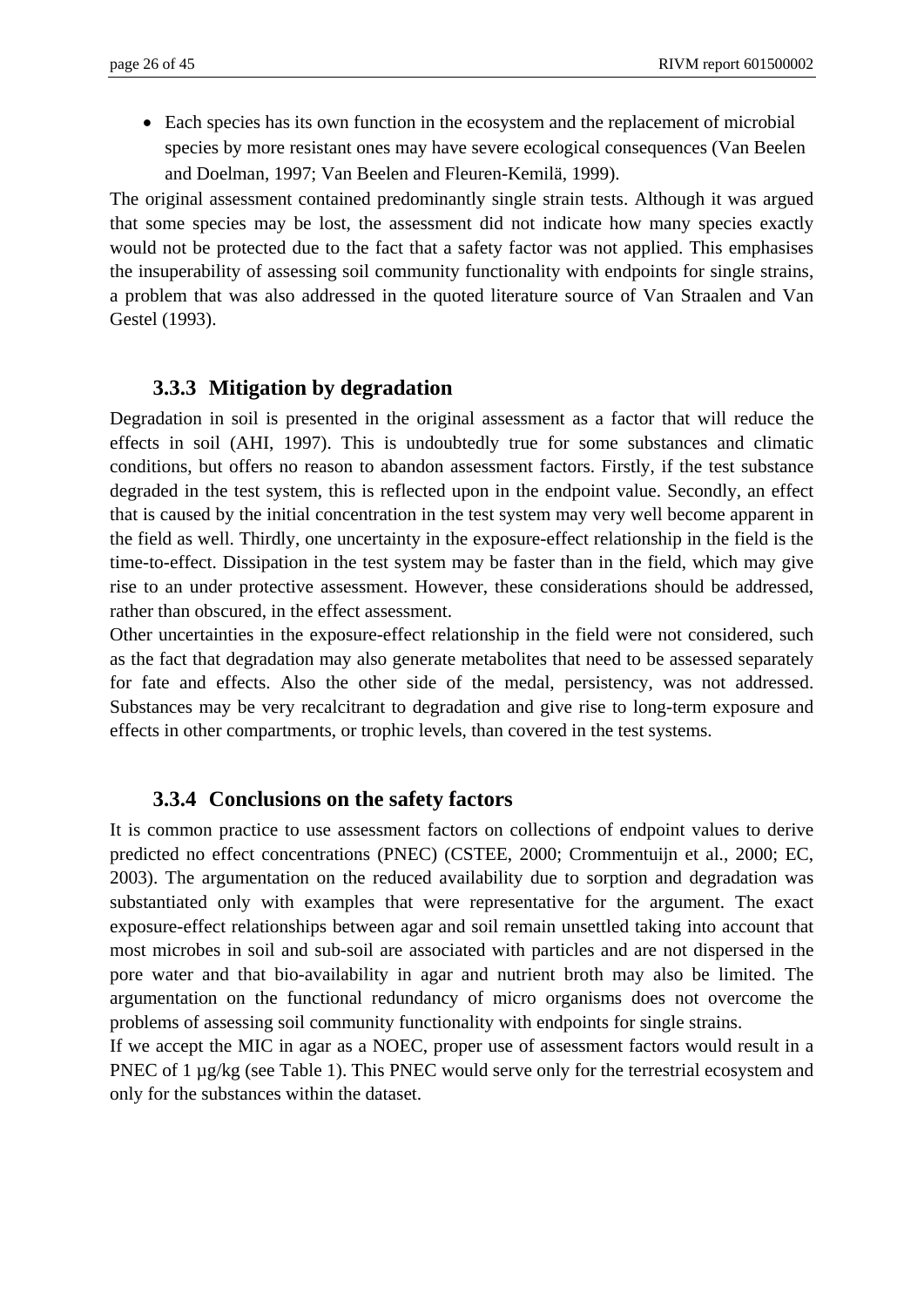### **3.4 The position in the risk assessment framework**

Does the context of the risk assessment framework call for further considerations of the applicability of the soil trigger value? Standardisation to the conditions specified for the risk model, differentiation between emission routes, and harmonisation between environmental compartments are considered here.

#### **3.4.1 Standardisation to risk model conditions**

The reference dataset yielded a threshold value derived from a specific effect study. The study conditions may very well be different from the generic conditions within the risk model or the specific conditions in the field. For example, in agricultural soils with moderate organic matter contents (0.7-4.1% o.c.) the substances will be more available than e.g. in artificial soil for earthworms testing, containing typically 10% organic matter, equivalent to approximately 6% o.c.) (FOCUS, 2001). Within the frameworks of pesticide registration and quality standard setting, toxicity results are corrected based on the organic carbon and clay content, provided the substance is hydrophobic (logKow >2) (Crommentuijn et al., 2000). Such standardisation cannot be performed with the data in Table 4, because the matrix properties are not given.

#### **3.4.2 Differentiation between routes of emission**

In the original assessment it was acknowledged that the dataset, containing plants, earthworms and microbes, does neither represent all mode of actions nor all species. It was therefore recommended that 'ecto- and/or endoparasiticides used in pasture should advance directly to Phase II to address specific areas of concern, e.g. dung fauna' (VICH, 2000). The original assessment already considered the fact that different routes of emission, in combination with the anticipated nature of the substances, called for a differentiation in the use of the trigger. The assessment of the risk caused by emission through dung in pastures should not be triggered by a soil concentration trigger.

Nevertheless, the same parasiticides, hormones, and other compounds that were not well represented in the dataset (Table 1), but are also are administered to stabled animals (not on pasture), will be subjected to the trigger. Although the nature of the trigger connects to the emission route, the information on relevant substances within the dataset was considered insufficient. Since this was the main argument to exclude parasiticides from the trigger, it also holds for these substances when spread with slurry.

| Table 7. Properties and Environmental Quality Standards (EQS) of some substances used as pesticides and as |  |  |  |
|------------------------------------------------------------------------------------------------------------|--|--|--|
| veterinary medicines (Crommentuijn et al., 2000).                                                          |  |  |  |

| Substance         | LogKoc | Lowest soil NOEC<br>in µg/kg | <b>Species</b>           | EQS soil (normalised to 10% o.m. and<br>25% clay) in µg/kg |  |  |  |  |
|-------------------|--------|------------------------------|--------------------------|------------------------------------------------------------|--|--|--|--|
| <b>Dichlorvos</b> | 1.83   | 75000                        | Lampito mauritii         | $0.0028*$                                                  |  |  |  |  |
| Cypermethrin      | 4.87   | -                            | $\overline{\phantom{0}}$ | $0.39*$                                                    |  |  |  |  |
| Diazinon          | 2.64   | 350                          | Folsomia candida         | 6.2                                                        |  |  |  |  |

\* harmonised with EQS for water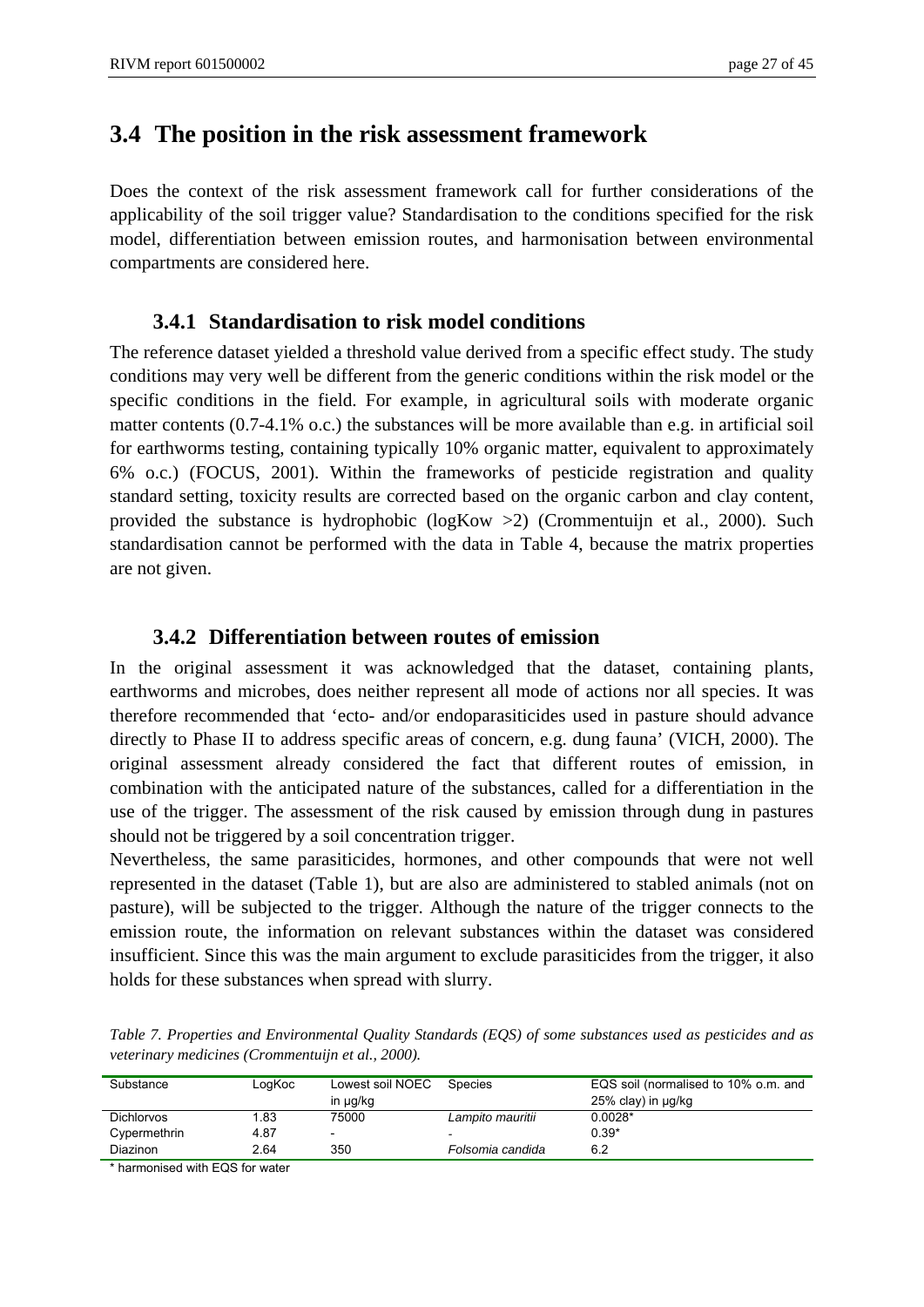#### **3.4.3 Harmonisation between compartments**

It is important to note that the soil trigger decides on the further assessment of the risk to soil, surface water, and also groundwater. The environmental compartments soil, water, air, and sediment are connected and substances may be transported between compartments. Several veterinary substances are used as pesticides as well, for which in European legislation standards have been set to water, groundwater and drinking water contamination (Anonymous, 1976; Anonymous, 1979; Anonymous, 1998; Anonymous, 2000a). The Netherlands Health Council advised the Ministers to treat medicines in a way comparable to 'pesticides and biocides' because they are pharmacologically active, are spread continuously, and little is known on their effects (Health Council, 2001). This scientific opinion sides veterinary medicines with 'pesticides' and 'biocides' in the environmental legislation. A soil trigger that is not harmonised might result in violation of these water quality standards. The trigger value in soil should thus protect water and sediment as well. Residues in soil may be transported to surface water through equilibrium partitioning to pore water, followed by drainage. The equilibrium-partitioning method has been applied to harmonise environmental quality standards (Crommentuijn et al., 2000; EC, 2003). The examples in Table 7 illustrate that a safe level in soil does not necessarily protect surface water or groundwater.

### **3.5 Conclusions on the scientific evaluation of the dataset**

The conclusion of this section is that the potential of the scientific tools to assess the data has not been exhausted and the argumentation to discard assessment factors did not come up to the mark. The selection of species and test endpoints for establishing a trigger value was not optimal. A further correction of the reference data before the assessment, together with a harmonisation between terrestrial and aquatic compartments, based on agreements on boundary conditions within the risk model, was required.

#### **3.6 Extending data selections and interpretations**

Several tools from ecotoxicology, environmental chemistry and risk assessment can be used to improve the underpinning of a trigger value: partitioning calculations, statistical analysis of all data, additional hazard identification, and harmonisation between compartments. These tools are examined below.

#### **3.6.1 Data selection**

New data provide information to lower the trigger without changing the original assessment approach. Here two literature sources are given.

Twenty substances were tested on effect against *Vibrio fischeri*. The EC90 values, that can be considered indicative of the MIC, ranged from 30 µg/l to 388 mg/L. The EC10 values, indicative of the NOEC, ranged from 4 µg/l to 90 mg/l (Backhaus and Grimme, 1999). In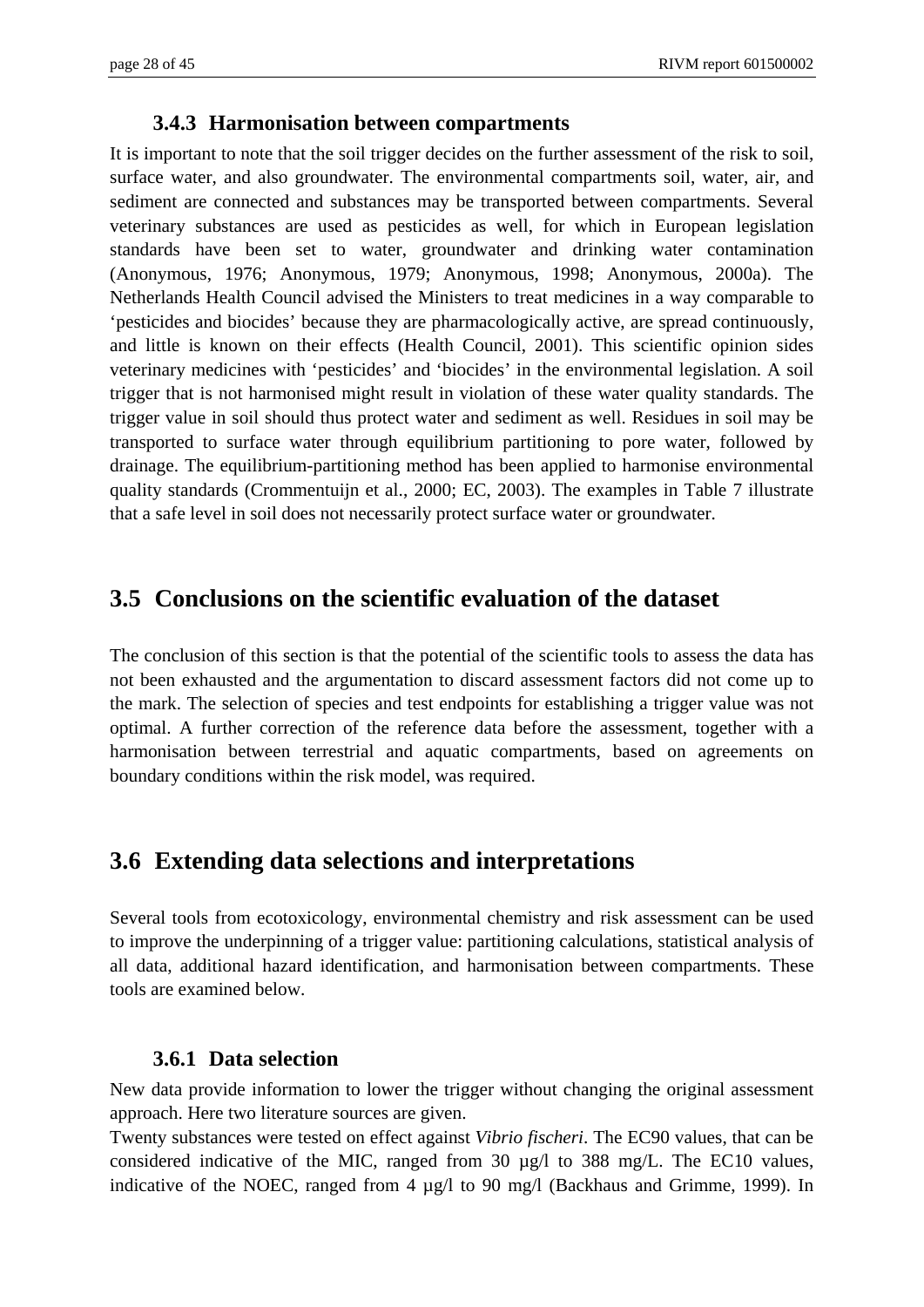another research, eleven substances were tested on growth inhibition of sludge bacteria, both in a batch system and in a pour-plate system, where individual cells are exposed. EC50 values ranged from 100  $\mu$ g/l to >100 mg/L in the batch test, but from 28  $\mu$ g/l to 449 mg/l in the pourplate method. A test on growth inhibition of *Nitrosomonas europaea* yielded EC50 values ranging from 16  $\mu$ g/l to >100 mg/l; using the pour plate method the EC50 values for four selected compounds ranged from 2 to 460 µg/l (Halling-Sørensen, 2001).

These data provide the following 'critical values': for a single strain (*V. fischeri*) the EC90 was 30 µg/l, the corresponding EC10 was 4 µg/l (ofloxacin). The lowest EC50 was 2 µg/l (chlortetracycline on *N. europaea* pour plate method). For a community process the lowest EC50 value was 28  $\mu$ g/l (chlortetracycline pour plate method). These last two results were obtained from a pour-plate method with low microbial density. Low seeding densities are regarded to yield sensitive indicators of in situ effects. For the protection of the gastrointestinal micro flora, the Joint Expert Committee on Food Additives (JECFA) selects not just the lowest MIC, but selects MIC values from all relevant sensitive species, and corrects test endpoint values for the higher microbial density in the gut (AHI, 1997). For the soil system, the desired level of protection in soil should guide the selection of species and assessment factors and it is not straightforward to downsize effects in order to correct for hypothetical different microbial densities in soil. Potentially, the trigger can be based on the results of 30, 28, 16, 4, or 2  $\mu$ g/L, depending on the preference for a given community process, a particular single species, a certain inoculum density, or specific endpoint.

#### **3.6.2 Partitioning calculations**

The concept of partitioning has been addressed above for effects on microbes mediated through agar or soil. For a substance with low partitioning to organic matter, the  $MIC<sub>soil</sub>$  will actually be much lower than for a hydrophobic substance. Thus, what would be the result if the endpoint in agar for the hydrophobic compound was also to protect the soil for a potential hydrophilic substance? This is demonstrated here with the example of a hydrophilic substance (metronidazole) and the lowest MIC-value of 30 µg/L established for sarafloxacin (molar mass 385 g/mol) in Table 4. Both the partitioning in the soil system, aiming at effective concentrations in the water phase, and the influence of differences in molar mass are accounted for in this example.

Based on molar equivalents, this lowest MIC in agar amounts to  $30/385 = 0.078 \,\mu\text{mol/L}$ . The substance metronidazole has a molar mass (M) of 171 g/mol and a sorption coefficient Koc of 40 L/kg (Rabølle and Spliid, 2000). For this substance the threshold would be 11 µg/kg soil dw, based on effective concentrations in the pore water calculated with the formulas in section 3.3.1. This value is (expectedly) much lower than both the predicted and validated values (530 and 300 mg/kg soil) for sarafloxacin, and is below the proposed trigger as well.

This partitioning approach can also be applied to a small hypothetical molecule with a Koc equal to  $0$  L/kg. For this completely dissolved substance the trigger would be 0.01 mmol/kg. Would this worst-case hydrophilic behaviour apply to a small molecule with  $M = 100$  g/mol, the trigger equals 1  $\mu$ g/kg; in case of the highest molar mass in Table 1 of 1457 g/mol, the result is 15 µg/kg.

If we accept the value of  $2 \mu g/l$  as determined by Halling-Sørensen (2001) as the reference for the trigger, instead of the MIC of 30 µg/L for sarafloxacin, the result would be approximately an order of magnitude lower. In conclusion, following the line of reasoning on the influence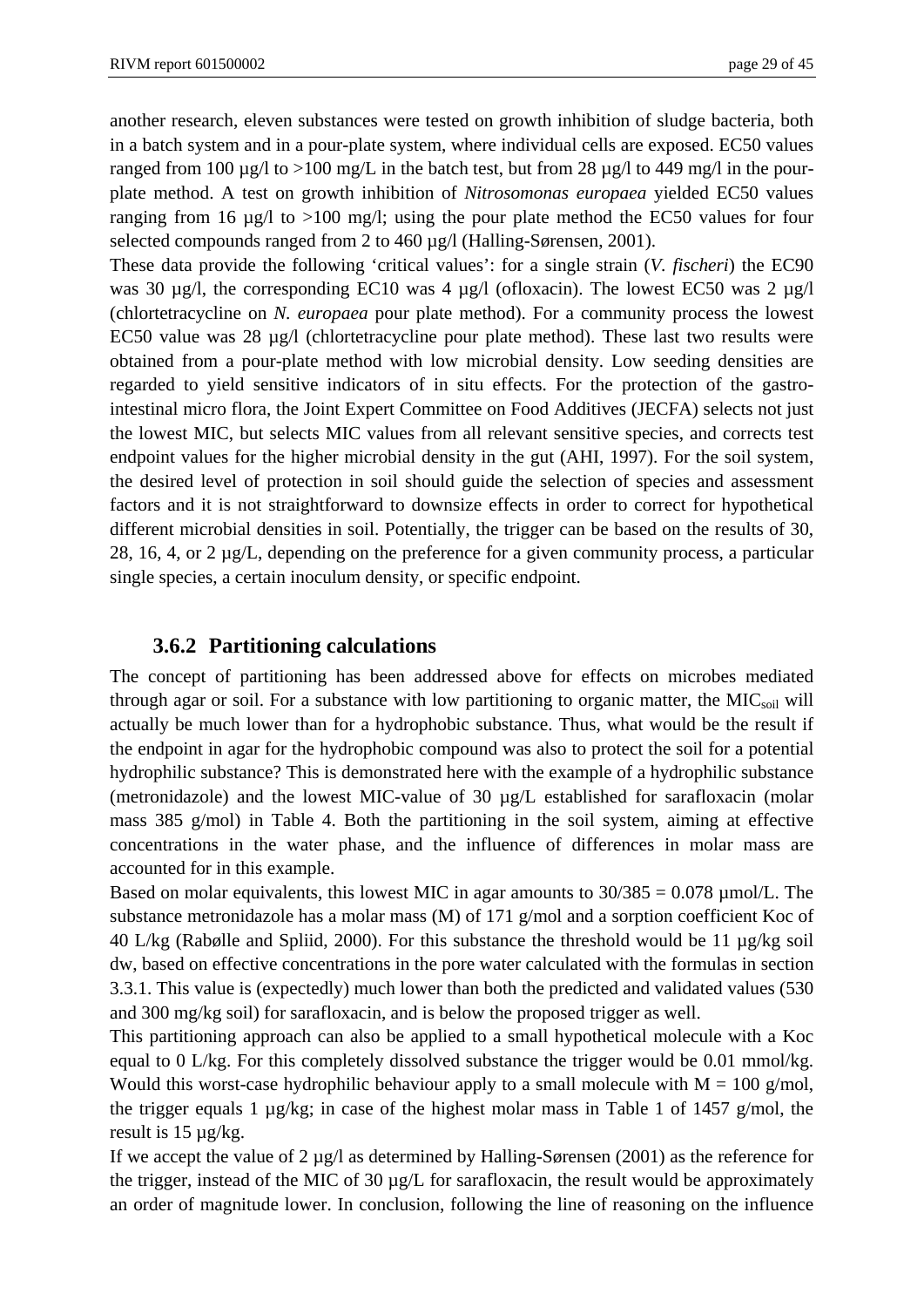of sorption, introduced in the original assessment, the trigger value should be between 0.1 and 1 µg/kg soil.

#### **3.6.3 Statistical analysis**

A collection of data can statistically be assessed to generate information on its distribution. This distribution reveals the potentially affected fraction of species at a given exposure concentration. One could assume that the data of interest are representative of a (log-)normal distribution. If all endpoints for all species had been listed, the distribution could be fitted on the data resulting in a threshold value at a chosen level (e.g.  $5<sup>th</sup>$  percentile) with a chosen confidence level (e.g. 95%) (Aldenberg and Jaworska, 2000). This technique is widely applied in standard setting and risk assessment (Van Beelen and Doelman, 1997; Posthuma et al., 2002). This Species Sensitivity Distribution (SSD) approach will be examined with the assumption that all substances that are present in the dataset have a similar distribution of effects. However, the dataset in Table 1 presumably does not show all available test results,

| Antimicrobial agent        | logMIC (mg/L) for strain <sup>a</sup> |                         |                  |                         |                         |                         |                | <b>PMIC</b>    | $HC5_{su}$     |                |                |                |                 |              |                  |
|----------------------------|---------------------------------------|-------------------------|------------------|-------------------------|-------------------------|-------------------------|----------------|----------------|----------------|----------------|----------------|----------------|-----------------|--------------|------------------|
|                            | mb                                    | md                      | hy               | citr.1                  | citr.2                  | flav                    | kl             | th             | cy             | rh             | hyph           | r.sp           | nitr            | mg/L         | mg/L             |
| tetracycline               | 0                                     | $\overline{2}$          | 0.7              | $\overline{c}$          | 1                       | $\overline{2}$          | $\overline{2}$ | $\overline{c}$ | $\mathbf{1}$   | $\overline{2}$ | 1              | $-1$           | 3               | 0.01         | 0.40             |
| polymyxin B                |                                       |                         |                  |                         |                         |                         |                | 4              | $\overline{2}$ | 4              | $\overline{2}$ | $\mathbf{1}$   | $\overline{4}$  | 1            | 3.2              |
| chloramphenicol            | $-0.3$                                | 0.3                     | $\overline{0.7}$ | $\overline{0.7}$        | 1                       | $\mathbf{1}$            | $\overline{2}$ | $\overline{2}$ | $\mathbf{1}$   | $\overline{3}$ | $\overline{1}$ |                | 4               | 0.05         | 0.22             |
| streptomycin               | 1.7                                   | $\overline{2}$          | 1.7              | $\overline{c}$          | 3                       | $\overline{3}$          |                | 4              | $\overline{2}$ | $\overline{2}$ | 3              | $-1$           | 3               | 0.01         | $\overline{1.3}$ |
| neomycin                   | 0                                     | 0                       | 0                | 0                       |                         | $-1$                    |                | 3              | 2              | $\overline{2}$ | 1              | 1              | 4               | 0.01         | 0.03             |
| gentamycin                 | $-1$                                  | $-1$                    | $-1$             | $-1$                    | l.                      | $-1$                    |                | 3              | $\overline{2}$ | $\overline{2}$ | 1              | 1              | 3               | 0.01         | 0.01             |
| kanamaycin                 | $\mathbf{1}$                          | $\mathbf{1}$            | $\mathbf{1}$     | $\mathbf{1}$            |                         | $\mathbf{1}$            |                | 3              | 3              | 3              | 3              | $\mathbf{1}$   | 3               | $\mathbf{1}$ | 1.4              |
| benzylpenicillin           | 4                                     | 4                       | $\overline{4}$   | $\overline{\mathbf{4}}$ | $\overline{\mathbf{4}}$ | 3                       | 4              | 3              | $\overline{2}$ | 3              | $\overline{2}$ | $\overline{2}$ | $\mathbf{1}$    | $\mathbf{1}$ | $\overline{21}$  |
| ampicillin                 | 3                                     | 3                       | $\mathbf{1}$     | $\overline{\mathbf{4}}$ |                         | $\mathbf{1}$            |                | $-1$           | $\overline{2}$ | 4              | $\overline{2}$ | $\mathbf{1}$   | $\overline{2}$  | 0.01         | 0.31             |
| cloxacillin                | 4                                     | $\overline{\mathbf{4}}$ | $\overline{4}$   | 4                       |                         | $\overline{\mathbf{4}}$ |                |                |                |                |                |                |                 | 1000         |                  |
| oxacillin                  | $\blacksquare$                        |                         |                  |                         |                         |                         |                | 2              | 3              | $\overline{4}$ | 1              | $\mathbf{1}$   | 3               | $\mathbf{1}$ | 1.6              |
| cephalothin                | $\overline{3}$                        | $\overline{2}$          | $\overline{2}$   | $\overline{c}$          |                         | $\overline{3}$          |                | $\overline{2}$ | $\overline{c}$ | $\overline{4}$ | 1              | 3              | $\overline{3}$  | $\mathbf{1}$ | 11               |
| tylosin                    | $\overline{c}$                        | $\overline{2}$          | $\overline{3}$   | 4                       |                         | $\overline{2}$          |                | 3              | $\mathbf{1}$   | $\overline{2}$ | $\overline{2}$ | $\mathbf{1}$   | 4               | $\mathbf{1}$ | 4.2              |
| oleandomycin               | $\overline{c}$                        | $\overline{2}$          | $\overline{c}$   | $\overline{c}$          | 4                       |                         | 4              | 3              | $\mathbf{1}$   | 3              | 4              | $\overline{2}$ | 4               | $\mathbf{1}$ | 9.2              |
| spiramycin                 | $\overline{c}$                        | $\overline{2}$          | $\overline{c}$   | 3                       |                         | $\overline{2}$          |                | 3              | 1              | 4              | $\overline{c}$ | $\overline{c}$ | 3               | $\mathbf{1}$ | 9.8              |
| virginiamycin              | 1.3                                   | $\overline{c}$          | $\overline{2}$   | $\overline{\mathbf{c}}$ | 4                       | 4                       | 4              | 1              | $\mathbf{1}$   | 3              | $\overline{c}$ | $\overline{c}$ | 3               | 1            | 3.7              |
| flavomycin                 | $\mathbf{1}$                          | $\mathbf{1}$            | $\mathfrak{S}$   | 3                       |                         | $\mathbf{1}$            |                | $-1$           | 4              | $-1$           | $\overline{2}$ |                | 3               | 0.01         | 0.05             |
| novobiocin                 | 1.3                                   | $\overline{2}$          | $\overline{2}$   | $\overline{2}$          | 4                       |                         | 3              | $-1$           | $-1$           | 3              | $\overline{2}$ | $\overline{2}$ | $\overline{4}$  | 0.01         | 0.17             |
| bacitracin                 | $\overline{2}$                        | $\overline{2}$          | 3                | 3                       |                         | $\mathbf{1}$            |                | 4              | $\overline{2}$ | $\overline{3}$ | $\overline{2}$ | 1              | 4               | 1            | 5.0              |
| nystatin                   | 4                                     | 4                       | $\overline{4}$   | 4                       |                         | 3                       | l.             | 3              | 3              | $\overline{4}$ | 4              | 4              | 4               | 100          | 1356             |
| sulfathiazol               | 4                                     | 4                       | 4                | 4                       |                         | 3                       |                | $-1$           | $\overline{2}$ | $\overline{2}$ | 3              | 2              | 3               | 0.01         | 1.6              |
| furoxone                   | 4                                     | 4                       | 2                | $\overline{2}$          | 1                       | $\mathbf{1}$            | 1              | $\overline{2}$ | $\mathbf{1}$   | 3              | $\overline{2}$ | $\overline{2}$ | 3               | $\mathbf{1}$ | 2.3              |
| $\overline{HC5}_{species}$ | 0.21                                  | 0.54                    | 0.51             | 0.93                    | 1.56                    | 0.24                    | 5.7            | 0.17           | 1.0            | 7.3            | 3.24           | 0.29           | $\overline{90}$ |              |                  |

*Table 8. Sensitivity of environmental micro-organisms to antimicrobial agents (Van Dijck and Van de Voorde, 1976). All results >1000 mg/L are transformed to logMIC = 4 and all results <1 mg/L are transferred to logMIC = –1. PMIC and HC5 are not log-transformed.* 

a Abbreviations: mb = *Mycoplana bullata* ATCC4278; md = *M. dimorpha* ATCC4279; hy = *Hydrogenomonas* sp.; Citr = *Citrobacter* sp 1 and 2; flav = *Flavobacterium* sp.; kl = *Klebsiella* sp.; th = *Thiobacillus thiooxydans* 504 DSM; cy = *Cythophaga johnsonae* 425 DSM; rh = *Rhodopseudomonas* sp.; hyph = *Hyphomicrobium* sp.; r.sp = *R. sphaeroides* 158 DSM; nitr. = *Nitrobacter* sp. HC5su = HC5 for substance; HC5species = HC5 for species.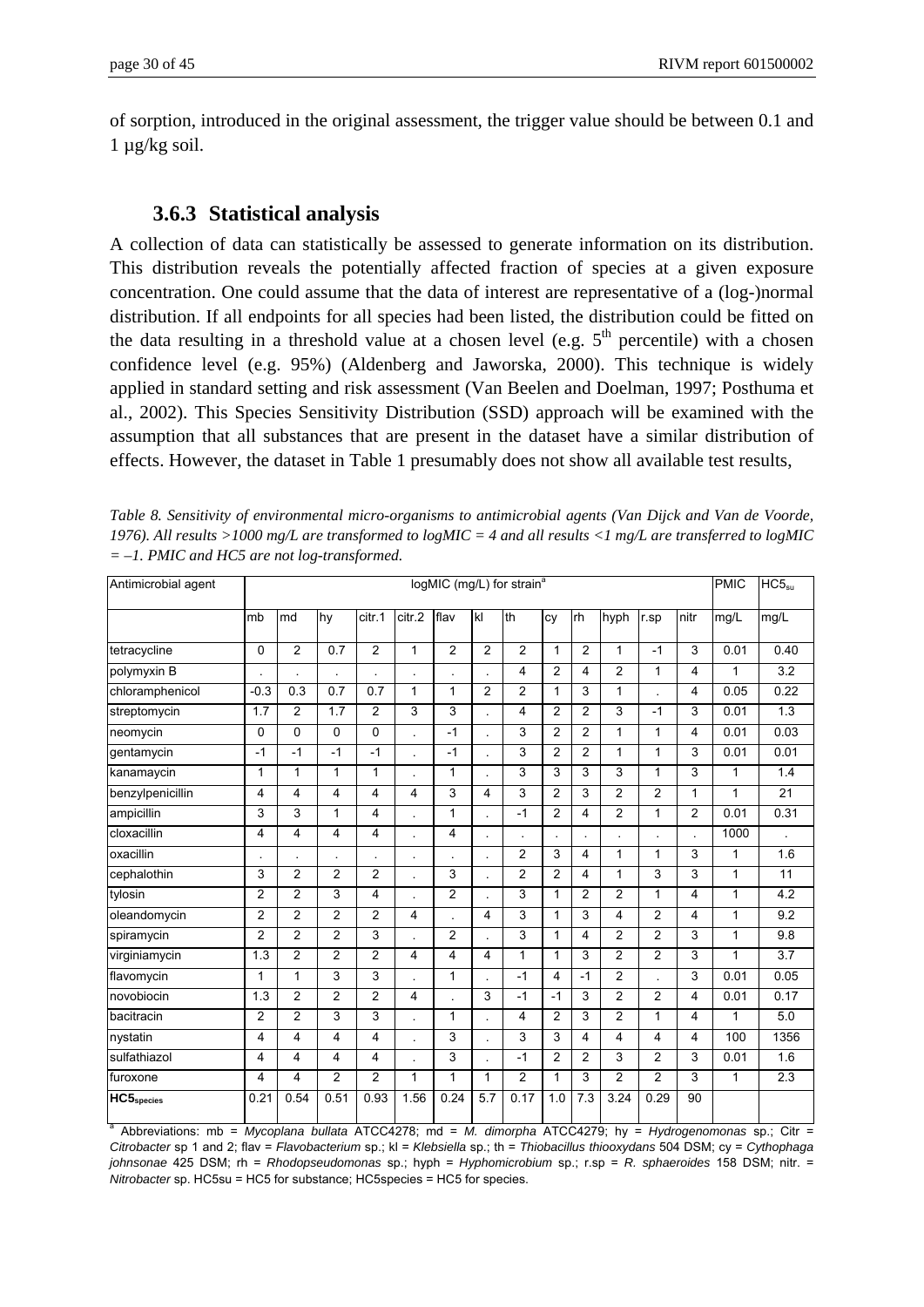which makes it impossible to assess the sensitivity distributions. For this purpose the data in Table 8 on soil microbes in agar are presented (Van Dijck and Van de Voorde, 1976). In the table the Predicted MIC values (PMIC, using the lowest MIC and an  $AF = 10$ ) and the Hazardous Concentrations (median estimate) at which 95% of the species are protected (HC5), are presented. The difference in numerical values between the PMIC and HC5 depends on the data set and is as high as a factor of 1-160. For this dataset, while the lowest value is 100  $\mu$ g/L, a concentration of 10  $\mu$ g/L would be the value that protects at least 95% of all species for the most potent compound, gentamycin.

The application of this statistical method for the sensitivity distribution of species to a single compound can be extended. It is applied here to the population of substances, under the assumption that the selection of substances is a representative sample of all possible substances. For matters of convenience the MIC values were not corrected for molar mass.

The HC5 of each substance in Table 8 is taken as the representative effect endpoint per substance. The analysis of the collection of HC5 values results in a HC5 of 2  $\mu$ g/L (Table 9). Continuing the line of reasoning in the original assessment from this point forward, the trigger would be 2 µg/kg. By applying this approach to the endpoints for all substances in Table 4 using ETX1.0 (Van Vlaardingen et al., 2004), the following distributions and thresholds after normalisation on molar mass are revealed. Figures 1 and 2 show the median HC5, but not the lower confidence intervals. Based on the data on plant species for all substances (Figure 1) the HC5 is 0.04 µmol/kg dw in soil with a lower 95-percentile confidence interval of 0.008  $\mu$ mol/kg dw in soil. Based on the MIC data these HC5 values are 0.08 and 0.03  $\mu$ mol/L in agar (Figure 2).

These HC5 values can be transformed to triggers based on the example of the hypothetical small hydrophilic substance ( $M = 100$ ). This yields a trigger of 4  $\mu$ g/kg for plants in soil, with a lower confidence interval of 0.8 µg/kg in soil, and a trigger of 1 (lower confidence 0.4) µg/kg for microbes in soil. The distributions can be used to assess the fraction of the different taxonomic groups that is not protected at a given exposure. At 100 µg/kg there is 45% likelihood that the substance will affect plant species and 80% likelihood that bacterial species are affected.

Incorporation of the new data presented above in section 3.6.1 may lower the result of this final analysis. Due to the different endpoints (MIC, EC90, EC50, EC10) this is not attempted here.

*Table 9. HC5 values calculated using individual HC5 values for all substances except nystatin, oxacillin, cloxacillin and polymyxin B, for all species except citr.1, kl and nitr. mentioned in Table 8.* 

|                                           | HC <sub>5</sub> | lower 95%           |                                                                                 |
|-------------------------------------------|-----------------|---------------------|---------------------------------------------------------------------------------|
|                                           | [mg/L]          | confidence interval |                                                                                 |
| lowest PMIC                               | 0.01            |                     | PMIC = predicted minimum inhibitory concentration                               |
| lowest HC5 for substances                 | 0.01            | 0.0001              | HC5 = hazardous concentration at which 5% of all<br>substances is not protected |
| HC5 of all lowest values per<br>substance | 0.02            | 0.002               |                                                                                 |
| HC5 of all HC5 <sub>substances</sub>      | 0.02            | 0.004               |                                                                                 |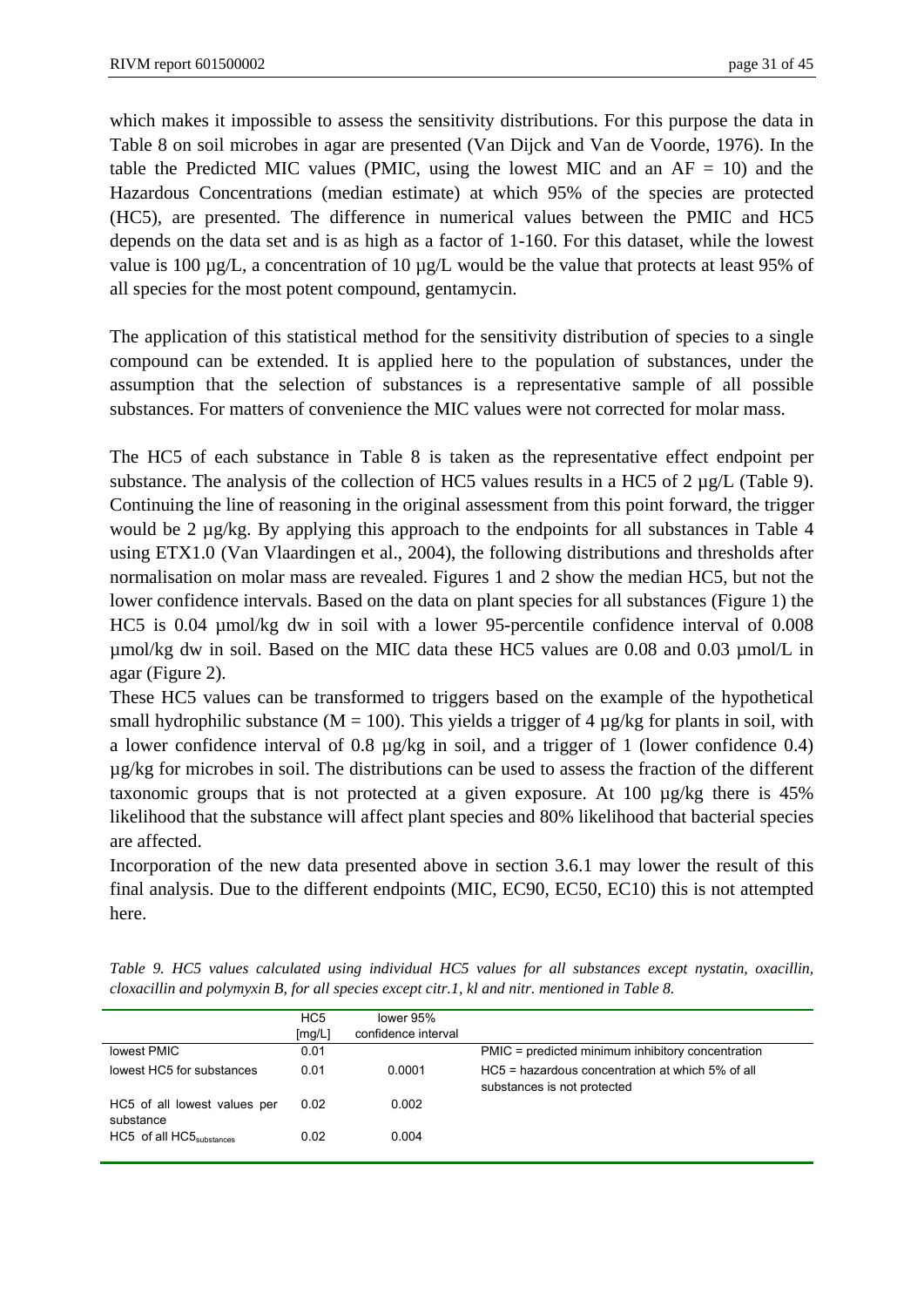

*Figure 1. Substance/species sensitivity distribution for plants. The arrow indicates the HC5 concentration. The X-axis crosses the Y-axis at the 5th percentile.* 



*Figure 2. Substance/species sensitivity distribution for micro-organisms (MIC). The arrow indicates the HC5 concentration. The X-axis crosses the Y-axis at the 5th percentile.*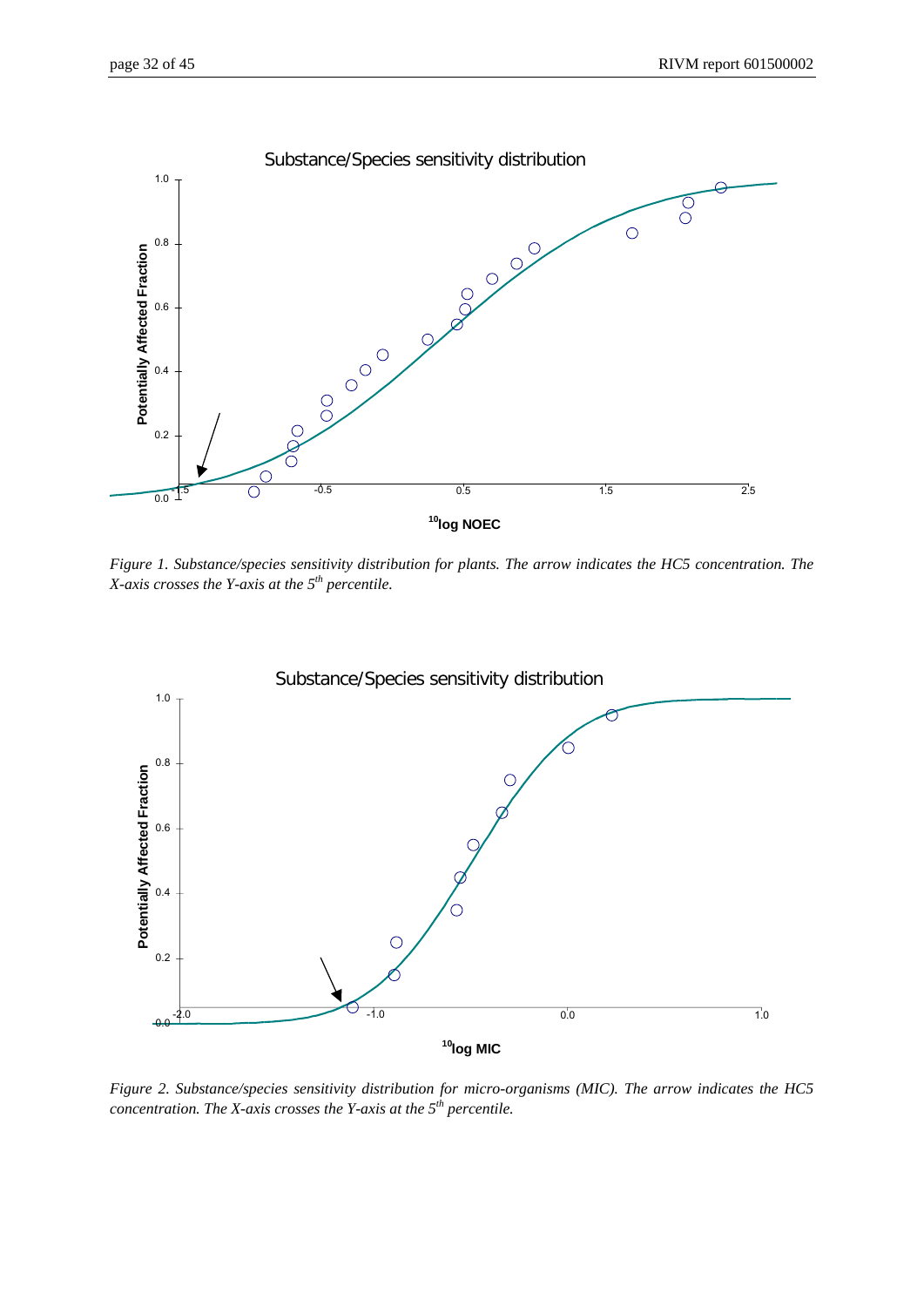#### **3.6.4 The hazard of resistance development**

The effects of antibiotics can range from simple parameters like a decrease in biomass, respiration rate or denitrification rate, to more complex parameters like community shifts and the survival of new genetical information (Landi et al., 1993; Badalucco et al., 1994; Da Gloria Britto De Oliveira et al., 1995). Effects of some antibiotics on nitrification and decomposition in soil have been reviewed and the few studies available indicate effects at very high concentrations (Jensen, 2001; Thiele-Bruhn, 2003). It was put forward that the substances will be an energy-source to other species rather than a pollutant, although this may be at a sub-therapeutic, thus a resistance-inducing concentration. Perhaps other assessment strategies could provide more relevant information.

Shifts in community tolerance caused by soil pollution have been shown to have impacts on e.g. extinction of sensitive species, competitive abilities, and metabolic diversities (Van Beelen and Doelman, 1997; Siciliano and Roy, 1999; Séveno et al., 2002; Russel, 2002; Mcbain et al., 2002). The survival of adapted bacteria in absence of the compound that the bacteria have adapted to, is usually said to be limited, but the acquired functionality (e.g. resistance genes) remains present at low levels (Cooke, 1983; Stappen et al., 1989; Zuidema and Klein, 1993; Séveno et al., 2002; Park et al., 2003). The costs for resistance can even be compensated for (Björkman et al., 2000). In some cases related compounds can uphold the resistance level against another compound (Aarestrup et al., 2001). Horizontal transmission of genetic information is very efficient in the gut of soil arthropods and resistance genes can be transferred from manure to soil and groundwater, where low levels of antibiotics may be present (Hoffmann et al., 1998; Chee-Sanford et al., 2001; Halling-Sørensen et al., 2002; Sengeløv et al., 2003).

Should resistance development be identified as a hazard? According to the European Commission this hazard is addressed in the current guidance, even though it obviously is not (EC, 2001b). What kind of hazard are we dealing with? Is it a hazard for the ecosystem integrity or also a hazard for public health in general? How can we express the degree of damage? Currently both molecular and ecological methods are investigated. Pollutioninduced community tolerance has been found suitable to detect community shifts at low concentration levels (Ares, 1999; Schmitt et al., 2004). If there is a genetic basis for these shifts is to be explored. It has been suggested to include not only the rate of appearance of the initial resistance mutations but also the possible counter-selection against the resistant variants as well as the rate of virulence-restoring compensatory mutations, which allows resistance to be maintained (Björkman et al., 2000).

Resistance development occurs already at the Minimum Effect Concentration (MEC) at which growth is reduced, that is tenfold below the Minimum Inhibitory Concentration (MIC), the endpoint used to derive the soil concentration trigger (O'Reilly and Smith, 1999). Thus, even at concentrations below the Phase I trigger, resistance genes may be favoured, which can be transferred from manure to soil and groundwater (Halling-Sørensen et al., 2002; Sengeløv et al., 2003). Since these effects may indeed occur at sub-therapeutic levels, a safety factor of 10 for this aspect would push the soil concentration trigger further down to 0.01-0.1  $\mu$ g/kg.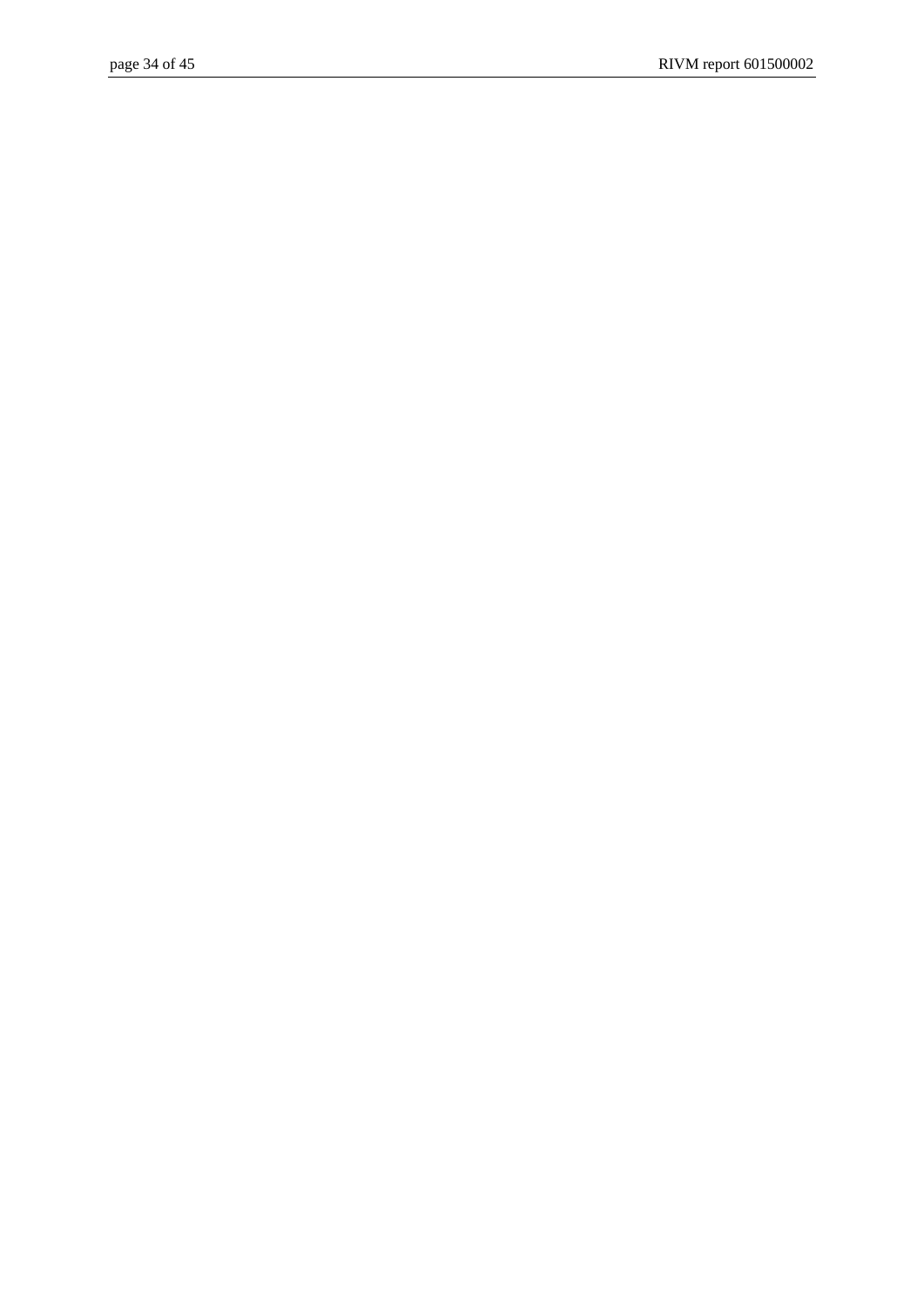## **4 Extrapolation to other substances**

Although the information status of the triggers suggested above is higher than that of the operative triggers, they both are derived from an empirical exercise with a given set of substances and endpoints. The question is whether this set of compounds and endpoints is representative for the new compounds to be evaluated. There is no easy answer to this. One has to take into consideration what part of the population of substances was tested, what endpoints were tested, what endpoints will be tested if a full effect assessment is to be performed, and how the information was aggregated to derive the threshold.

The compounds in the reference set were identified as a group because of two properties: they were applied as medicines and data were available. If the endpoints in the reference set are the same as those to be established in a full effect assessment, the threshold is certainly valid for the compounds that were in the reference set, but not naturally for other compounds. The fact that a substance was applied as a medicine is a property that contains no information on the likelihood that another compound will have comparable ecotoxicological properties. More information and more discriminating properties are needed to allow for a case based reasoning that extends from substances with identified common characteristics to substances that yet have to be developed. Case-based prediction of ecotoxicological effects of pesticides relies heavily on structural class of the compound under investigation (Van den Brink et al., 2002). Statistical methods developed to derive substitute confidence intervals around tiny data sets can also be applied easily, but only have meaning, if the substitute data are representative (Aldenberg and Luttik, 2002). For instance, threshold levels for flavouring substances and for chemicals were based on hundreds of substances and endpoints, and correlated to structural classes (Munro et al., 1996; Munro et al., 1999; De Wolf et al., 2005).

It is obvious that the current database on pharmaceuticals is not sufficient to reach scientific sound conclusions on the exact value for a protective trigger. It is also clear that the original triggers are not protective for all known substances.

De Wolf et al. (2005) derived an aquatic trigger for chemicals with a specific mode of action. They used a data pool of 239 data points to derive a median HC5 value of 0.4 ng/L, in a fashion comparable to the one explained above in section 3.6.3, but with adding a safety factor of 100 to the median HC5. The lowest value in this particular dataset of chemicals with a specific mode of action was a NOEC of 0.6 ng/L for the neurotoxin fenthion. This indicates that their result based on a substance-and-species sensitivity distribution is reconcilable with the triggers proposed above based on single data and safety factors.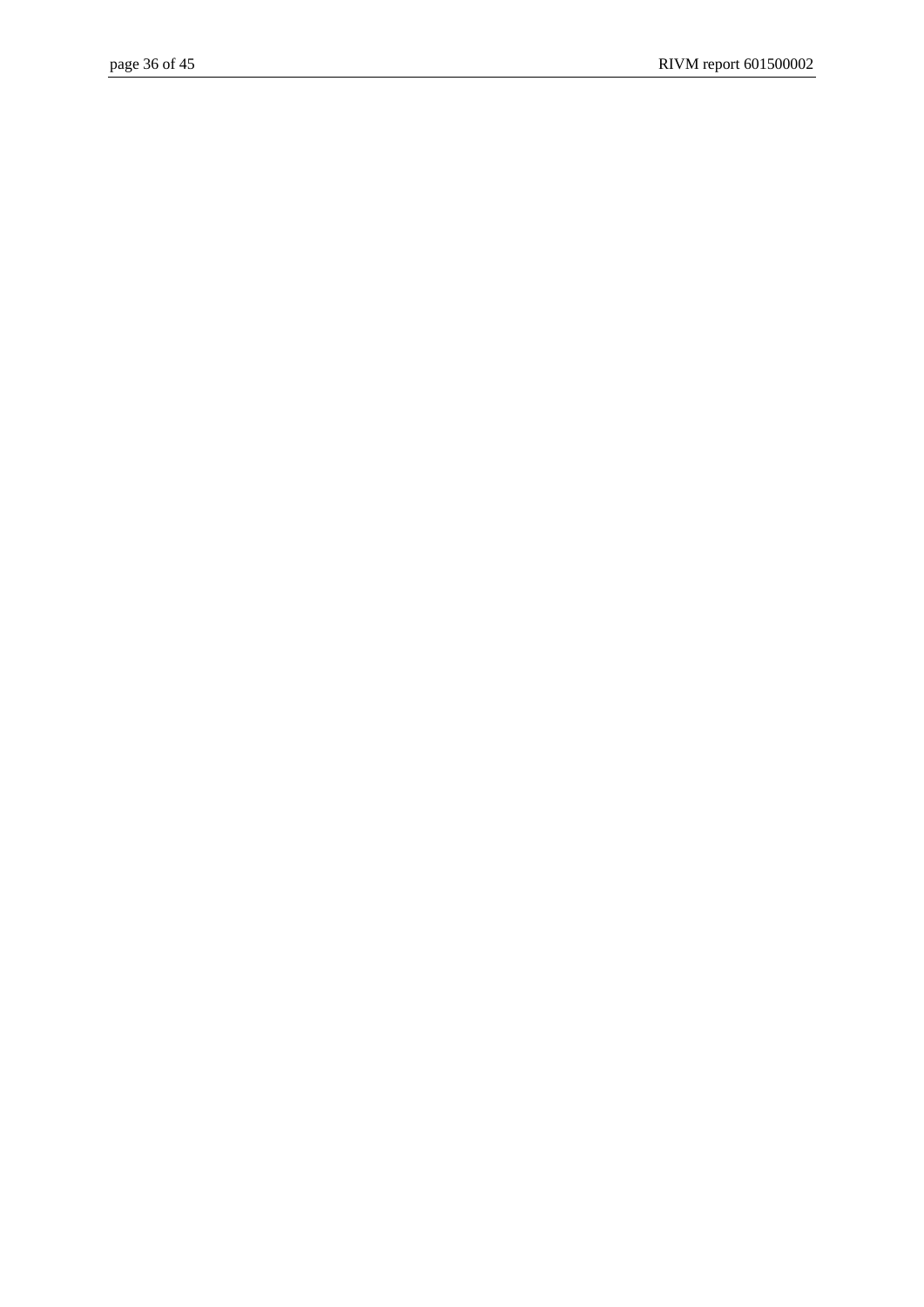## **5 Conclusions**

A number of conclusions on the data and arguments to support a concentration trigger were drawn in this study:

- A. Both datasets were not very comprehensive in number of substances and types of endpoints. Existing information available in literature was not considered. New information on effects of medicines has become available, and provide reason to lower the original trigger values even without changing the assessment approach. The currently used trigger values are not satisfactory and have no scientific basis.
- B. For the water concentration trigger used for human medicines, most importantly, the absence of chronic data hampers the process. Using readily available information on pharmaceuticals the trigger could tentatively be proposed, using assessment factors, at 0.04 ng/L for the water compartment. This trigger for water is reconcilable with the results of De Wolf et al. (2005), who statistically derived a trigger value for a very large set of chemicals with a specific mode of action, of 0.4 ng/L.
- C. For the soil concentration trigger, used for veterinary medicines, most importantly, the argumentation on the use of assessment factors did not comply with the EU-guidance given in the frameworks of new and existing substances, and biocides (EC, 2003). It was demonstrated that further considerations of the given arguments for a soil threshold concentration provide for strong reasons to set a threshold at no higher than  $1 \mu g/kg$ .

If it is not taken as axiomatic that it is possible to make a reasoned extrapolation based on the available data, no trigger values should be applied.

If it is taken as axiomatic that the available data contain the lowest endpoints and are a representative subset of all possible substances, and it is required that the trigger values should be protective for all substances, these trigger values should be set at no higher than 1 µg/kg for soil and no higher than 0.4 ng/L for water.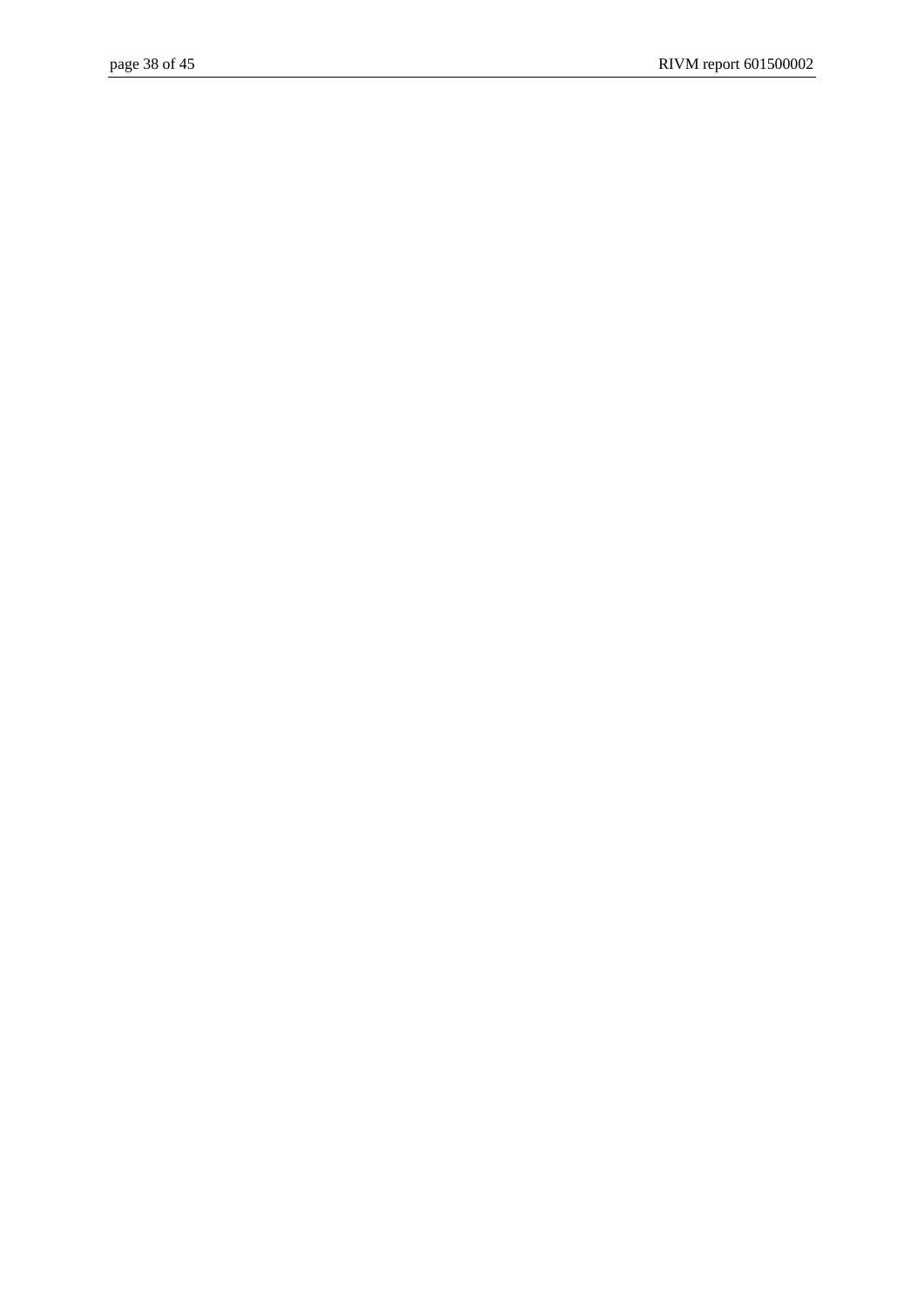## **References**

- Anonymous. Council Directive 76/464/EEC of 4 May 1976 on pollution caused by certain dangerous substances discharged into the aquatic environment of the Community 1976.
- Anonymous. Council Directive 80/68/EEC of 17 December 1979 on the protection of groundwater against pollution caused by certain dangerous substances. 1979.
- Anonymous. Directive 98/8/EC of the European Parliament and of the Council of 16 February 1998 concerning the placing of biocidal products on the market. 1998.
- Anonymous. Directive 2000/60/EC of the European Parliament and of the Council of 23 October 2000 establishing a framework for Community action in the field of water policy. 2000a.
- Anonymous. Regulation (EC) No 141/2000 of the European parliament and of the Council of 16 December 1999 on orphan medicinal products. 2000b.
- Anonymous. Directive 2001/82/EC of the European Parliament and of the Council of 6 November 2001 on the Community code relating to veterinary medicinal products. 2001a.
- Anonymous. Directive 2001/83/EC of the European Parliament and of the Council of 6 November 2001 on the Community code relating to medicinal products for human use. 2001b.
- Aarestrup FM, Seyfarth AM, Emborg H-D, Pedersen K, Hendriksen RS, Bager F. Effect of abolishment of the use of antimicrobial agents for growth promotion on occurrence of antimicrobial resistance in fecal enterococci from food animals in Denmark. Antimicrobial Agents and Chemotherapy 2001;45:2054-2059.
- AHI. Analysis Of Data And Information To Support A  $PEC<sub>soil</sub>$  Trigger Value For Phase I (A retrospective review of ecotoxicity data from environmental assessments submitted to FDA/CVM to support the approval of veterinary drug products in the United States from 1973-1997). USA: Animal Health Institute, Environmental Risk Assessment Working Group., 1997.
- Aldenberg T, Jaworska JS. Uncertainty of the hazardous concentration and fraction affected for normal species sensitivity distributions. Ecotoxicology and Environmental Safety 2000;46:1-18.
- Aldenberg T, Luttik R. Extrapolation factors for tiny toxicity data sets from species sensitivity distributions with known standard deviation. In: Posthuma L, Suter II GW, Traas TP, (eds), Species sensitivity distributions in ecotoxicology. Boca Raton, USA: Lewis Publishers, 2002. pp.
- Ares ME. The impacts of low levels of antibiotics on freshwater microbial communities. London, United Kingdom: Imperial College, 1999. Ph.D. Thesis.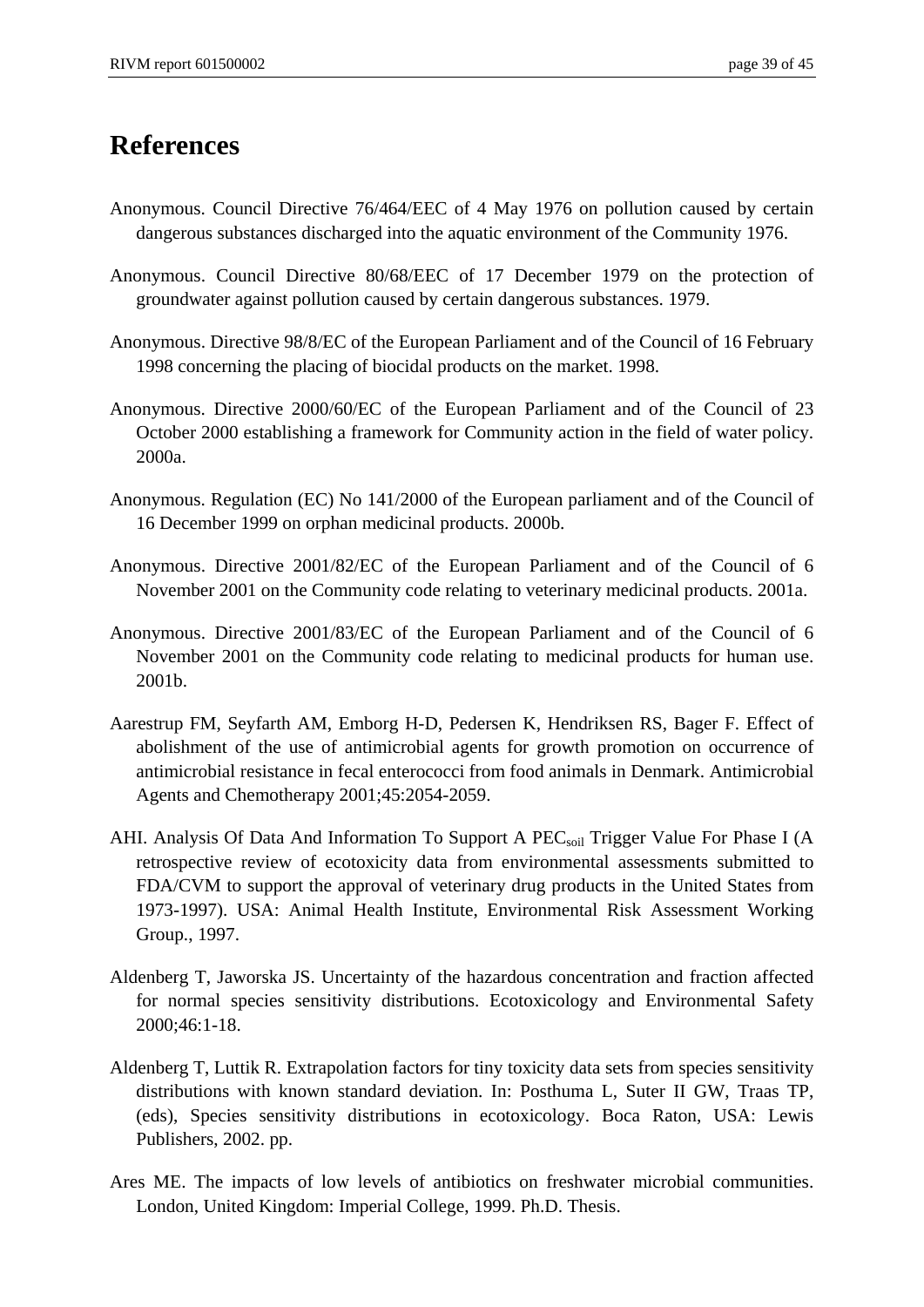- Arijs Y, Vanthournout L, De Clerq P. Preservation of an artificial diet for rearing of the predator Orius laevigatus. Med. Fac. Landbouww. Univ. Gent 2002;67:467-471.
- Backhaus T, Grimme LH. The toxicity of antibiotic agents to the luminescent bacterium *Vibrio fischeri*. Chemosphere 1999;38:3291-3301.
- Badalucco L, Pomare F, Grego S, Landi L, Nannipieri P. Activity and degradation of Streptomycin and Cycloheximide in soil. Biol. Fert. Soils 1994;18:334-340.
- Baguer AJ, Jensen J, Krogh PH. Effects of the antibiotics oxytetracycline and tylosin on soil fauna. Chemosphere 2000;40:751-757.
- Bass MN, Barnes EE. Toxicities of antimicrobial agents to white-fringed beetle larvae and the effectiviness of certain of these agents against microbial growth. Journal of economic entomology 1969;62:718-719.
- Björkman J, Nagaev I, Berg OG, Hughes D, Andersson DI. Effect of environment on compensatory mutants to ameliorate costs of antibiotic resistance. Science 2000;287:1479- 1482.
- Chee-Sanford JC, Aminov RI, Krapac IJ, Garrigues-Jeanjean N, Mackie RI. Occurrence and diversity of tetracycline resistance genes in lagoons and groundwater underlying two swine production facilities. Applied and Environmental Microbiology 2001;67:1494-1502.
- Cooke MD. Antibiotic resistance in coliform and faecal coliform bacteria from natural waters and effluents. New Zealand Journal Mar. Freshwater Res. 1983;10:391-397.
- Cranor CF. The normative nature of risk assessment: features and possibilities. RISK: Health, Safety and Environment 1997;8:1-4.
- Crommentuijn T, Sijm D, De Bruijn J, Van Leeuwen CJ, Van de Plassche E. Maximum permissible and negligible concentrations for some organic substances and pesticides Journal of Environmental Management 2000;58:297-312.
- CSTEE. The available scientific approaches to assess the potential effects and risk of chemicals on terrestrial ecosystems. Opinion of the scientific committee on toxicity, ecotoxicity and the environment expressed at the 19th CSTEE plenary meeting. Brussels: 2000. C2/JCD/csteeop/TER91100/D(0).
- CSTEE. Opinion on draft CPMP discussion paper on environmental risk assessment of medicinal products for human use [non-genetically modified organisms (non-GMO) containing]. Brussels: Scientific Committee on Toxicity, Ecotoxicity, and the Environment of the European Commission, 2001.
- Da Gloria Britto De Oliveira R, Wolters AC, Van Elsas JD. Effects of antibiotics in soil on the population dynamics of transposon tn5 carrying *Pseudomonas fluorescens*. Plant and Soil 1995;175:323-333.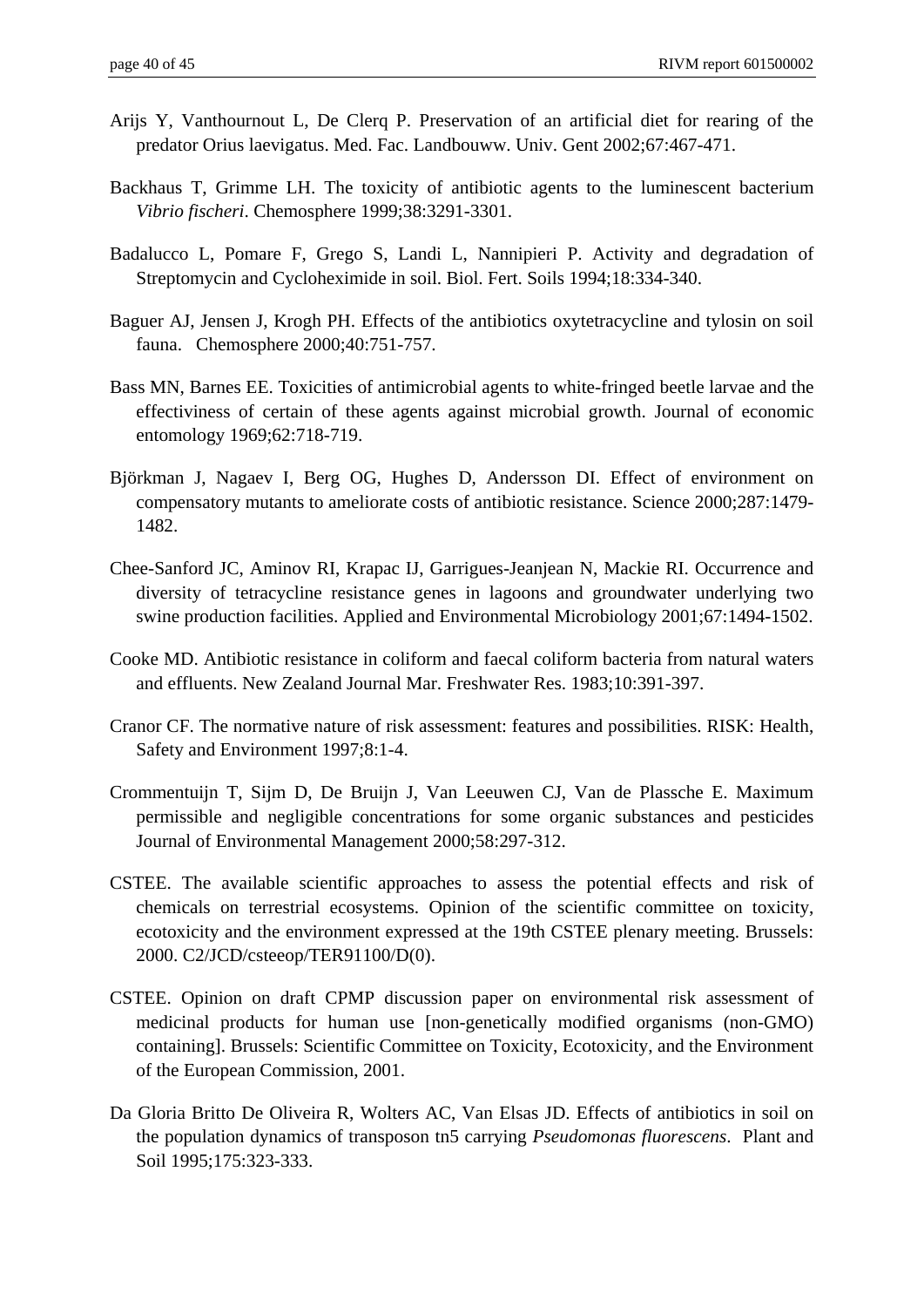- De Wolf W, Siebel-Sauer A, Lecloux A, Koch V, Holt M, Feijtel T, Comber M, Boeije G. Mode of action and aquatic exposure thresholds of no concern. Environmental Toxicology and Chemistry 2005;24:479-485.
- Di Fabio U. Das Arzneimittelrecht als Repräsentant der Risikoverwaltung. Die Verwaltung 1994;27:345-360.
- EC. Technical Guidance Document in Support of Commission Directive 93/67/EEC on Risk Assessment for New Notified Substances, Commission Regulation (EC) No 1488/94 on Risk Assessment for Existing Substances and Directive 98/8/EC concerning the placing of biocidal products on the market, Part II. Luxembourg: Office for Official Publications of the European Communities, 2003.
- ECOFRAM. Ecological Committee on Federal, Insecticide, fungicide and Rodenticide Act (FIFRA) Risk Assessment Methodologies. Aquatic Draft Report. Washington D.C.: U.S. Environmental Protection Agency, 1999. Report available at http://www.epa.gov/oppefed1/ecorisk/index.htm .
- EMEA. Environmental risk assessment for human medicinal products containing or consisting of GMOs. London, UK: EMEA/CPMP, 1994. CHMP/III/5507/94.
- EMEA. Guideline on the Environmental Risk Assessment of Medicinal Products for Human Use. London: EMEA, 2000. CHMP/SWP/4447/00 draft.
- FDA. Retrospective review of ecotoxicity data submitted in environmental assessments for public display. USA: Center for Drug Evaluation and Research , US Food and Drug Administration , 1996. Docket No. 96N-0057.
- Ferrari B, Mons R, Vollat B, Fraysse B, Paxéus N, Lo Giudice R, Pollio A, Garric J. Environmental risk assessment of six human pharmaceuticals: are the current environmental risk assessment procedures sufficient for the protection of the aquatic environment? Environmental Toxicology and Chemistry 2004;23:1344-1354.
- FOCUS. Surface water models and EU registration of plant protection products. Final report of the Regulatory Modelling Working Group on Surface Water models of FOCUS. Draft 21-12-2001. Brussels, Belgium: DG Sanco , 2001.
- Fong PP. Zebra mussel spawning is induced in low concentrations of putative serotonin reuptake inhibitors. Biol. Bull. 1998;194:143-149.
- Forbes VE, Calow P. Extrapolation in ecological risk assessment: balancing pragmatism and precaution in chemical controls legislation. BioScience 2002;52:249-257.
- Fretwurst S, Ahlf W. Modifikation des umu-Testes zum Nachweis gentoxischer und cytotoxischer Wirkungen von feststoffgebundenen Umweltchemikalien. Vom Wasser 1996;86:353-361.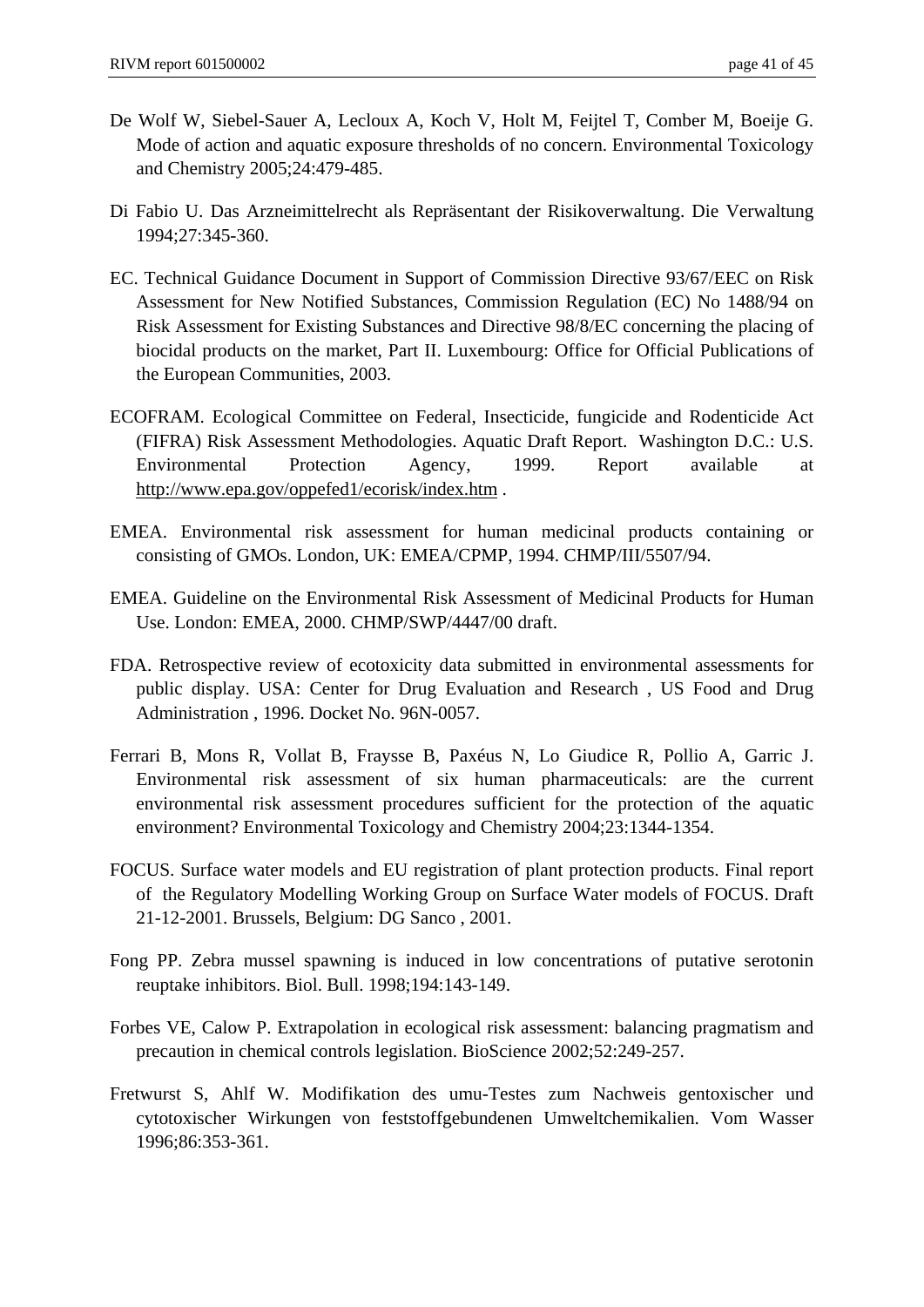- Grabow WOK, Van Zyl M, Prozesky OW. Behaviour in conventional sewage purification process of coliform bacteria with transferable or non-transferable drug resistance. Water Res. 1976;10:717-723.
- Griebler C. Microbial ecology of subsurface ecosystems. In: Griebler C, Danielopol DL, Gibert J, Nachtnebel HP, Notenboom J, (eds), Groundwater ecology; a tool for management of water resources. Brussels, Belgium: European Commission, Directorate-General for Research, 2001. pp. 81-108.
- Gunn A, Sadd JW. The effect of ivermectin on survival, behaviour, and coccoon production of the earthworm *Eisenia foetida*. Pedobiologia 1994;38:327-333.
- Halley BA, Jacob ThA, Lu AYH. The environmental impact of the use of ivermectin: environmental effects and fate. Chemosphere 1989;18:1543-1563.
- Halling-Sørensen B. Inhibition of Aerobic Growth and Nitrification of Bacteria in Sewage Sludge by Antibacterial Agents. Arch. Environ. Contam. Toxicol. 2001;40:451-460.
- Halling-Sørensen B, Sengeløv G, Tjørnelund J. Toxicity of tetracyclines and tetracycline degradation products to environmentally relevant bacteria, including selected tetracyclineresistant bacteria. Arch. Environ. Contam. Toxicol. 2002;42:263-271.
- Health Council. Milieurisico's van diergeneesmiddelen. The Hague: Health Council, 2001. Signalement 2001/17.
- Hiorns WD, Hastings RC, Head IM, McCarthy AJ, Saunders JR, Pickup RW, Hall H. Amplification of 16S ribosomal RNA genes of autotrophic ammonia-oxidizing bacteria demonstrates the ubiquity of nitrosospiras in the environment. Microbiology 1995 1995;141:2793-2800.
- Hoffmann A, Thimm T, Dröge M, Moore ERB, Munch JC, Tebbe CC. Intergenic transfer of conjugative and mobilizable plasmids harbored by *Escherichia coli* in the gut of the soil microarthropod *Folsomia candida*. Applied and Environmental Microbiology 1998;64:2652-2659.
- Huggett DB, Brooks BW, Peterson BN, Foran CM, Schlenk DK. Toxicity of Beta-adrenergic receptor blocking pharmaceuticals (B-blockers) on aquatic organisms. Abstract SETAC Europe 2002;73-02.
- Jensen J. Veterinary medicines and soil quality: the Danish situation as an example. In: Daughton CG, Jones-Lepp TL, (eds), Pharmaceuticals and Personal Care Products in the Environment: Scientific and Regulatory Issues. Washington, D.C.: American Chemical Society: 2001. pp. 282-302.
- Jensen J, Krogh PH, Sverdrup LE. Effects of the antibacterial agents tiamulin, olaquindox and metronidazole and the anthelmintic ivermectin on the soil invertebrate species *Folsomia fimetaria* (Collembola) and *Enchytraeus crypticus* (Enchytraeidae). Chemosphere 2003;50:437-443.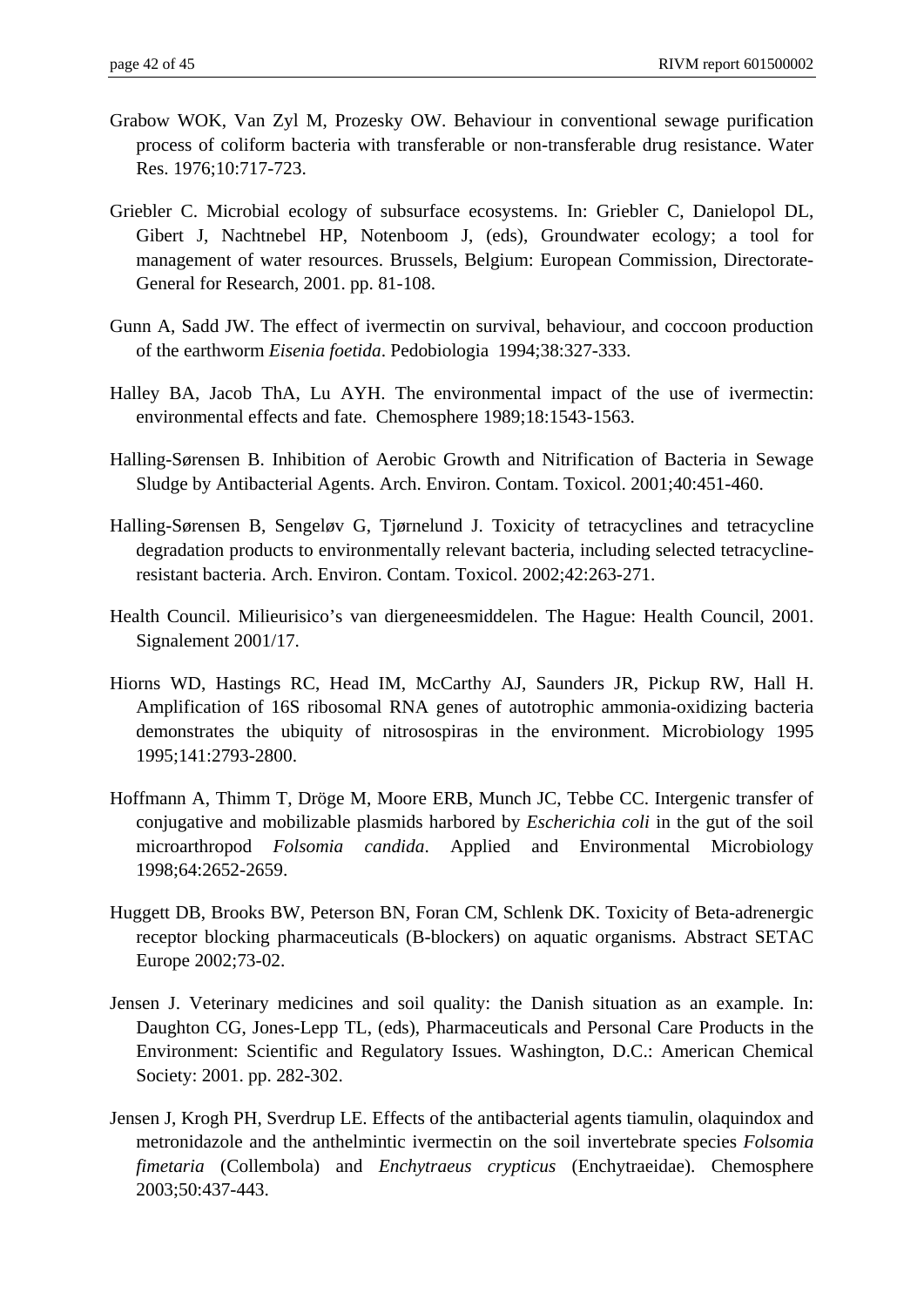- Jjemba PK. The potential impact of veterinary and human therapeutic agents in manure and biosolids on plants grown on arable land: a review. Agriculture, Ecosystems and Environment 2002;93:267-278.
- Landi L, Badalucco L, Pomare F, Nannipieri P. Effectiveness of Antibiotics to Distinguish the Contributions of Fungi and Bacteria to Net Nitrogen Mineralization, Nitrification and Respiration. Soil Biology & Biochemistry 1993;25:1771-1778.
- Laskowski R. Some good reasons to ban the use of NOEC, LOEC and related concepts in ecotoxicology. Oikos 1995;73:140-144.
- Lunestad BT, Goksøyr J. Reduction in the antibacterial effect of oxytetracycline in sea water by complex formation with magnesium and calcium. Diseases of aquatic organisms 1990;9:67-72.
- Mcbain AJ, Rickard AH, Gilbert P. Possible implications of biocide accumulation in the environment on the prevalence of bacterial antibiotic resistance. Journal of industrial microbiology & biotechnology 2002;29:326-330.
- Montforts MHMM. Environmental Risk Assessment for Veterinary Medicinal Products. 1. Non-immunological drug substances. Second update. Bilthoven, the Netherlands: National Institute for Public Health and the Environment (RIVM), 2003. RIVM report 320202001/2003.
- Munro IC, Ford RA, Kennepohl E, Sprenger JG. Correlation of structural class with noobserved-effect levels: a proposal for establishing a threshold of concern. Food and Chemical Toxicology 1996;34:829-867.
- Munro IC, Kennepohl E, Kroes R. A procedure for the safety evaluation of flavouring substances. Food and Chemical Toxicology 1999;37:207-232.
- Nowara A, Burhenne J, Spiteller M. Binding of fluoroquinolone carboxylic acid derivatives to clay minerals. J Agric Food Chem. 1997;45:1459-1463.
- O'Reilly A, Smith P. Development of methods for predicting the minimum concentrations of oxytetracycline capable of exerting a selection for resistance to this agent. Aquaculture 1999;180:1-11.
- Park JC, Lee JC, Oh JY, Jeong YW, Cho JW, Joo HS, Lee WK, Lee WB. Antibiotic selective pressure for the maintenance of antibiotic resistant genes in coliform bacteria isolated from the aquatic environment. Water science and Technology 2003;47:249-253.
- Posthuma L, Suter II GW, and Traas TP. Species Sensitivity Distributions in Ecotoxicology. Boca Raton, USA: Lewis Publishers, 2002.
- Rabølle M, Spliid NH. Sorption and mobility of metronidazole, olaquindox and oxytetracycline and tylosine in soil. Chemosphere 2000;40:715-722.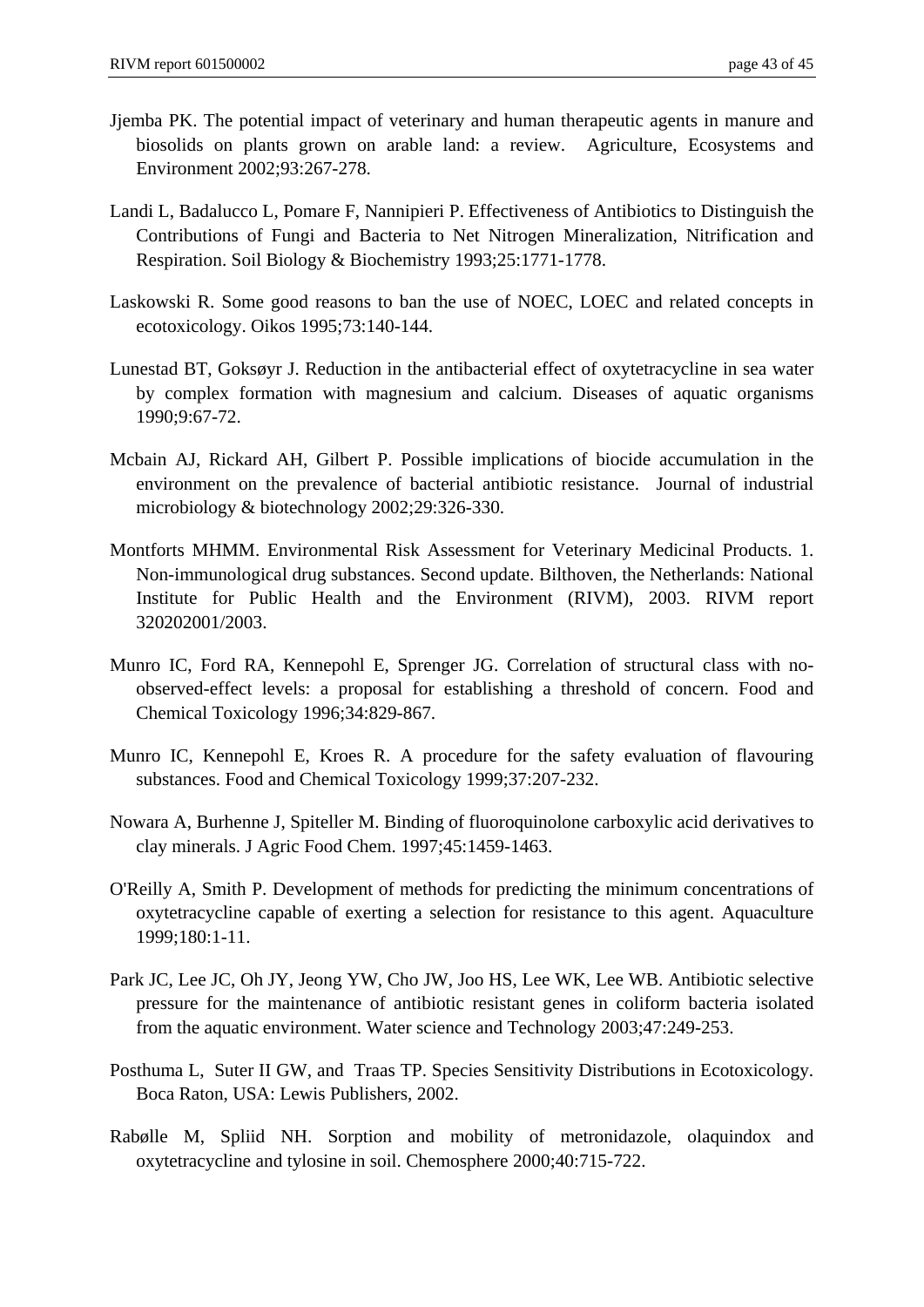- Rönnpagel K, Janssen E, Ahlf W. Asking for the indicator function of bioassays evaluating soil contamination: are bioassay results reasonable surrogates of effects on soil microflora? Chemosphere 1998;36:1291-1304.
- Russel AD. Biocides and pharmacologically active drugs as residues and in the environment: is there a correlation with antibiotic resistance? American Journal of Infection Control 2002;30:495-498.
- Schmitt H, Van Beelen P, Tolls J, Van Leeuwen CJ. Pollution-induced community tolerance of soil microbial communities casued by the antibiotic sulfachloropyridazine. Environmental science and technology 2004;38:1148-1153.
- Sengeløv G, Agersø Y, Halling-Sørensen B, Baloda SB, Andersen JS, Jensen LB. Bacterial antibiotic resistance levels in Danish farmland as a result of treatment with pig manure slurry. Environment International 2003;28:587-595.
- Séveno NA, Kallifidas D, Smalla K, Van Elsas JD, Collard J-M, Karagouni AD, Wellington EM. Occurrence and reservoirs of antibiotic resistance genes in the environment. Reviews in medical microbiology 2002;13:15-27.
- Siciliano SD, Roy RD. The role of soil microbial tests in ecological risk assessment: Differenciating between exposure and effects. Human and ecological risk assessment 1999;5:671-682.
- SSC. Second Opinion of the Scientific Steering Committee on harmonisation of risk assessment procedures. 2003. Brussels, Scientific Steering Committee, Health and Consumer Protection Directorate-General, European Union.
- Stappen Rv, Huysman F, Verstraete W. Microbiële indicatoren van varkensmestapplicatie in landbouwgronden. Landbouwtijdschrift - revue de L' Agriculture, België 1989;42:1087- 1099.
- Streloke M, Köpp H. Long-term toxicity test with *Chironomus riparius:* Development and validation of a new test system. Berlin-Dahlem, Germany: Biologische Bundesanstalt für Land- und Forstwirtschaft, 1995. Heft 315.
- Thiele-Bruhn S. Pharmaceutical antibiotic compounds in soils a review. Journal of Plant Nutrition and Soil Science 2003;166:145-167.
- Tolls J. Sorption of pharmaceuticals in soils: a review. Environmental science & technology. 2001;35:3397-3406.
- Van Beelen P, Doelman P. Significance and application of microbial toxicity tests in assessing ecotoxicological risks of contaminants in soil and sediment. Chemosphere 1997;34:455-499.
- Van Beelen P, Fleuren-Kemilä AK. A comparison between toxicity tests using singel species and a microbial process. Chemosphere 1999;38:3277-3290.